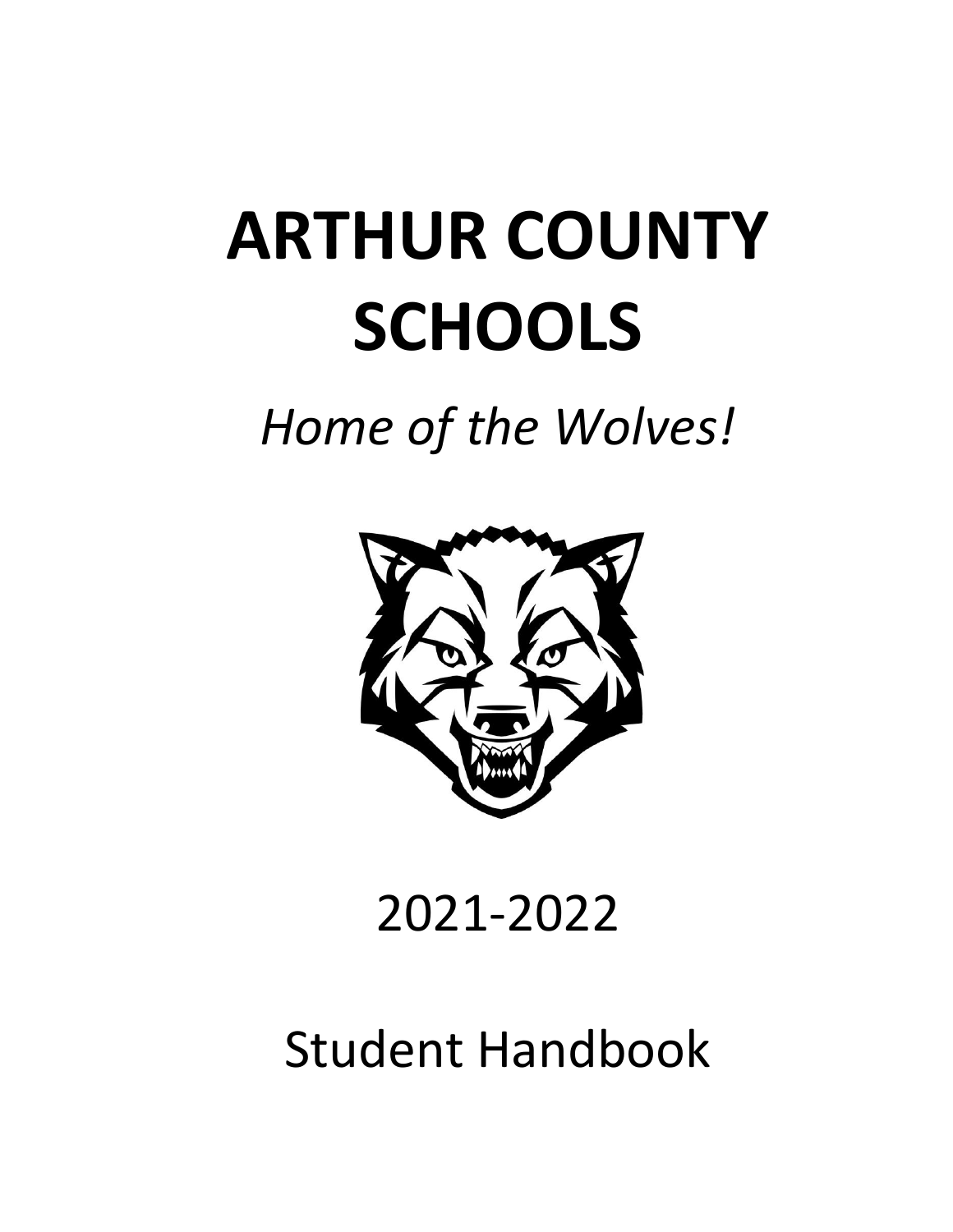# <span id="page-1-0"></span>**TABLE OF CONTENTS**

| <b>TABLE OF CONTENTS</b>                                                | 2  |
|-------------------------------------------------------------------------|----|
| NOTICE OF NON-DISCRIMINATION                                            | 5  |
| <b>MISSION STATEMENT</b>                                                | 5  |
| <b>IMPROVEMENT GOALS</b>                                                | 5  |
| <b>SCHOOL HOURS</b>                                                     | 5  |
| <b>ENROLLMENT OF STUDENTS</b>                                           | 5  |
| <b>SCHOOL CENSUS</b>                                                    | 6  |
| ASSIGNMENT OF STUDENTS TO CLASSES AND TEACHERS                          | 6  |
| PUPIL CLASS LOAD                                                        | 10 |
| PUPIL CLASSIFICATION                                                    | 10 |
| PROMOTION, RETENTION, ACCELERATION                                      | 10 |
| JUNIOR HIGH PROMOTION REQUIREMENTS                                      | 10 |
| <b>GRADUATION REQUIREMENTS</b>                                          | 10 |
| <b>GRADING SCALE</b>                                                    | 11 |
| <b>HONOR ROLL</b>                                                       | 12 |
| NATIONAL HONOR SOCIETY                                                  | 12 |
| <b>STUDENT EVALUATION</b>                                               | 12 |
| STANDARDIZED TESTING                                                    | 12 |
| <b>WITHDRAWAL FROM CLASSES</b>                                          | 12 |
| STUDENT FILES AND RECORDS                                               | 12 |
| <b>CONFIDENTIALITY OF STUDENT RECORDS</b>                               | 13 |
| STUDENT AND PARENT ACCESS TO STUDENT RECORDS                            | 14 |
| <b>MAINTENANCE AND DESTRUCTION</b>                                      | 14 |
| AMENDMENT OF STUDENT RECORDS                                            | 14 |
| <b>SEARCHES</b>                                                         | 14 |
| Investigations and Arrests by Police and Other Law Enforcement Officers | 14 |
| STUDENT HEALTH SERVICES AND REQUIREMENTS                                | 15 |
| <b>ADMINISTERING MEDICATION</b>                                         | 16 |
| PHYSICAL EXAMINATIONS OF STUDENTS                                       | 16 |
| <b>IMMUNIZATION OF STUDENTS</b>                                         | 17 |
| REQUIRED EVIDENCE OF IMMUNIZATION:                                      | 17 |
| COMMUNICABLE DISEASE POLICY FOR STUDENT PERSONNEL                       | 17 |
| <b>CHILD ABUSE</b>                                                      | 18 |
| MISSING CHILDREN IDENTIFICATION ACT                                     | 19 |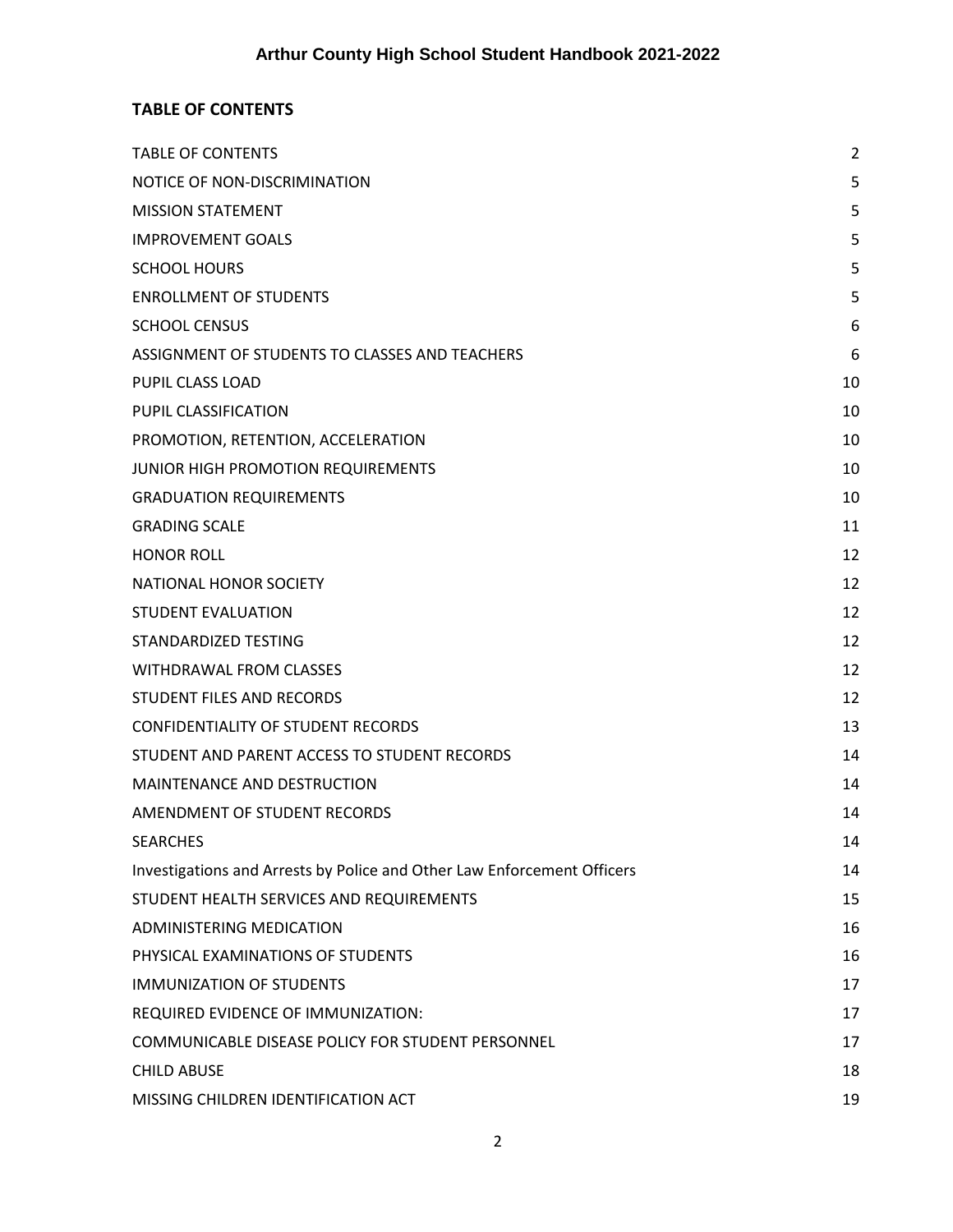| PASSES TO SCHOOL EVENTS                          | 19 |
|--------------------------------------------------|----|
| <b>MEDICAL INSURANCE</b>                         | 19 |
| OFFICIAL SCHOOL AND ACTIVITY CALENDAR            | 19 |
| DANCES, PARTIES, AND FIELD TRIPS                 | 19 |
| <b>ANNOUNCEMENTS</b>                             | 20 |
| STUDENT TRANSPORTATION                           | 20 |
| LEAVING THE SCHOOL GROUNDS                       | 20 |
| USE OF BUILDING AND EQUIPMENT AFTER SCHOOL HOURS | 20 |
| <b>CARE OF SCHOOL PROPERTY</b>                   | 20 |
| EXTRA-CURRICULAR ACTIVITIES & ELIGIBILITY        | 20 |
| <b>STUDENT FEES POLICY</b>                       | 22 |
| <b>SCHOOL CLOSING</b>                            | 26 |
| <b>BORROWED ARTICLES</b>                         | 27 |
| LIBRARY RULES AND REGULATIONS                    | 27 |
| ADMISSION CHARGE TO SCHOOL EVENTS                | 27 |
| LOCAL POLICY FOR HANDICAPPED CHILDREN            | 27 |
| USE OF TELEPHONES                                | 27 |
| <b>ELECTRONIC DEVICES</b>                        | 27 |
| <b>CHURCH NIGHT</b>                              | 30 |
| STUDENTS RIGHTS AND RESPONSIBILITIES             | 30 |
| DISCIPLINE-SUSPENSION & EXPULSION                | 30 |
| <b>CORPORAL PUNISHMENT</b>                       | 36 |
| STUDENT APPEARANCE                               | 36 |
| <b>ACADEMIC INTEGRITY</b>                        | 37 |
| PUBLIC DISPLAYS OF AFFECTION                     | 39 |
| STUDENTS DRIVING TO SCHOOL AND SCHOOL PARKING    | 40 |
| <b>SPECIFIC RULE ITEMS</b>                       | 40 |
| <b>LAW VIOLATIONS</b>                            | 41 |
| <b>ANTI-BULLYING POLICY</b>                      | 41 |
| <b>GUIDANCE SERVICES</b>                         | 42 |
| <b>USE OF THE OFFICE</b>                         | 42 |
| ARTHUR COUNTY HIGH SCHOOL CORE CURRICULUM        | 44 |
| SEX DISCRIMINATION AND SEXUAL HARASSMENT POLICY  | 45 |
| ADMINISTRATIVE QUALIFICATIONS FOR LETTERING      | 46 |
| <b>STUDENT PUBLICATIONS</b>                      | 47 |
| STUDENT ORGANIZATIONS                            | 47 |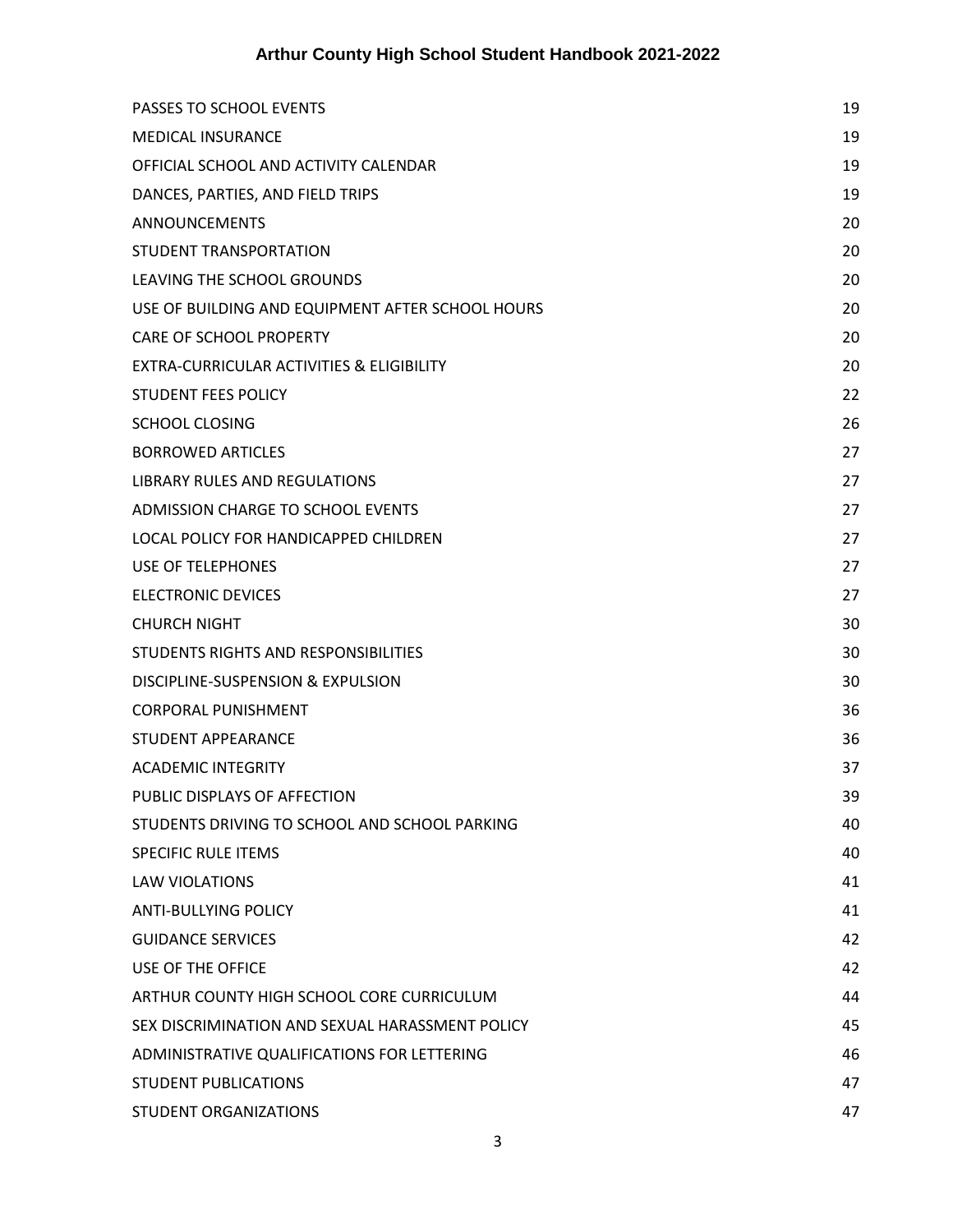| STUDENT GOVERNMENT                                                     | 48 |
|------------------------------------------------------------------------|----|
| MARRIED AND PREGNANT STUDENTS                                          | 48 |
| INFORMATION FOR STUDENTS                                               | 49 |
| NOTICE FROM DOCTOR TO PARENT OR GUARDIAN                               | 49 |
| <b>WAIVER OF NOTICE</b>                                                | 49 |
| JUDICIAL WAIVER OF NOTIFICATION                                        | 49 |
| PRIVACY AND CONFIDENTIALITY                                            | 50 |
| NOTICE TO PATRONS OF ARTHUR COUNTY HIGH SCHOOL                         | 50 |
| <b>GRIEVANCES AND COMPLAINTS FROM THE PUBLIC</b>                       | 51 |
| DUAL CREDIT AND COLLEGE LEVEL ONLY CLASSES OFFERED ONLINE AND ON SITE: | 53 |
| DISTANCE LEARNING AND ONLINE CLASSES EXPECTATIONS                      | 54 |
| SIGNATURE SHEET                                                        | 55 |
|                                                                        |    |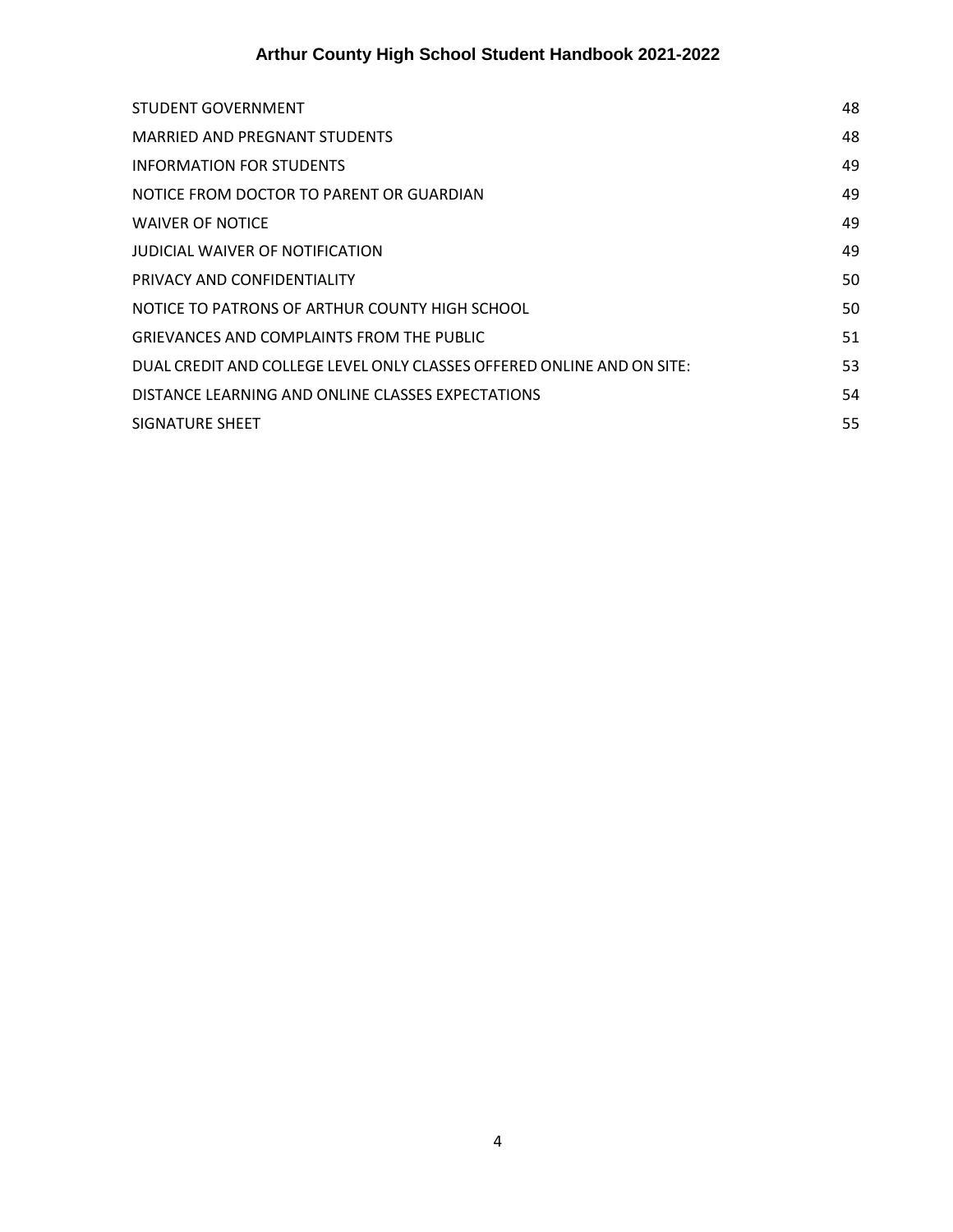# <span id="page-4-0"></span>**NOTICE OF NON-DISCRIMINATION**

The School District does not discriminate on the basis of prohibited factors in employment and educational programs/activities. The School District affirmatively strives to provide equal opportunity for all as required by federal and state law. (See Policy 3053)

Additional School Board policies prohibit harassment and/or discrimination against students, employees, or patrons on the basis of sex, race, color, ethnic or national origin, religion, marital status, disability, age, pregnancy, and any other legally prohibited basis. Retaliation for engaging in a protected activity is also prohibited.

Any person who believes she or he has been discriminated against, denied a benefit, or excluded from participation in any district education program or activity may file a complaint using the district's complaint procedures.

Inquiries regarding compliance with any of the laws referred to in this policy may be directed to the superintendent or to the district's Title IX and/or Section 504/ADA Coordinator.

For further information on notice of nondiscrimination, visit http://wdcrobcolp01.ed.gov/CFAPPS/OCR/contactus.cfm for the address and phone number of the office that serves your area or call 1-800-421-3481. See Title IX policy (3057) for specific complaints related to Title IX.

For Title IX complaints: High School Guidance Counselor, Title IX Coordinator, PO Box 145, Arthur, NE 69121. Phone: (308) 764-2253.

For Section 504: High School Guidance Counselor, Section 504 Coordinator, PO Box 145, Arthur, NE 69121. Phone (308) 764-2253.

#### <span id="page-4-1"></span>**MISSION STATEMENT**

It is the mission of Arthur County Schools to provide quality educational experiences for all students helping them achieve their potential in a changing world.

#### <span id="page-4-2"></span>**IMPROVEMENT GOALS**

School improvement goals are posted on the school website.

# <span id="page-4-3"></span>**SCHOOL HOURS**

Classes will begin at 7:40 AM with school dismissing at 3:46 AM on Monday-Thursday. It is recommended that students not enter the building before 7:30 AM, but may make arrangements to enter the building earlier if they have work to do.

#### <span id="page-4-4"></span>**ENROLLMENT OF STUDENTS**

Students shall be admitted to the school district who are:

- Legal residents of the school district or otherwise entitled by Nebraska law to attend the schools of the district tuition-free;
- Approved for option enrollment pursuant to policy;
- Approved as a foreign exchange students pursuant to policy; or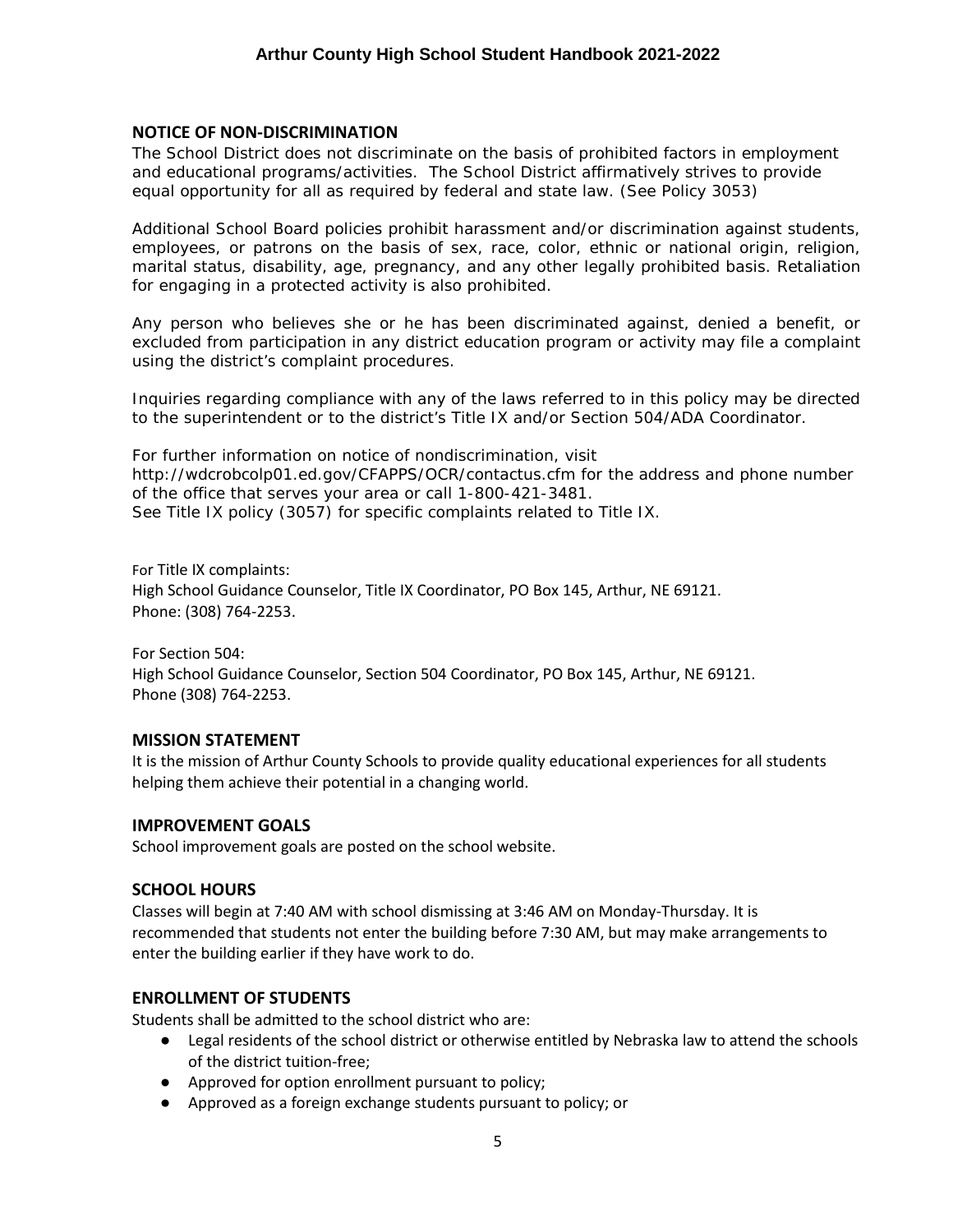- Legal residents of a district that has contracted with this district for their educational services.
- Statutorily entitled to attend the schools of the district on a part-time basis pursuant to policy 5002.1.
- Out-of-state students who have been enrolled pursuant to policy 5002.2.

Students who have been placed in a foster home within the school district are not residents of the district and will not be permitted to enroll unless the district has received a written determination from the Nebraska Department of Health and Human Services that it is in the best interest of the student not to attend his or her district of residence.

Students who seek to enroll in the district must comply with each board policy, state statute and regulation that applies to their situation. Grade level placement will be determined in accordance with district policy.

# <span id="page-5-0"></span>**SCHOOL CENSUS**

The Board of Education shall establish a permanent and continuing census or enumeration of school children. The names of all children residing in the school district, from birth to twenty-one years, shall be maintained.

# <span id="page-5-1"></span>**ASSIGNMENT OF STUDENTS TO CLASSES AND TEACHERS**

It is the responsibility of the Superintendent and or designee to see that all teachers and students are assigned to classes.

#### **ATTENDANCE**

#### **Required Attendance**

Every person residing in the school district who has legal or actual charge or control of any child who is of mandatory attendance age shall cause that child to attend a public or private school regularly unless the child has graduated from high school or has been allowed to disenroll pursuant to this policy.

#### **Mandatory Attendance Age**

All children who are or will turn six years old before January 1 of the current school year are of mandatory attendance age. Children who have not turned eighteen years of age are of mandatory attendance age.

A child who will not reach age 7 before January 1 of the current school year may be excused from mandatory attendance if the child's parent or guardian completes an affidavit affirming that alternative educational arrangements have been made for the child. A copy of the required affidavit is attached to this policy.

#### **Discontinuing Enrollment – 5 Year Old Students**

The person seeking to discontinue the enrollment of a student who will not reach six years of age prior to January 1 of the current school year shall submit a signed, written request and to the superintendent using the form which is attached to this policy. The school district may request written verification or documentation that the person signing the form has legal or actual charge or control of the student. The school district shall discontinue the enrollment of any student who satisfies these requirements. Any student whose enrollment is discontinued under this subsection shall not be eligible to reenroll in this school district until the beginning of the following school year unless otherwise required by law.

#### **Discontinuing Enrollment – 16 and 17 Year Old Students**

Only children who are at least 16 years of age may be disenrolled from the district. The person seeking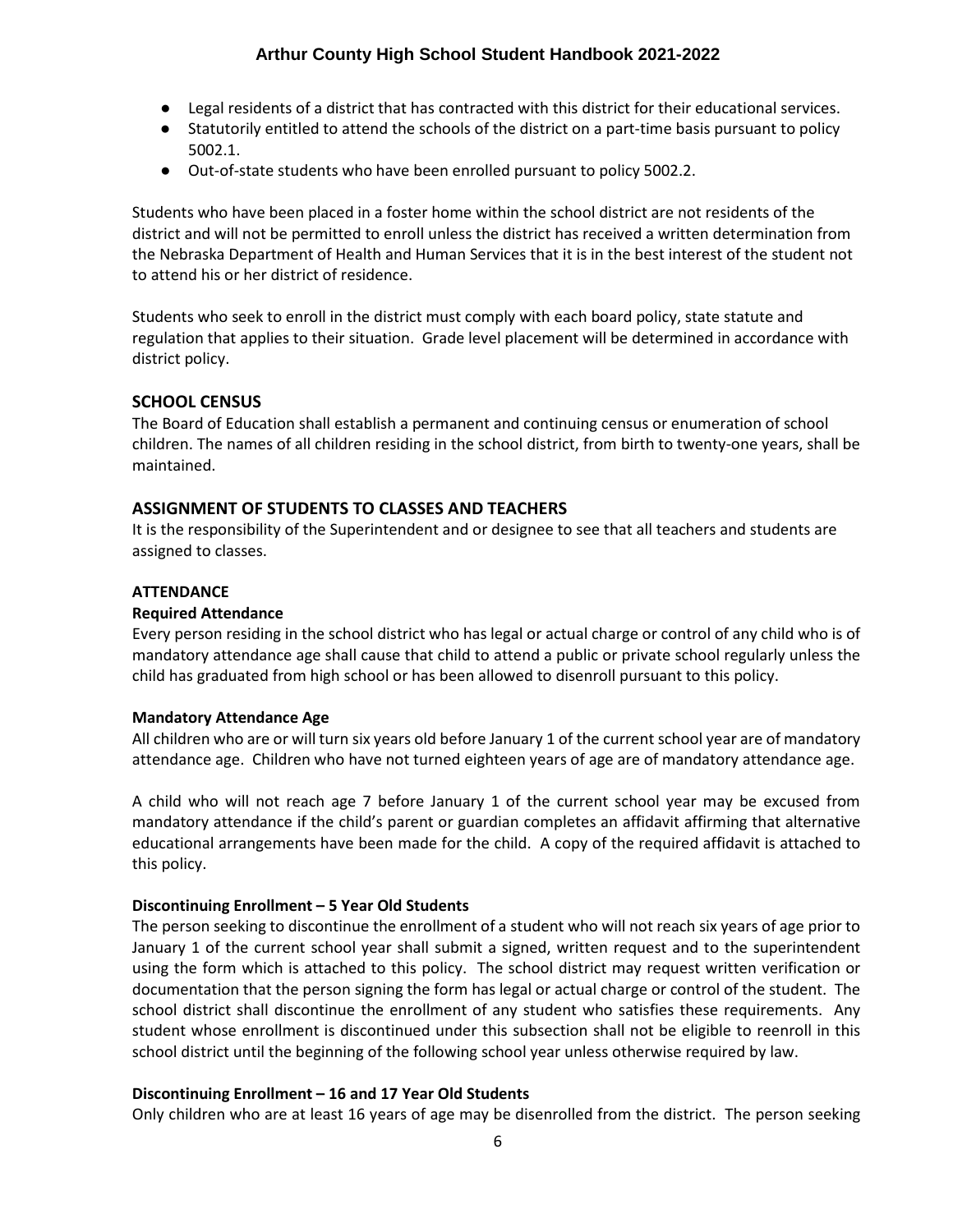to discontinue the child's enrollment shall submit a signed, written request and submit it to the superintendent using the form which is attached to this policy. The district will follow the procedures outlined on the attached form in considering requests to disenroll.

Only children disenrolling to attend a non-accredited school may be exempt from this policy. The person with legal or actual charge or control of the child must provide the superintendent with a copy of the signed request submitted to the State Department of Education for attending non-accredited schools. The superintendent may confirm the validity of the submission with the State Department of Education.

#### **Attendance Officer**

Each building principal is designated as an attendance officer for the district. Each building principal, at his or her discretion, may delegate these responsibilities to any other qualified individual. The attendance officer is responsible for enforcing the provisions of state law relating to compulsory attendance. This responsibility includes but is not limited to filing a report with the county attorney of the county in which a student resides. Compensation for the duties of attendance officer is included in the salary for the superintendent or designee.

#### **EXPECTATIONS OF REGULAR ATTENDANCE**

- 1. **Students are expected to attend every class, every day.**
- 2. The only "excused" absences shall be:
	- a) absences for extended illness, with written confirmation from a licensed healthcare provider, that states his/her professional medical opinion and within his/her scope of practice, the student is so physically or mentally ill that attendance would be impracticable or impossible;
	- b) extended absence due to the need to quarantine or isolate due to illness related to pandemic.
	- c) medical appointments with a confirmation note from the medical professional office.
	- d) student attendance and participation at a school-sponsored activity;
	- e) student has been suspended or expelled from school by the school district;
	- f) death or serious illness of the student's family member
	- g) attending a funeral, wedding or graduation
	- h) appearance at court or for other legal matters
	- i) absences required by law enforcement, child protective services or a court of competent jurisdiction, confirmed in writing to the school district.
	- j) attendance at a college visit day, provided it has been cleared with the Counselor or Principal before attending. This only applies to a junior or a senior; a senior is allowed no more than three college visit days and a junior is allowed no more than two college visit days.
	- k) recovery from a concussion or serious illness such as cancer which requires the student remain in a less stimulating atmosphere to help with his or her recovery.

3. All other absences, family events, rodeos or other events are simply "absences."

4. Upon return from an unplanned absence or partial-day absence a student will have two school days to complete the assignment, students must meet with their teachers after school or before school the next day to discuss missed assignments or seek help to complete an assignment.

a. If a student does not hand in a missed assignment within two school days he/she will  $8<sup>th</sup>$ period to complete the assignment.

i. This study time will remain in effect until the assignment is completed and turned in to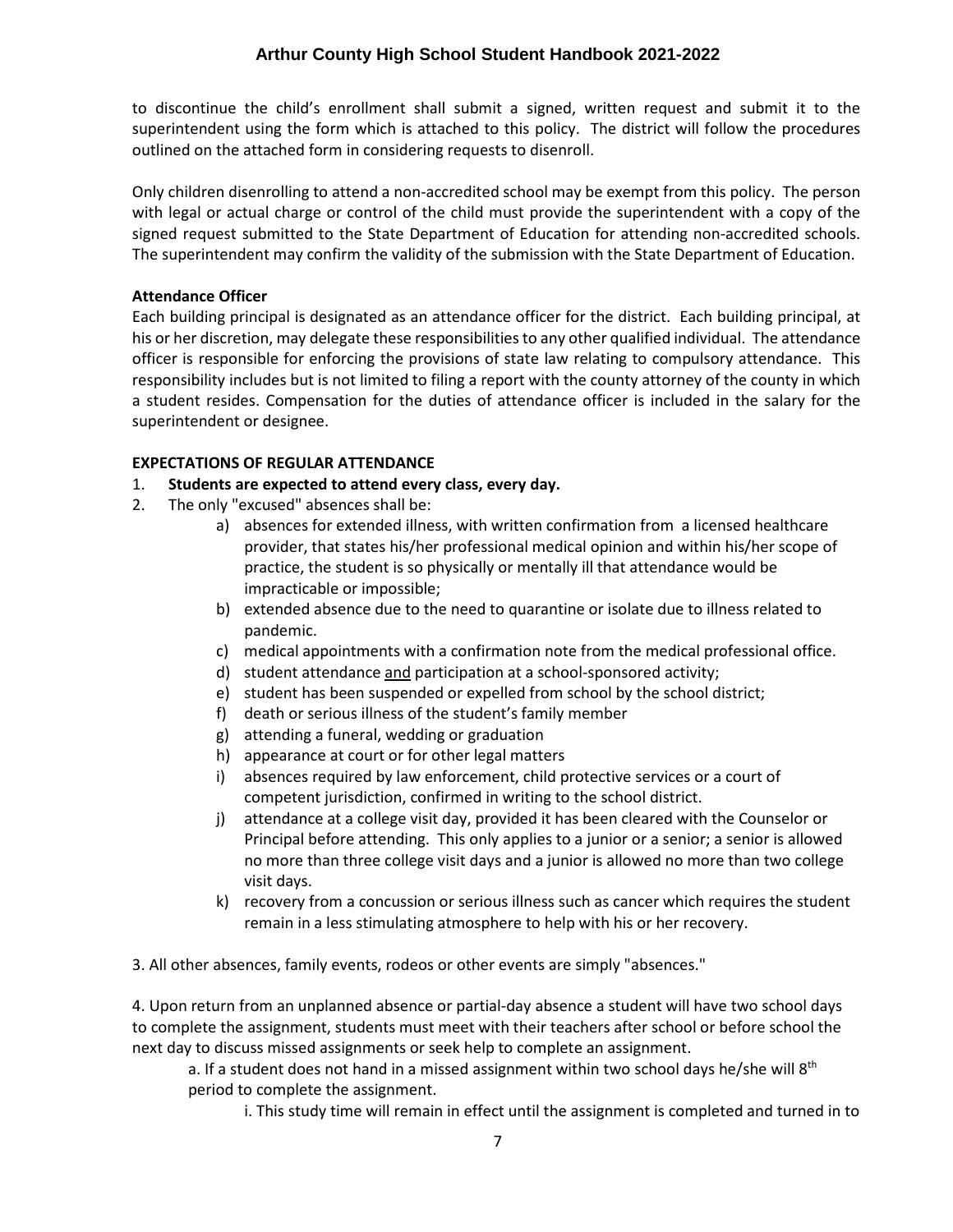the teacher. The assignment may still be subject to a late grade. Activities practices will not supersede the study time requirement.

b. The location of the study time and supervision of the student will be determined by the building principal in consultation with the student's classroom teacher(s).

5. Students must not be absent from any course more than seven days in any given quarter or more than 10 days in any given semester in order to earn academic credit for that course for that quarter or semester. Students who lose credit in any given course due to absences may appeal that loss of credit to his/her building principal.

# **When students are absent from school, district staff will respond as follows:**

# **First Stage Response to Absences**

- 1. A member of district staff will contact the parent via telephone or text to verify the absence with the parent, if the parent has not contacted the school in advance.
- 2. After a student's fifth absence in any given quarter, the school's attendance officer will schedule a meeting with the student's parents or guardians. The meeting will be documented on an official form kept on file in the office.
	- a. This meeting must be attended by the attendance officer, parents, social worker or principal, and the student (if appropriate).
	- b. The meeting shall be documented.
	- c. The meeting shall develop a collaborative plan to assist the student in improving his/her attendance.

#### **Second Stage Response to Absences**

Students who accrue more than 20 absences in a school year may be referred to the county attorney for action under Neb. Rev. Stat.  $\S$  43-247(3) (a) and (b).

#### **Planned absences**

Parents who know in advance that a student will be absent must call the school or send a written note at the earliest possible date. Students who will be absent for reasons that can be anticipated, such as routine medical appointments and school activities, or family trips, must complete any work that is due during the absence, before the absence. If the student does not complete the work before the absence; any work due during the time of the absence will be due upon return to school. Parents should make every attempt to schedule medical and other appointments after school hours when possible.

# **Parent Responsibilities:**

- 1) Call the appropriate building office to inform the school of the reason for each absence.
- 2) Submit a doctor's statement, if requested, for each period of absence due to illness that exceeds five days.

# **Students are obligated to**:

- 1) Complete all class work in advance for any absence that can be anticipated.
- 2) Attend ½ day of school before attending practice or participating in a scheduled student activity except in cases of family emergencies or prearranged absences that have been cleared by the principal or superintendent.
- 3) Check out of school at the office if leaving school during the school day.
- 4) Make up any and all work that is assigned by teachers as make-up work for the instructional time that has been missed.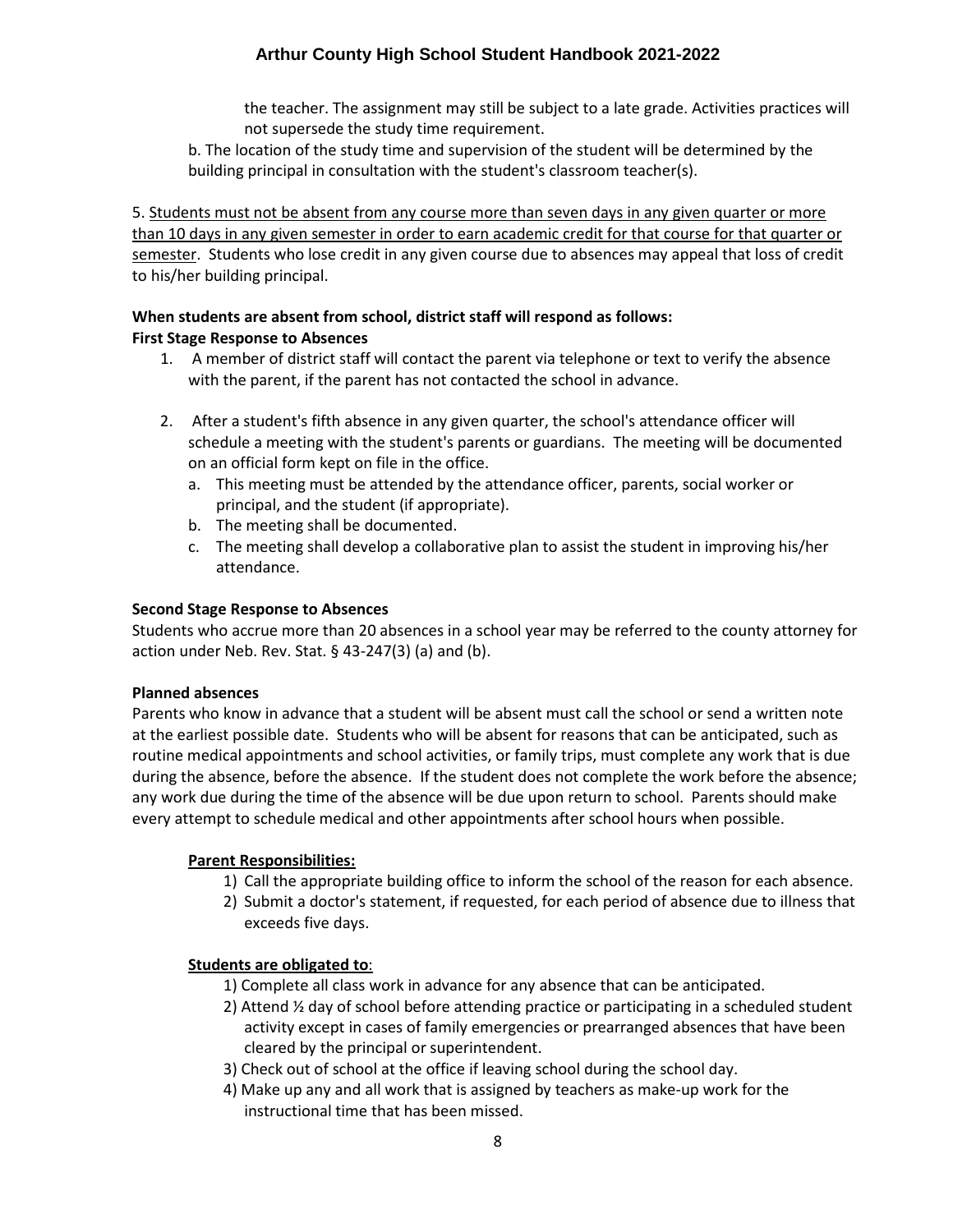**Students Leaving the Classroom or Building:** No student is to leave the classroom while the class is in session without the permission of the teacher. Also, no student will leave the building at noon or before the end of the school day unless the school has a note from the parent or the parent calls the school with this request. Students that leave the building must sign out in the office with the time and reason for departing. Students who need to leave the building to retrieve something from their vehicle must check out in the office before going to their vehicle and check in upon returning to the building.

**Absences and participation in activities**: Illness severe enough to miss school or classes should also preclude participation in activities after school. You cannot be at your best when you are ill, and trying to come in too soon may prolong the illness. To participate in activities after school a student must be in attendance for  $\frac{1}{2}$  of the school day, the day of the activity, including contests, performances, and practices. Students who are absent for more than ½ a day will not be allowed to participate in an afterschool activity. Absences for appointments the day of an activity may be cleared with the Principal/AD or Superintendent before the appointment and participation in any activities.

**Tardiness**: Students are considered to be tardy when they are not in their assigned room after its scheduled beginning time. Students who are detained between classes by a previous teacher should have a pass to explain why the student was late.

Unexcused tardies in excess of (2) per quarter per class will be handled in the following manner: On the third tardy in a quarter per class the student will be required to attend  $8<sup>th</sup>$  period with the class teacher to make up 15 minutes for time missed.

On the fourth tardy in a quarter per class the student will attend  $8<sup>th</sup>$  period with the teacher of the class to make up 30 minutes for time missed.

Tardies will count as a grade reduction when:

- a. The student fails to attend  $8<sup>th</sup>$  period for the designated period.
- b. A student exceeds (4) unexcused tardies in a class per quarter.

Each teacher will be responsible to keep track of tardies in their classroom each period on a daily basis and inform students when they are required to attend  $8<sup>th</sup>$  period to make up time. They will adjust the quarter grade accordingly. A one percent reduction will take place for every tardy that exceeds (4) and for tardies when the student fails to attend  $8<sup>th</sup>$  period.

# **Any exception to this policy must be approved by the administration of Arthur County High School.**

# **PREGNANT AND PARENTING STUDENTS**

Students who are pregnant or parenting are encouraged to continue participating in the district's educational and extracurricular programs. Students who anticipate deviations from their regular school experience or accrue absences due to pregnancy or parenting should notify their building principal as early as possible to discuss their educational programming. The building principal will work with the student to develop a plan to assist the student in participating in district curriculum and extra-curricular activities.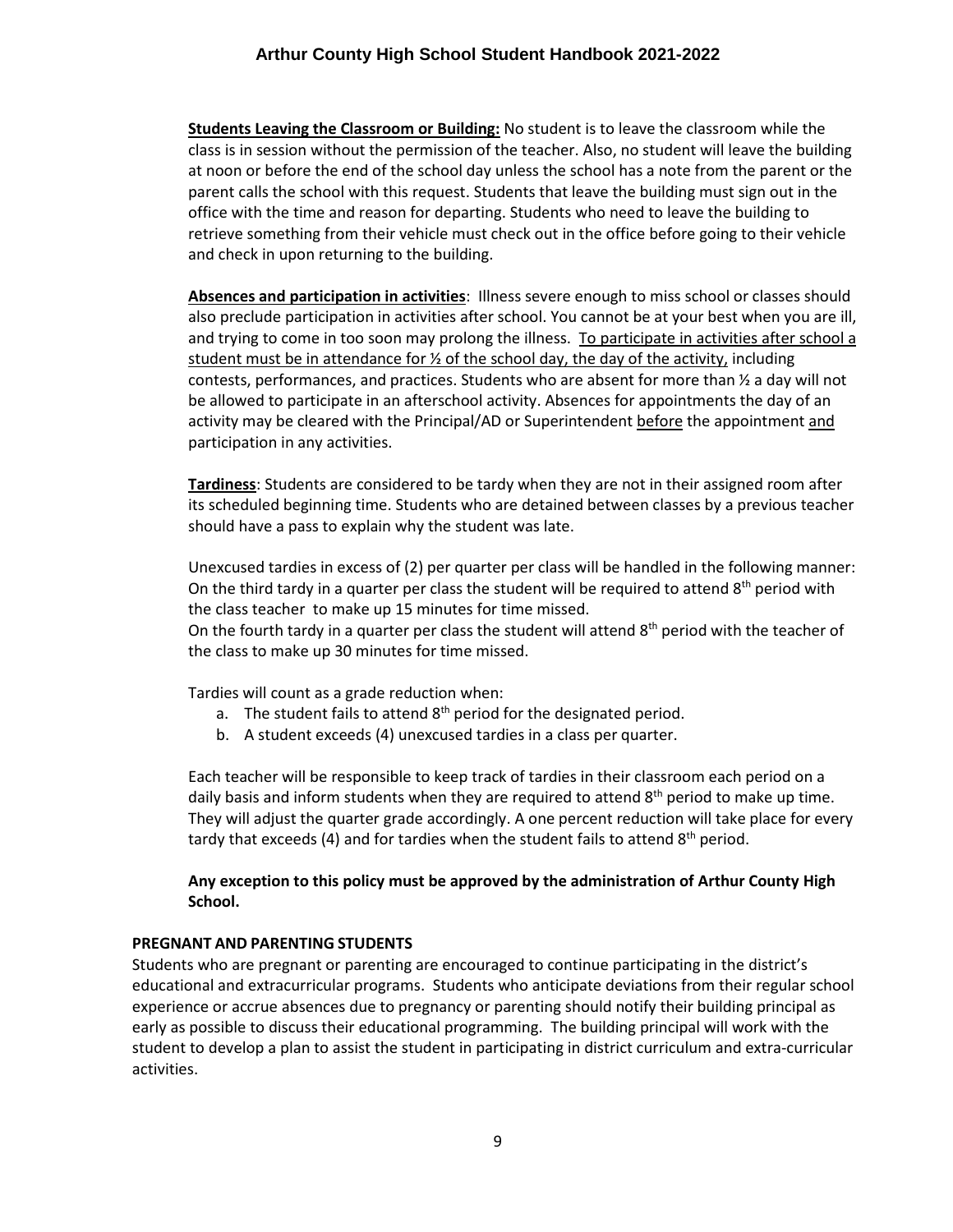#### <span id="page-9-0"></span>**PUPIL CLASS LOAD**

Students of Arthur County High School will be required to carry at least seven classes regardless of the number of semester hours they already may have accumulated except under extenuating circumstances.

#### <span id="page-9-1"></span>**PUPIL CLASSIFICATION**

Classification will be based on the number of years of attendance and hours of work completed. Minimum hours earned to be a sophomore will be 55; to be a junior, 110; and to be a senior, 165.

#### <span id="page-9-2"></span>**PROMOTION, RETENTION, ACCELERATION**

Because the public schools of the district are dedicated to the best total and continuous development of each student enrolled, the professional staff is expected to place students at the grade level best suited to them academically, socially and emotionally.

Students will normally progress annually from grade to grade. Exceptions may be made when such exceptions are in the best educational interest of the students involved. These exceptions will only be made after prior notification, explanation and discussion with the students and their parent/guardians in accordance with the procedures established.

The Superintendent and elementary teacher, upon consulting with the parent/guardian, shall make the final determination of the student's grade placement. The report card, at the close of the school year, shall indicate the grade placement of each elementary student for the coming school year.

A high school student must have 50 hours of credit to be classified as a sophomore, 100 hours of credit to be classified as a junior and 150 hours of credit to be classified as a senior.

#### <span id="page-9-3"></span>**JUNIOR HIGH PROMOTION REQUIREMENTS**

To be promoted from the 7th to the 8th grade, a student must earn a minimum of 45 credits. These credits will be earned from academic and non-academic courses including math, science, social studies, English and electives. To be promoted from the 8th grade, a student must earn 45 credits in addition to those earned as a 7th grader.

#### <span id="page-9-4"></span>**GRADUATION REQUIREMENTS**

The total number of credit hours required for graduation will be 250 semester hours. Successful completion of one course for one semester is worth five semester hours. The minimum number of semesters to graduate will be eight.

**LANGUAGE ARTS = 40 CREDITS SPEECH = 5 CREDITS MATHEMATICS = 30 CREDITS. SCIENCE = 30 CREDITS.** Must include BIO I, BIO II, & PHYSICAL SCIENCE **SOCIAL STUDIES = 30 CREDITS.** Must include 10 credits AMERICAN HISTORY & GOVERNMENT **DRIVER'S EDUCATION = 5 CREDITS.** 9th Grade (May be waived at the discretion of the Superintendent for transfer students) **PHYSICAL EDUCATION = 10 CREDITS.** HEALTH/PE during 10th grade recommended. **FINE ARTS = 15 CREDITS.** Must include 10 credits in Spanish I (Grade 9). Other courses may include Art, Music, or Drama.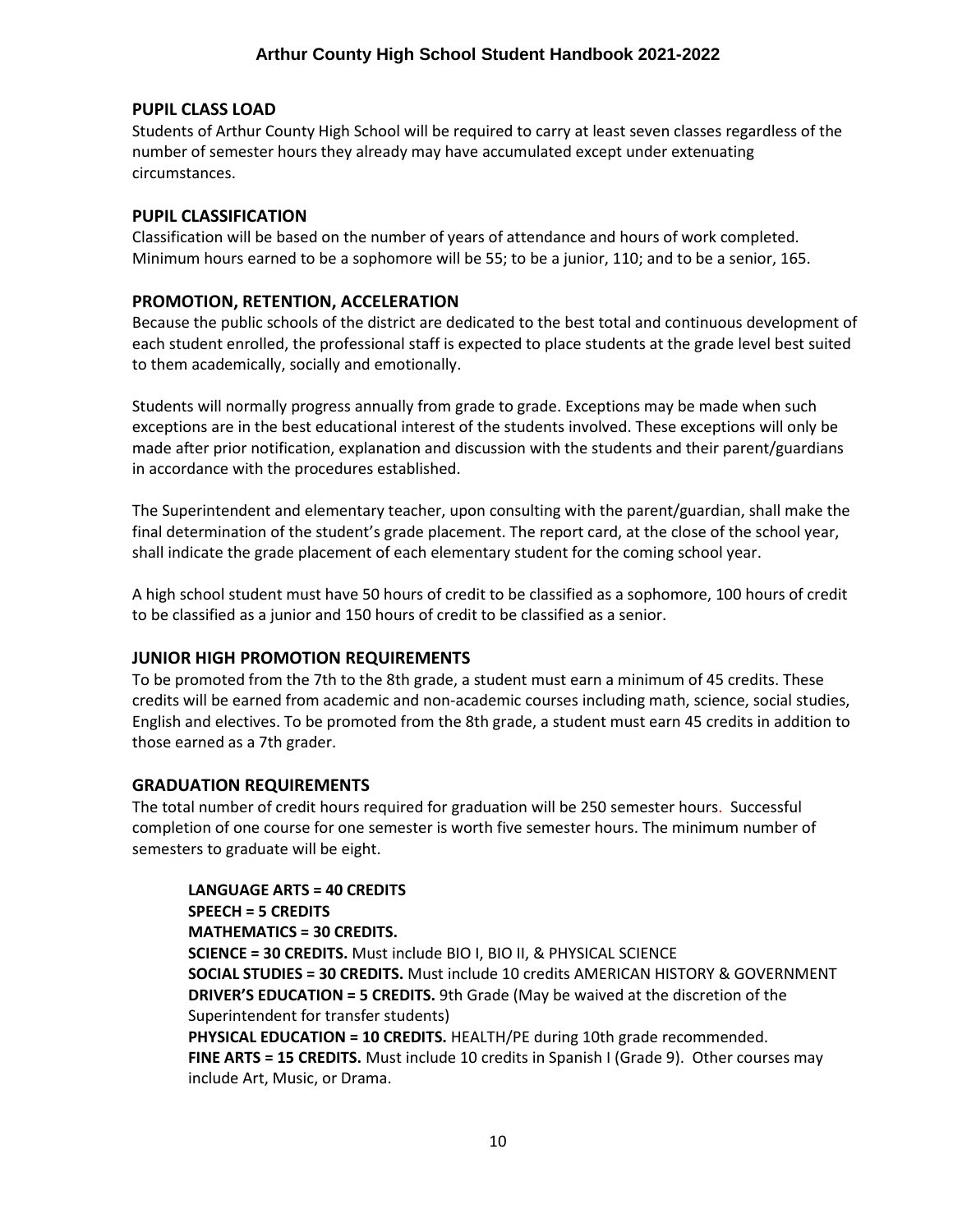**VOCATIONAL EDUCATION = 20 CREDITS.** Must include 5 credits of Informational Technology in Grade 9 (10), and 10 credits of Personal Finance/Careers in Grade 12. Other courses to be taken from Business, Industrial Technology, or Vocational Agriculture.

**REMAINDER = 65 CREDITS.** May include any courses offered and/or approved by the School District Administration including those contained in the required areas above.

*Transfer students: Generally transfer students are required to meet the same requirements as all other students.*

*Special needs: Students in this program will have options including college preparatory, vocational/technical, general course of studies, and worksite or job shadow programs. Modifications to the stated graduation requirements may be altered according to the student's individual educational plan.* 

#### <span id="page-10-0"></span>**GRADING SCALE**

| Grade<br>Earned | Non-Weighted<br>Scale | 4.25 Weighted<br>Scale | 4.5<br>Weighted<br><b>College Scale</b> | Percentage Ranges |
|-----------------|-----------------------|------------------------|-----------------------------------------|-------------------|
| $A+$            | 4.0                   | 4.25                   | 4.5                                     | 98-100            |
| A               | 4.0                   | 4.25                   | 4.5                                     | 95-97             |
| A-              | 3.667                 | 3.917                  | 4.167                                   | 93-94             |
| $B+$            | 3.333                 | 3.583                  | 3.833                                   | 91-92             |
| B               | 3.0                   | 3.25                   | 3.5                                     | 88-90             |
| <b>B-</b>       | 2.667                 | 2.917                  | 3.167                                   | 86-87             |
| $C+$            | 2.333                 | 2.583                  | 2.833                                   | 84-85             |
| $\mathsf{C}$    | 2.0                   | 2.25                   | 2.5                                     | 77-85             |
| D               | 1.0                   | 1.25                   | 1.5                                     | 70-76             |
| F               | 0                     | 0                      | 0                                       | $0 - 69$          |

4.25 Weighted Scale Courses: Including but not limited to Chemistry, Physics, Calculus, Spanish II/III

4.5 Weighted College Scale Courses: Includes any courses taken for Dual Credit including but not limited to Spanish II, Spanish III, College Algebra, English 1010, English 1020

#### **HONORS**

All graduates achieving a cumulative GPA of 3.667 and above will be honored as Graduates with Distinction or Honor Graduates.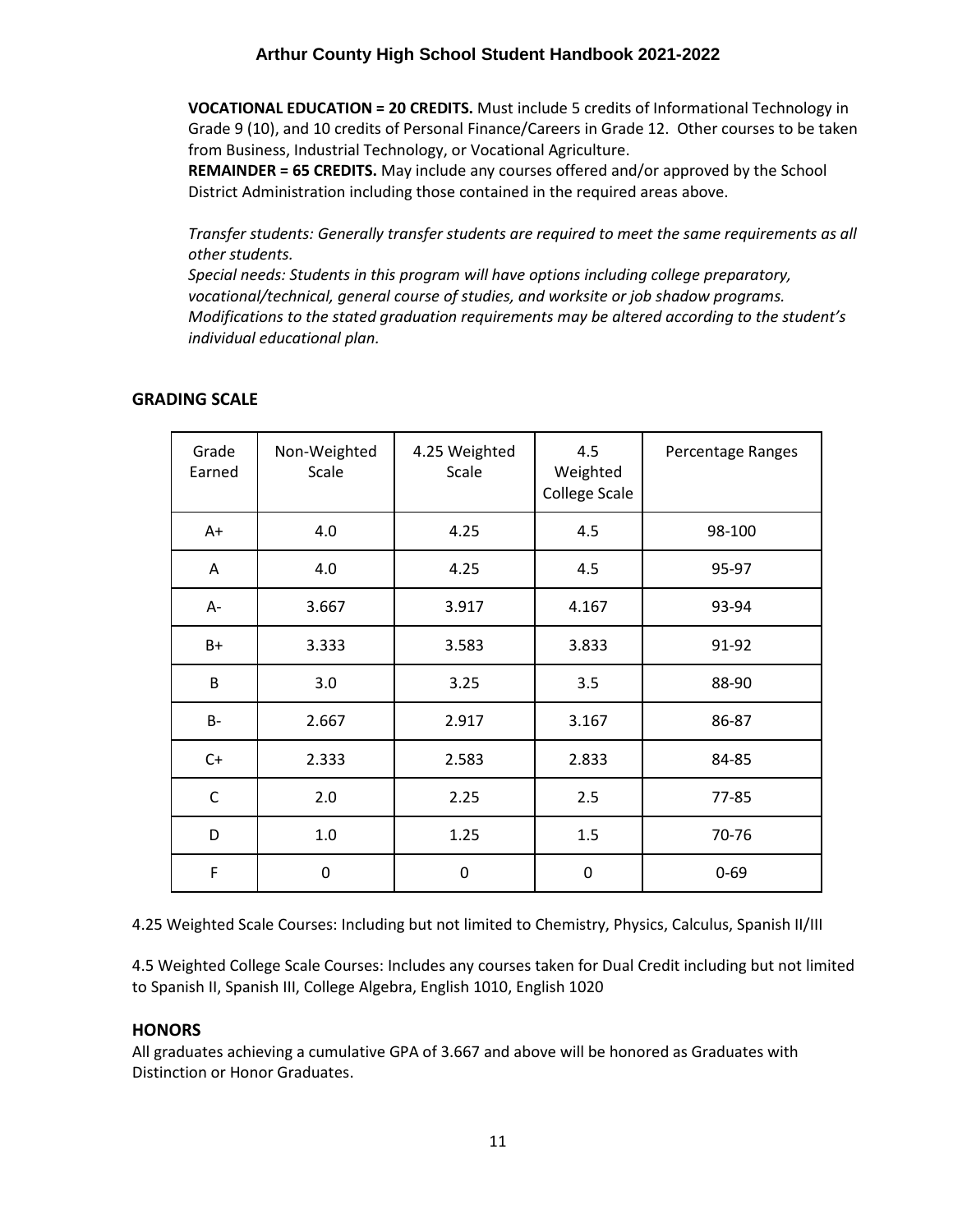#### <span id="page-11-0"></span>**HONOR ROLL**

Honor roll will be divided into the following three categories with qualifications as listed:

Honor Roll with Distinction – Students who received all A's and a cumulative GPA of at least 3.67.

Honor Roll – Student will have earned no grade less than a B and a GPA of at least 3.67.

Honorable Mention Honor Roll – Students will have earned a GPA of at least 3.0 and no grade less than a C

#### <span id="page-11-1"></span>**NATIONAL HONOR SOCIETY**

The National Honor Society may be made up of sophomores, juniors, and seniors who exemplify high standards of scholarship, leadership, service, and character. To be considered for membership, a student must have a 93% grade average (3.67 GPA) for a length of three semesters. Having met this qualification, he or she is then evaluated by the faculty in the areas of leadership, service and character. Induction for those selected is held in the spring.

#### <span id="page-11-2"></span>**STUDENT EVALUATION**

Teachers are responsible for keeping students' records and evaluation of students. Student progress will be reported to parents every nine weeks by use of report cards. When teachers feel that progress of a student is unsatisfactory, they should arrange for a parental conference or send the parents a letter of unsatisfactory performance to allow parents the opportunity to be aware of their student's difficulties and to assist the teacher in solving the problem.

#### <span id="page-11-3"></span>**STANDARDIZED TESTING**

Standardized tests will be administered periodically to measure the degree to which ACHS students have developed their abilities to interpret, evaluate, and understand the subjects taught in our school and to compare them to national norms. The Nebraska State Accountability (NeSA) or the NWEA Map or an equivalent competency measure which establishes a minimum acceptable performance in Reading, Writing, and Arithmetic skills, and which was initiated in elementary school shall be administered at least once each year.

#### <span id="page-11-4"></span>**WITHDRAWAL FROM CLASSES**

Students will be allowed one week at the beginning of each semester to enter or withdraw from a registered non-required class or activity. Permission slips must be signed by the instructors, the superintendent, the parents, and the counselor when an entry or withdrawal is made.

#### <span id="page-11-5"></span>**STUDENT FILES AND RECORDS**

The school district shall maintain student records and reports as are necessary for effective administration and in compliance with law. In general "student records" shall not include transitory communications such as e-mail, text messages, handwritten communication between school and home and the like, and these items will not generally be maintained by the district.

Each building principal will assign responsibilities for the preparation and maintenance of pupil records and will establish rules and regulations regarding their storage and use in the building.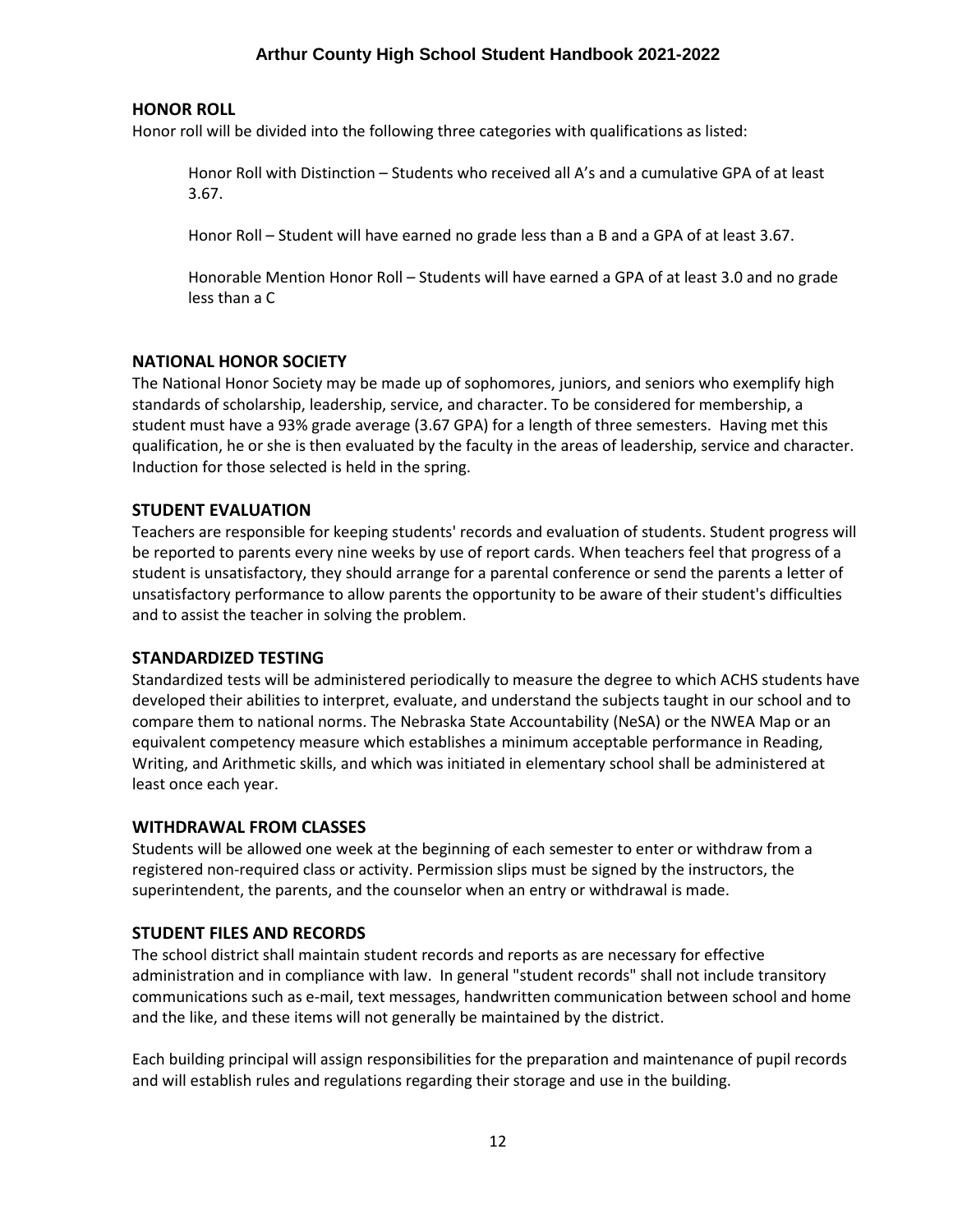Students or their parents, guardians, teachers, counselors, or school administrators shall have access to the school's files or records maintained concerning themselves or their students. For purposes of this policy, "teachers" include Para educators and volunteers who are providing educational services to a student on behalf of the School District. "School administrators" include attorneys, members of law enforcement acting on behalf of the school district as well as third-party website operators who have contracted with the school district or its agent to offer online programs for the benefit of students and the district. No other person shall have access thereto nor shall the contents thereof be divulged in any manner to any unauthorized person. All disciplinary material shall be removed and destroyed upon the pupil's graduation or after the pupil's continuous absence from the school for a period of three years, and after authorization is given by the State Records Board pursuant to state law. Upon request, the school district will disclose education records without consent to officials of another school district in which a student seeks or intends to enroll.

Outside agencies such as physicians, probation officers, psychologists, child guidance clinics, and other agencies concerned with child welfare who are working directly with a child may have access to information pertaining to that child with written parental consent.

The school district shall share student data, records, and information with school districts, educational service units, learning communities, and the State Department of Education to the fullest extent practicable unless otherwise prohibited by law.

#### <span id="page-12-0"></span>**CONFIDENTIALITY OF STUDENT RECORDS**

Student files and other education records shall not be released or divulged except in compliance with state and federal law.

School officials may have access to only those education records in which they have a legitimate educational interest, unless the parent has given written and dated consent for the access. A school official who violates this restriction shall be subject to disciplinary action up to and including termination.

A school official has a legitimate educational interest if the official needs to review an education record in order to fulfill his or her professional responsibility and effectively provide the function or service for which they are responsible.

A school official for purposes of access to education records is a person employed by the District as an administrator, supervisor, instructor or support staff member (including health or medical staff and law enforcement unit personnel); a person serving on the school board; a person or company with whom the District has contracted to perform a special task (such as an attorney, auditor, medical consultant or therapist); or a parent or student serving on an official committee, such as a disciplinary or grievance committee or assisting another school official in performing his or her tasks.

To the extent permitted by law, contractors, consultants and volunteers may be permitted to have access to education records where they are performing a function or service that would otherwise be done by a school employee. Their access is limited to education records in which they have a legitimate educational interest; which means records needed to effectively provide the function or service for which they are responsible.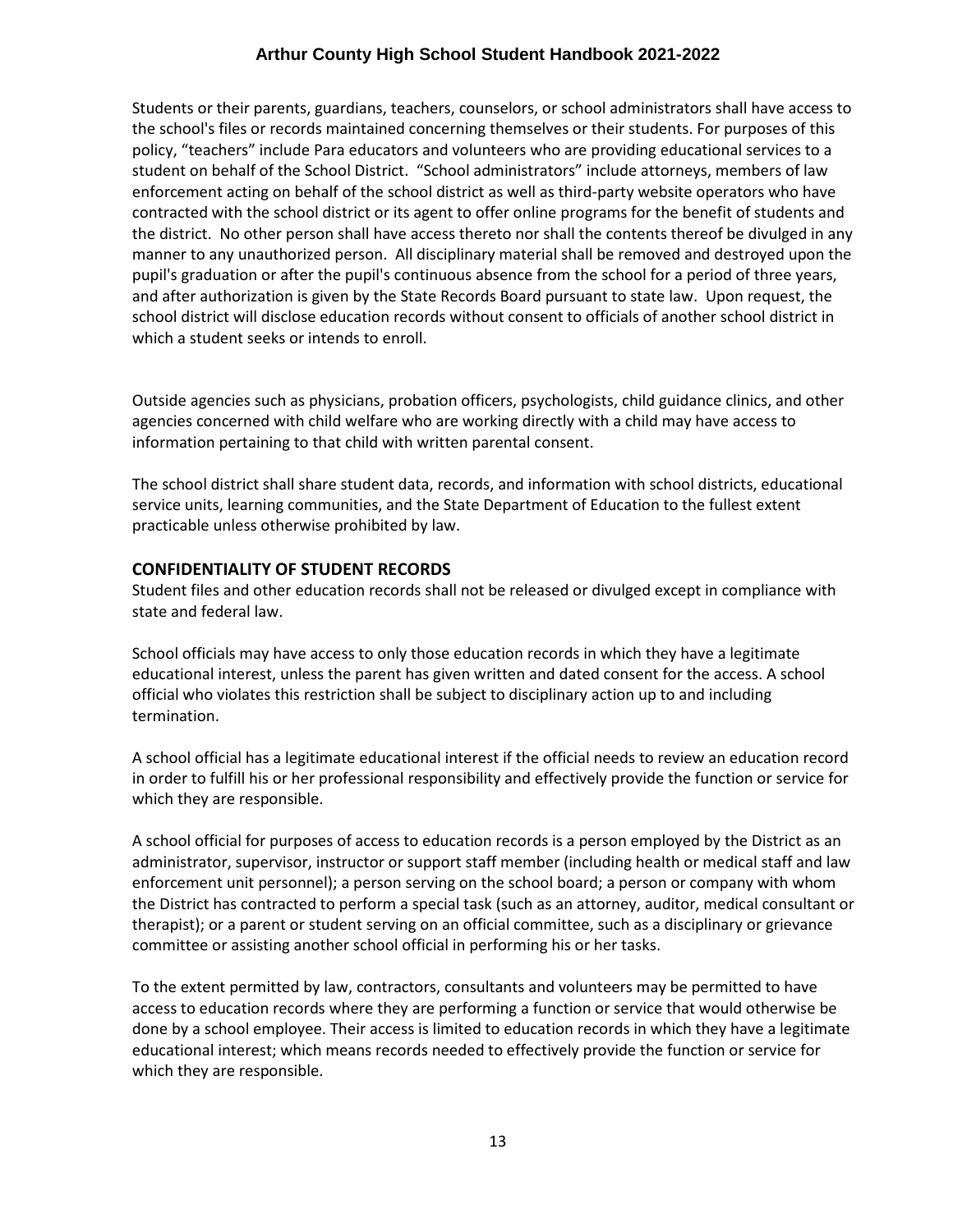# <span id="page-13-0"></span>**STUDENT AND PARENT ACCESS TO STUDENT RECORDS**

A parent or guardian of a student or former student, and a student or former student who is eighteen (18) years of age or older, shall be given the opportunity upon request to inspect and review the education records of the student or former student. Non-custodial parents will be provided full and equal access to the education records of his or her child unless there is a court order to the contrary.

# <span id="page-13-1"></span>**MAINTENANCE AND DESTRUCTION**

Student files or records shall be so maintained so as to separate academic and disciplinary matters. All disciplinary material in a student's file shall be removed and destroyed after the student's continuous absence from the school for a period of three (3) years.

# <span id="page-13-2"></span>**AMENDMENT OF STUDENT RECORDS**

Parents and eligible students (a student who has reached 18 years of age or is attending an institution of postsecondary education) have the right to challenge any information contained in the records that they believe is inaccurate, misleading or violates the privacy rights of the student. Such a challenge may be made by making a written request to the Principal to amend the records. If a decision is made not to amend the education records in accordance with the request, the Principal shall also inform the parents of the student and the Superintendent. The parent shall be advised of the right to a hearing.

If a hearing is requested, the Superintendent shall conduct a hearing (or delegate the role to another school official who does not have a direct interest in the outcome of the hearing) and provide the parent or eligible student a full and fair opportunity to present evidence relevant to the issues raised in conformance with applicable law.

# <span id="page-13-3"></span>**SEARCHES**

School officials have the legal authority to conduct searches of students and their property when they reasonably suspect that such a search will reveal evidence of a violation of the law or school rules. School officials may, but are not required to, include police, fire and health officials in searches.

Lockers, desks and storage areas are the property of the school district and may be searched by school officials at any time without particularized suspicion or reasonable cause.

Students driving a vehicle to school, that is parked on property under school jurisdiction, consent to having that vehicle searched by school officials if they have reasonable suspicion that such a search will reveal a violation of the law or school rules. Students bringing a cell phone, i-pod or other electronic communication device to school, consent to having that device searched by school officials if they have reasonable suspicion that such a search will reveal a violation of the law or school rules.

# <span id="page-13-4"></span>**Investigations and Arrests by Police and Other Law Enforcement Officers**

Police or other law enforcement officers may be called to the school at the request of school administration, or may initiate contact with the school in connection with a criminal investigation. The school district shall not allow any law enforcement officers access to students to conduct an investigation during school hours unless the officers are investigating charges that the student has been the victim of abuse or neglect. Contact between the school and law enforcement authorities on matters involving students shall be made through the office of the superintendent or principal and the law enforcement officer.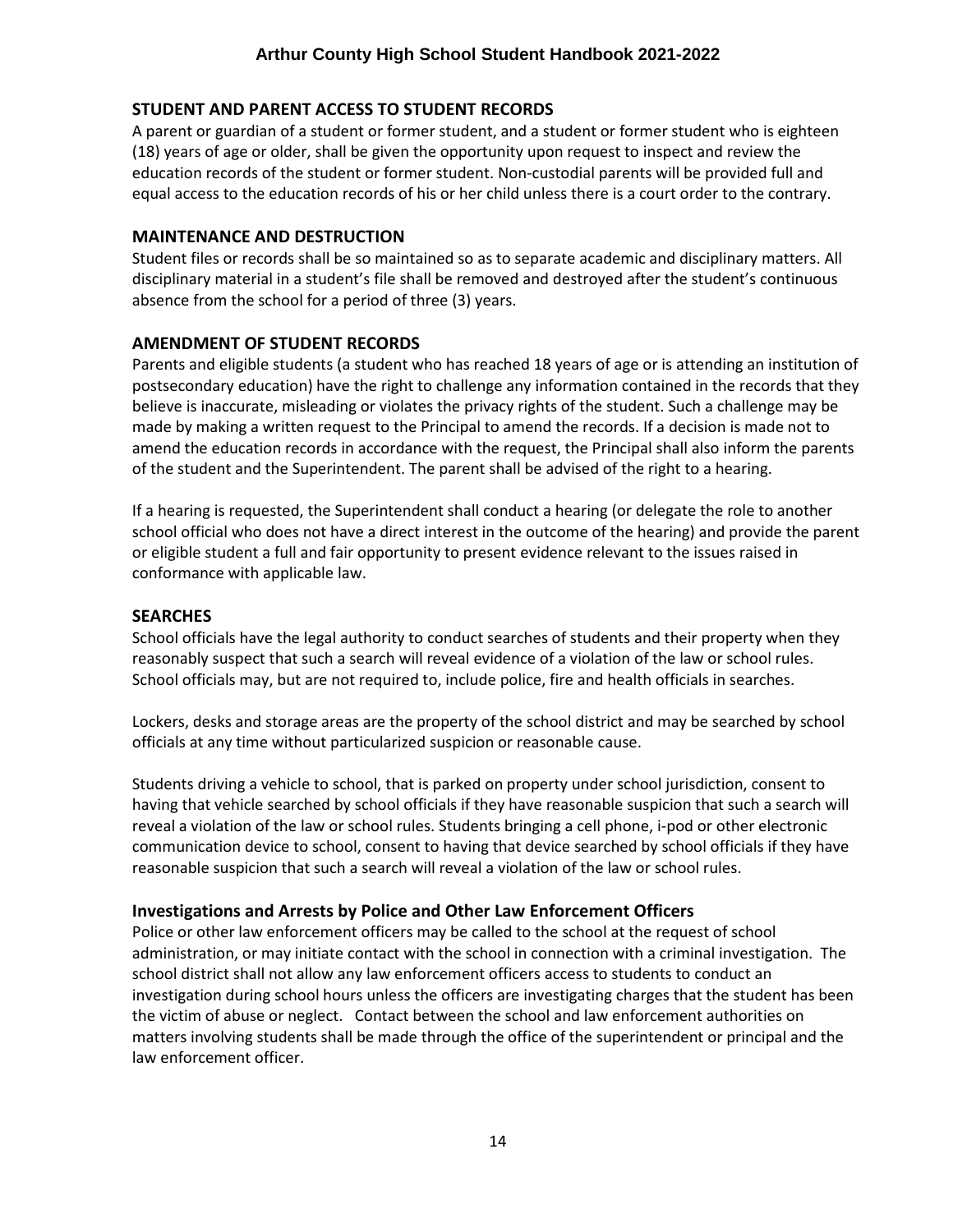Law enforcement officers may talk to a student away from the school before or after school hours, and they should be encouraged to do so. Law enforcement officers shall be allowed to conduct an interview at the school only when the interview is conducted at the request of the school or when they can show that special circumstances exist. This determination should be made by the appropriate building principal or superintendent. Law enforcement officers should be permitted to interview students on school grounds only after providing the superintendent or appropriate building principal with a statement in writing that the law enforcement officer has reason to believe and does believe that the student is the victim of child abuse or neglect perpetrated by the child's parent(s) or some other member of the child's immediate family or household, and that the law enforcement official wishes to interview the student regarding such abuse or neglect.

Throughout this process, all attempts should be made to avoid embarrassing the student before his or her teachers and peers, and to avoid disrupting the student's and school's education program.

Law enforcement officers should be permitted to take custody of a student if they possess an arrest warrant or if they otherwise assert a lawful basis for doing so. Whenever possible, the arrest or release of the student should be conducted in the building principal's office and out of the view of other students. When a principal or other school official releases a minor student to a law enforcement officer for the purpose of removing the minor from the school premises, he or she shall take immediate steps to notify the parent, guardian, or other responsible adult regarding the release of the minor to the officer and the place to which the minor is reportedly being taken, except when a minor has been taken into custody as a victim of suspected child abuse.

If the law enforcement officer indicates that the child is being taken into custody because the child is the victim of suspected child abuse, the principal or other school official shall, as a condition of releasing the student to the law enforcement officer, require the officer to sign the statement appended hereto certifying that the child is being removed from school premises because he or she is believed to be the victim of child abuse and that the officer understands and will comply with the legal requirements of Neb. Rev. Stat. § 79-294.

- 1. Law enforcement personnel shall not be allowed to roam about the school until the student is found, and shall remain in the administration office while school personnel seek the student.
- 2. If possible, the education program of the student should not be disrupted to allow for police questioning of the student during class time.
- 3. Any questioning by law enforcement officers that is permitted should be conducted in a private room or area where confidentiality can be maintained. This should be an area removed from observation by or contact with other pupils and school personnel.
- 4. If law enforcement officers are to be allowed to question a student under the age of 18, the principal or school official shall make a reasonable attempt to notify the child's parents before questioning begins, except in cases of suspected child abuse or child neglect involving the parent or other family member. The parents should be given the opportunity to come to the school prior to the questioning.

If the parents are notified and are able to attend, they should be allowed to be present at the interview. The principal or designee should be present at the interview, but should not take part in any questioning. The principal or designee should remain a neutral observer at all times

# <span id="page-14-0"></span>**STUDENT HEALTH SERVICES AND REQUIREMENTS**

The purpose of the health service in the school is to help each student attend school in optimum health and to benefit from the school experience. With this purpose in mind, school personnel assisted by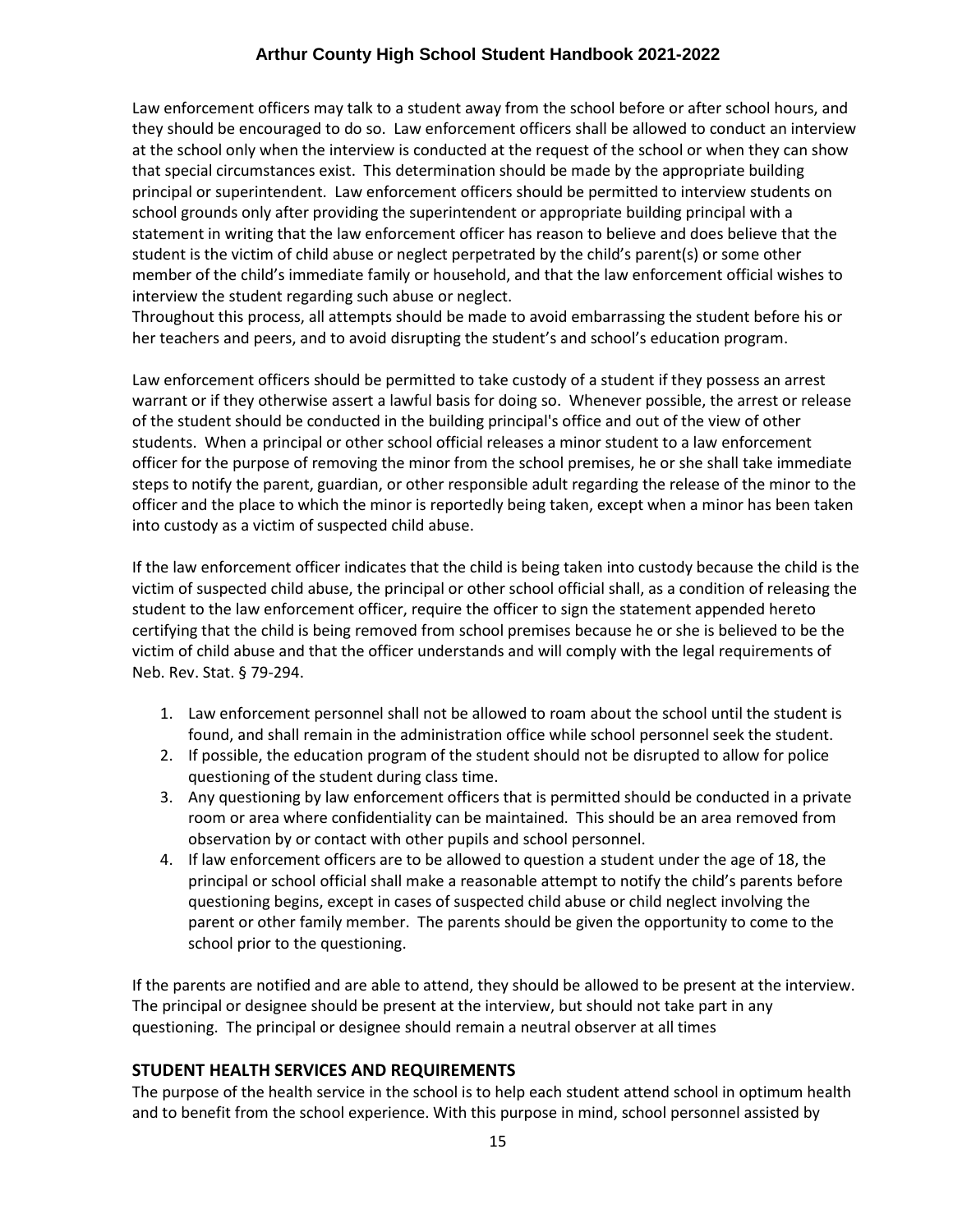health care professionals; shall work to promote in every student the desire to safeguard his or her own health. However, the student health services are not to take over the responsibility that belongs to the parent/guardians.

# <span id="page-15-0"></span>**ADMINISTERING MEDICATION**

Whenever possible, parents should arrange medication schedules to eliminate the need for giving medication during school hours. When it is necessary for school personnel to administer medication to students, the school district will comply with the Nebraska Medication Aide Act, the requirements of Title 92, Nebraska Administrative Code, Chapter 59, (promulgated by the Nebraska Department of Education and entitled *Methods of Competency Assessment of School Staff Who Administer Medication*), and all state and federal regulations. Parents and guardians who wish to have their child receive medication from school personnel must comply with the following procedures:

#### 1. **Prescription medication**

a. Parents/guardians must provide a physician's written authorization for the administration of the medication.

b. Parents/guardians must provide their own written permission for the administration of the medication.

c. The medication must be brought to school in the prescription container and must be properly labeled with the student's name, the physician's name, and directions for administering the medication.

#### 2. **Non-prescription medication**

a. Parents/guardians must provide written permission for the administration of the medication

b. The medication must be brought to the school in the manufacturer's container.

c. The container must be labeled with the child's name and with directions for provision or administration of the medication

The district reserves the right to review and decline requests to administer or provide medications that are not consistent with standard pharmacological references, are prescribed in doses that exceed those recommended in standard pharmacological references, or that could be taken in a manner that would eliminate the need for giving them during school hours. The district may request parental authorization to consult with the student's physician regarding any medication prescribed by such physician.

# <span id="page-15-1"></span>**PHYSICAL EXAMINATIONS OF STUDENTS**

The school district requires evidence of a physical examination by a qualified physician for every Kindergarten student, before attendance at elementary school, and for every Seventh Grader, before attendance at secondary school. Students transferring to the school district from out of state must also provide proof of physical examination. Such proof of physical examination must be provided to the school principal or counselor prior to admission to the school. Such physical examinations must have taken place within six months prior to the entrance of the student into the school system.

Any parent/guardian who objects to such a physical examination because of religious or personal beliefs shall present these objections in writing to the proper school officials in lieu of the proof of physical examination.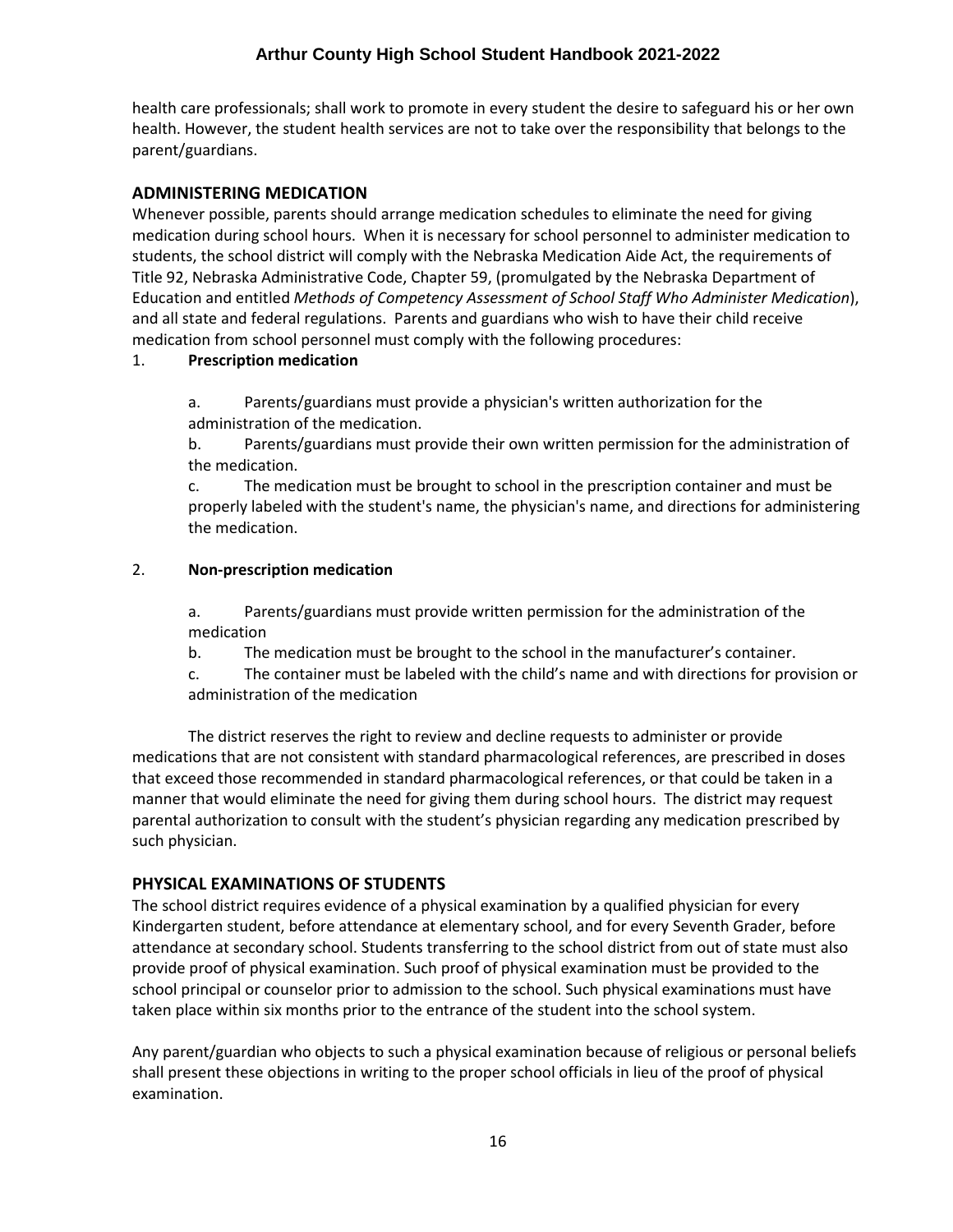All participants in inter school athletic activities shall comply with the established regulations of the Nebraska School Activities Association in regard to physical examinations.

# <span id="page-16-0"></span>**IMMUNIZATION OF STUDENTS**

#### **General Rule**

- a. Each student wishing to enroll in the school district is required to be immunized against measles, mumps, rubella, poliomyelitis, diphtheria, pertussis, tetanus, hepatitis and varicella (chicken pox) prior to enrollment.
- b. The district is not responsible for the cost of such immunizations.
- c. Any student who does not comply with this policy shall not be permitted to continue attending school.

#### **Exceptions**

- a. Provisional Enrollment.
	- Students who meet the statutory requirements for provisional enrollment shall be allowed to attend school for sixty days without the necessary immunizations.
- b. Immunization shall not be required if the student's parent or guardian submits one of the following to the superintendent of schools:
	- i. A statement signed by a medical professional stating that the required immunization would be injurious to the health and well-being of the student or any member of the student's household.
	- ii. An affidavit signed by the student or a legally authorized representative of the student, stating that the immunization conflicts with the student's sincerely held religious beliefs.
- c. Students who have been granted an exception from the immunization requirement may be excluded from school in the event of an outbreak of any contagious disease in the school population.

#### <span id="page-16-1"></span>**REQUIRED EVIDENCE OF IMMUNIZATION:**

- a. For the purpose of compliance with this immunization requirement, the Board of Education requires the presentation of an immunization history containing the name of the vaccine, month and year of administration, name of health practitioner, agency where immunization was obtained, and signature of physician, parent/guardian or other such person maintaining the immunization history of the child, verifying that the child has received these vaccines.
- b. Medically approved laboratory evidence of immunity against diseases defined in statute Including name of laboratory, date of test, name of test, test result, signature of laboratory technician performing the test or the laboratory director, and date of signature.
- c. Epidemiological confirmation of a diagnosis means that the clinical history of diseases defined in statute is corroborated with laboratory proven case(s) and that such epidemiological case(s) have been reported to and counted by the State Health Department.

#### <span id="page-16-2"></span>**COMMUNICABLE DISEASE POLICY FOR STUDENT PERSONNEL**

It is important to provide a safe environment for everyone at school while safeguarding the rights of all students, including those with high risk communicable diseases. Students are entitled to an appropriate, free public education; and students, staff and visitors are entitled to a safe, healthy environment. The first consideration in making any decision regarding a student or staff member with a high risk communicable disease must be the well-being of others in the school.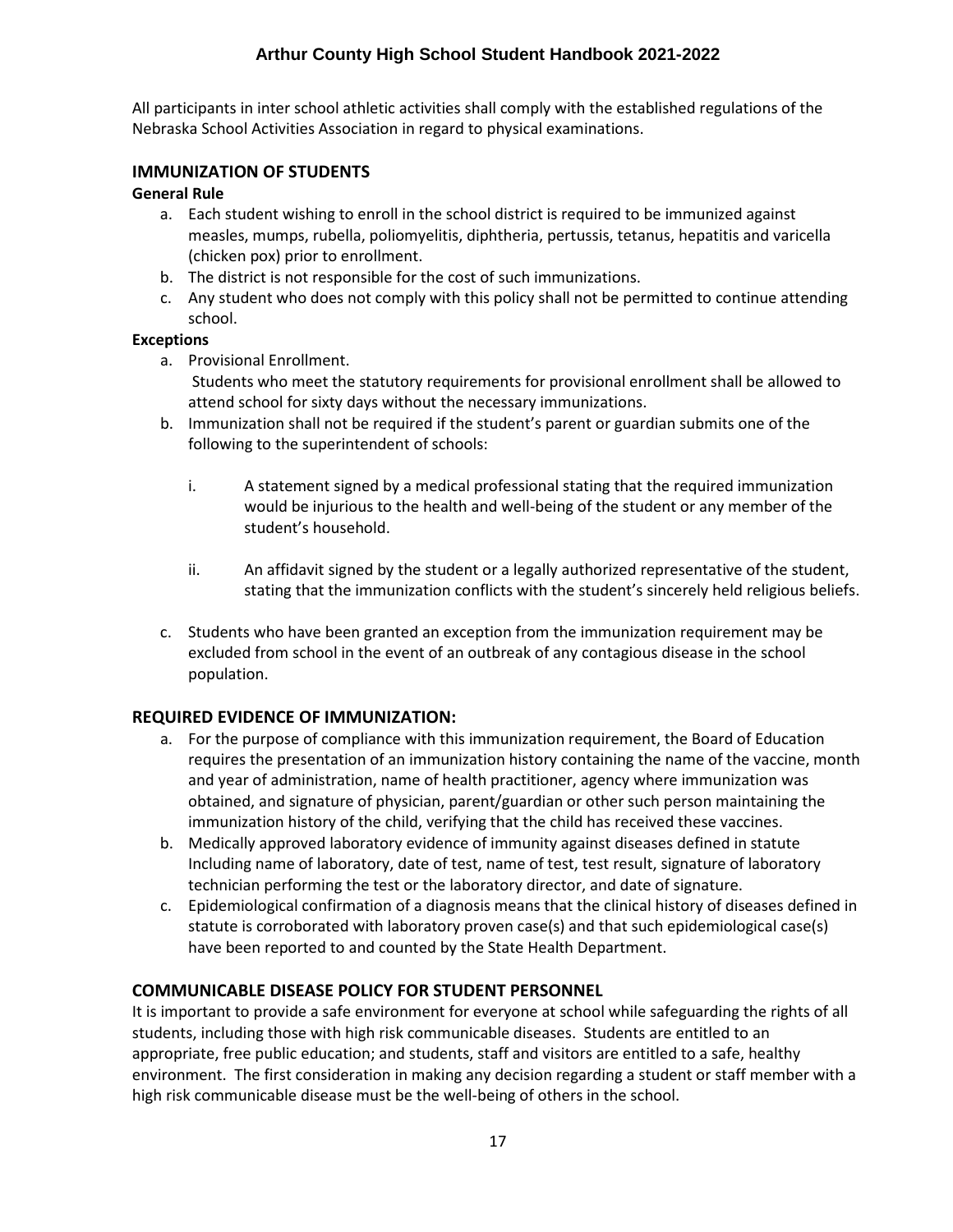- a. The district will monitor the information available through the Federal Centers for Disease Control and the Nebraska State Department of Health. These regulations and the procedures to implement them will be modified, if appropriate, based upon the best new medical information provided by the above sources.
- b. A student who has been diagnosed as having a high-risk communicable disease shall be provided a program of services in accordance with state law and board policy. The decision regarding the student's education program and placement shall be made on an individual basis in light of current medical and educational information and recommendations, and the superintendent's judgment.
- c. Individuals with high-risk communicable disease shall be restricted only to the extent necessary to prevent the transmission of the disease, and to protect their health and rights of privacy.

# <span id="page-17-0"></span>**CHILD ABUSE**

Because of their sustained contact with school-age children, school employees are in an excellent position to identify abused or neglected children and to refer them for treatment and protection.

It is the policy of the school district that any teacher or other school employee who suspects that a child's physical or mental health or welfare may be adversely affected by abuse or neglect shall report to the appropriate law enforcement agency and give the following information: Name, address and age of student; name and address of parent/guardian; nature and extent of injuries or description of neglect; any other information that might help establish the cause of the injuries or condition. School employees shall not contact the child's family or any other persons to determine the cause of the suspected abuse or neglect. It is not the responsibility of the school employee to prove that the child has been abused or neglected, or to determine whether the child is in need of protection. Any personal interview or physical inspection of the child shall be conducted in a professional manner.

"'Abuse' or 'Neglect' shall mean knowingly, intentionally, or negligently causing or permitting a minor child to be: (1) Placed in a situation that may endanger his life or physical or mental health; (2) tortured, cruelly, confined, or cruelly punished; (3) deprived of necessary food, clothing, shelter, or care; (4) left unattended in a motor vehicle, if such minor child is six years of age or younger, or (5) sexually abused."

Any person participating in an investigation or the making of a report or participating in a judicial proceeding resulting therefore shall be immune from any liability, civil or criminal, that might otherwise be incurred or imposed, except for maliciously false statements. Failure to report may result in disciplinary action against the employee or a misdemeanor charge or both. All records concerning reports of suspected abuse or neglect are confidential. Anyone who permits, assists or encourages the release of information from records to a person or agency not legally permitted to have access may be guilty of a misdemeanor.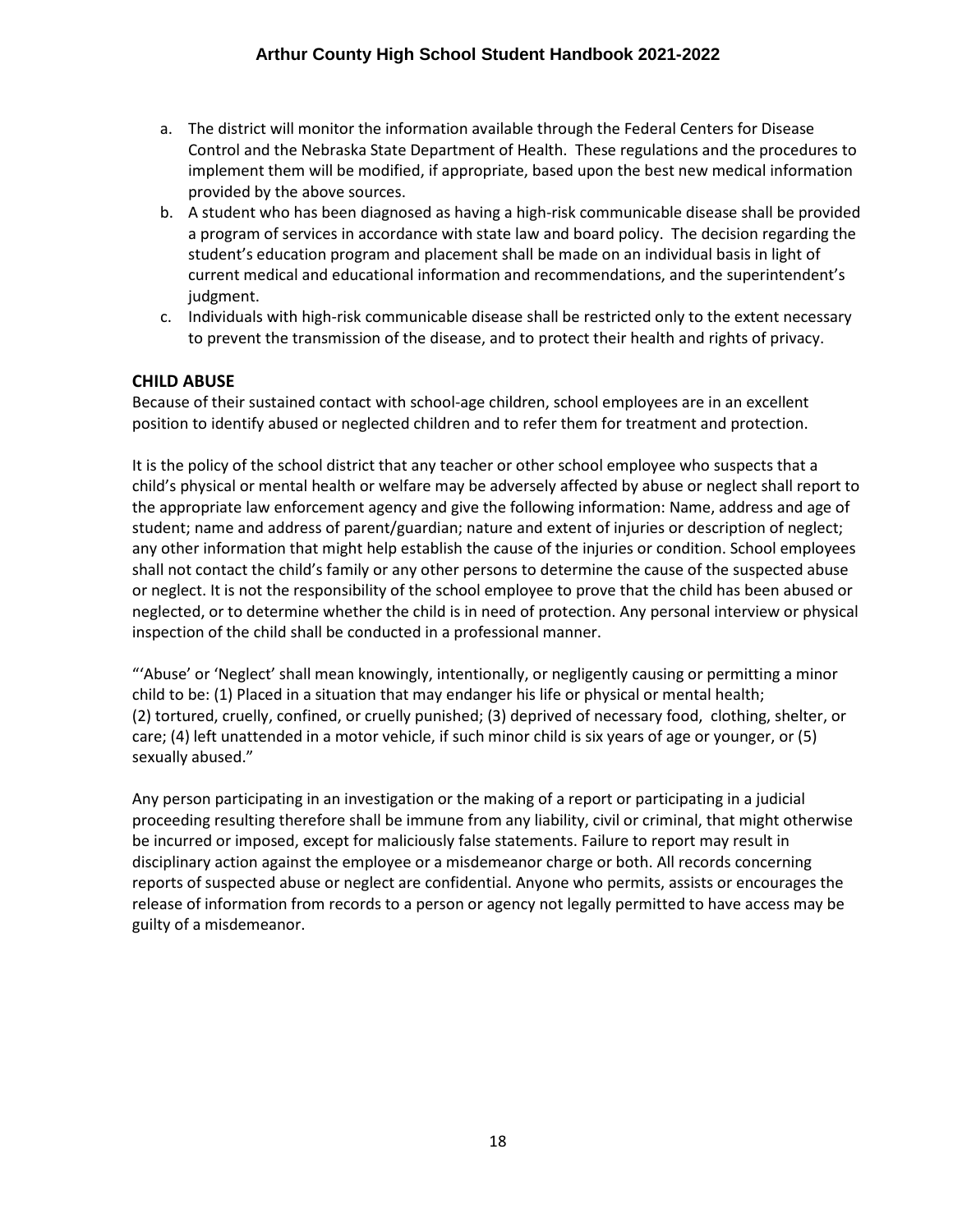# <span id="page-18-0"></span>**MISSING CHILDREN IDENTIFICATION ACT**

Upon notification by the Law enforcement of a missing person, any school in which the missing person is currently or was previously enrolled shall follow administrative procedures.

# **Administrative Procedures**

- 1. Shall flag the school records of such person in the school's possession.
- 2. Shall report immediately any request concerning a flagged record or any knowledge of the whereabouts of the missing person.
- 3. Upon enrolling in school for the first time, the parent/guardians must present within 30 days:
	- a. Certificated copy of the student's birth certificate.
	- b. or other reliable proof of the student's identity and
	- c. age accompanied by an affidavit explaining the inability
	- d. to produce a copy of the birth certificate.
- 4. Do not transfer a flagged record, but report to the local law enforcement officials, that a request has been received for a missing child record.
- 5. The flag will be removed from the record of a child who has been removed from the missing child's list.

# <span id="page-18-1"></span>**PASSES TO SCHOOL EVENTS**

School staff members, board members, their spouses, and children will be admitted free to home activities unless the activity is a special activity in which all persons must pay, a banquet or program sponsored by a club, Mid Nebraska Activities Conference events, or District or State competitions. Students in high school who are non-participating athletes may attend athletic events free of charge, but they should expect to help with various tasks if they are called upon to do so. (This applies only to home events). Transportation will be allowed for grades 7-12 depending upon availability of seats. In the event ACHS is selected as either a District or Conference site, the students not participating in the activity are expected to pay the admission price determined by either district or conference officials.

# <span id="page-18-2"></span>**MEDICAL INSURANCE**

Arthur County High School will pay for football insurance, as well as carry the School Time insurance policy for the student body. Students desiring more coverage may purchase additional coverage by paying the amount of premium over the school time plan. (Or from a separate carrier) If no insurance is desired, students/parents must sign a waiver form before participation can take place.

# <span id="page-18-3"></span>**OFFICIAL SCHOOL AND ACTIVITY CALENDAR**

The official school calendar shall be located in the superintendent's office and posted on the school website. The superintendent will be responsible for placing all holidays and school activities on this calendar. All events must have the approval of the superintendent and they should be scheduled at least 24 hours in advance.

# <span id="page-18-4"></span>**DANCES, PARTIES, AND FIELD TRIPS**

All school dances, parties, and field trips must be cleared through the administration. Field trips should have an educational purpose, and sponsors must have parental approval slips. Teachers and the office should be notified when students will be absent from their classes, and make-up slips should be cleared. The same class of students will not be allowed more than one field trip in any given week.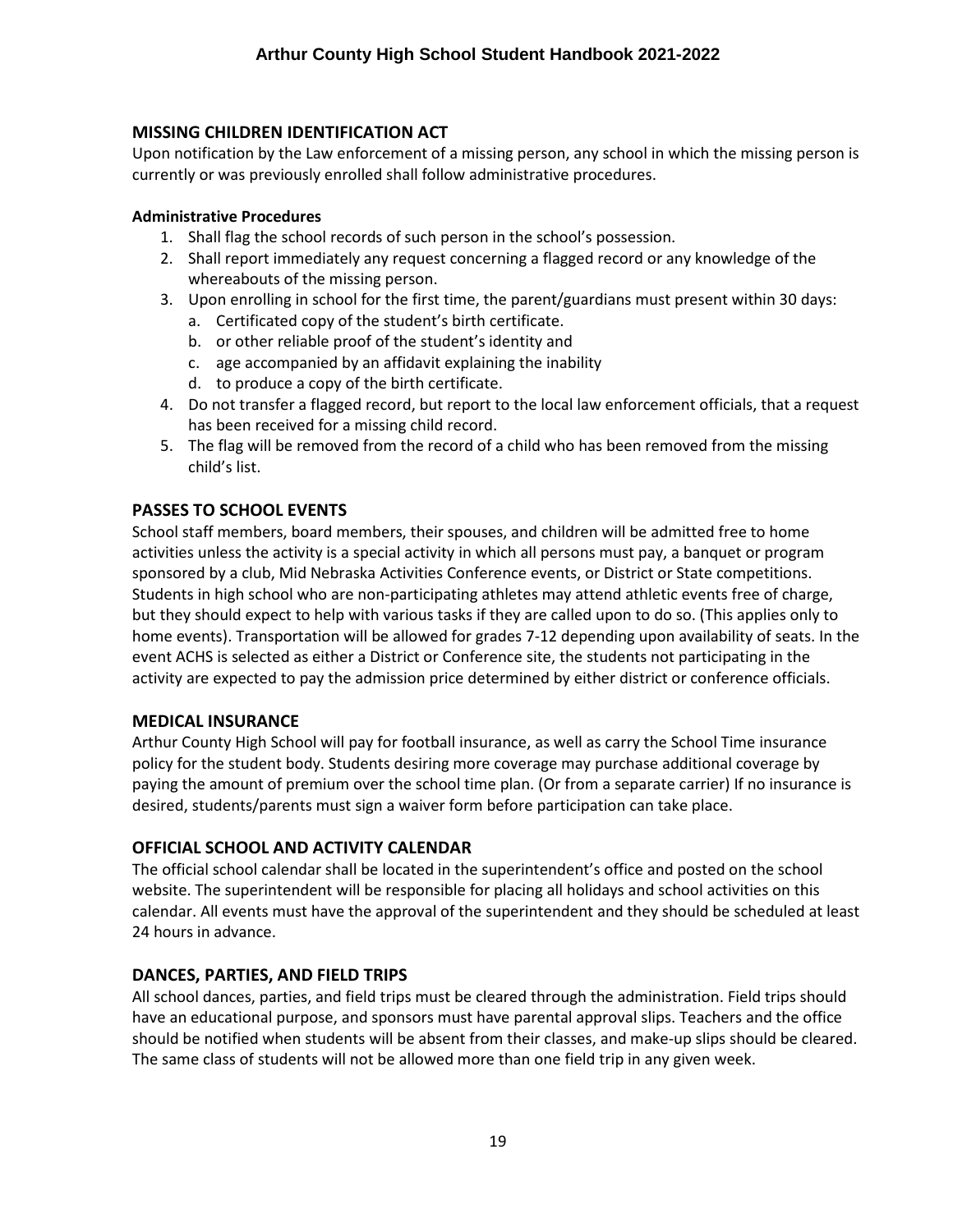#### <span id="page-19-0"></span>**ANNOUNCEMENTS**

You can stay aware of the happenings in the school through announcements which will be posted on the school website. Announcements will be updated periodically by teachers and school staff. Please make sure to check back often to be kept up to date on any changes.

#### <span id="page-19-1"></span>**STUDENT TRANSPORTATION**

Students who drive vehicles to school should park them in front of the school building, (leaving the fire zone, loading/unloading zone clear) and they will not be driven during the school day without special permission from the office. In conjunction with federal law, vehicles containing firearms are not permitted on school property.

#### <span id="page-19-2"></span>**LEAVING THE SCHOOL GROUNDS or BUILDING**

The school campus is a closed campus. All students shall remain on the school campus during the hours that school is in session unless released by the building principal or building principal's designee. The building principal or designee will release a student only upon confirming that the student has permission from a parent or an authorized adult. Nothing in this policy shall prevent the school from sending a student home when the student is ill.

Students are not to leave the building to go to their car unless they have permission to do so from the principal or superintendent. They must check out in the office and check back in at the office.

No staff member shall excuse any student from school prior to the end of the school day, or into any person's custody, without the direct prior approval and knowledge of the building administrator. Additional precautions may be taken by the school administration appropriate to the age of students as needs arise.

School personnel, knowingly, shall not permit a stranger to take a student from school property during school hours.

#### <span id="page-19-3"></span>**USE OF BUILDING AND EQUIPMENT AFTER SCHOOL HOURS**

Students will not be allowed to use the school facilities unless they are under the supervision of a staff member. Students should stay out of the school building (even if the building is unlocked) after school has been dismissed. Alumni will not be allowed to practice sports with students.

Staff members may sponsor students, but are not obligated to alumni. Community members wishing to use school facilities should fill out a request in the office.

#### <span id="page-19-4"></span>**CARE OF SCHOOL PROPERTY**

Damage to school property must be assessed to the student if they willfully did the damage. Students are expected to take proper care of school books and equipment. Fines will be made if there is damage beyond the usual wear and tear.

#### <span id="page-19-5"></span>**EXTRA-CURRICULAR ACTIVITIES & ELIGIBILITY**

Extra-curricular activities many times serve as the best means in a school to build character and personality. These activities complement the academic program to make for a better all-around person. We, therefore, urge all students to participate in as many activities as they can handle without undue pressure. Our school offers activities in band, chorus, football, volleyball, basketball, track, dramatics, speech, yearbook, student council, FFA, Quiz Bowl, and National Honor Society.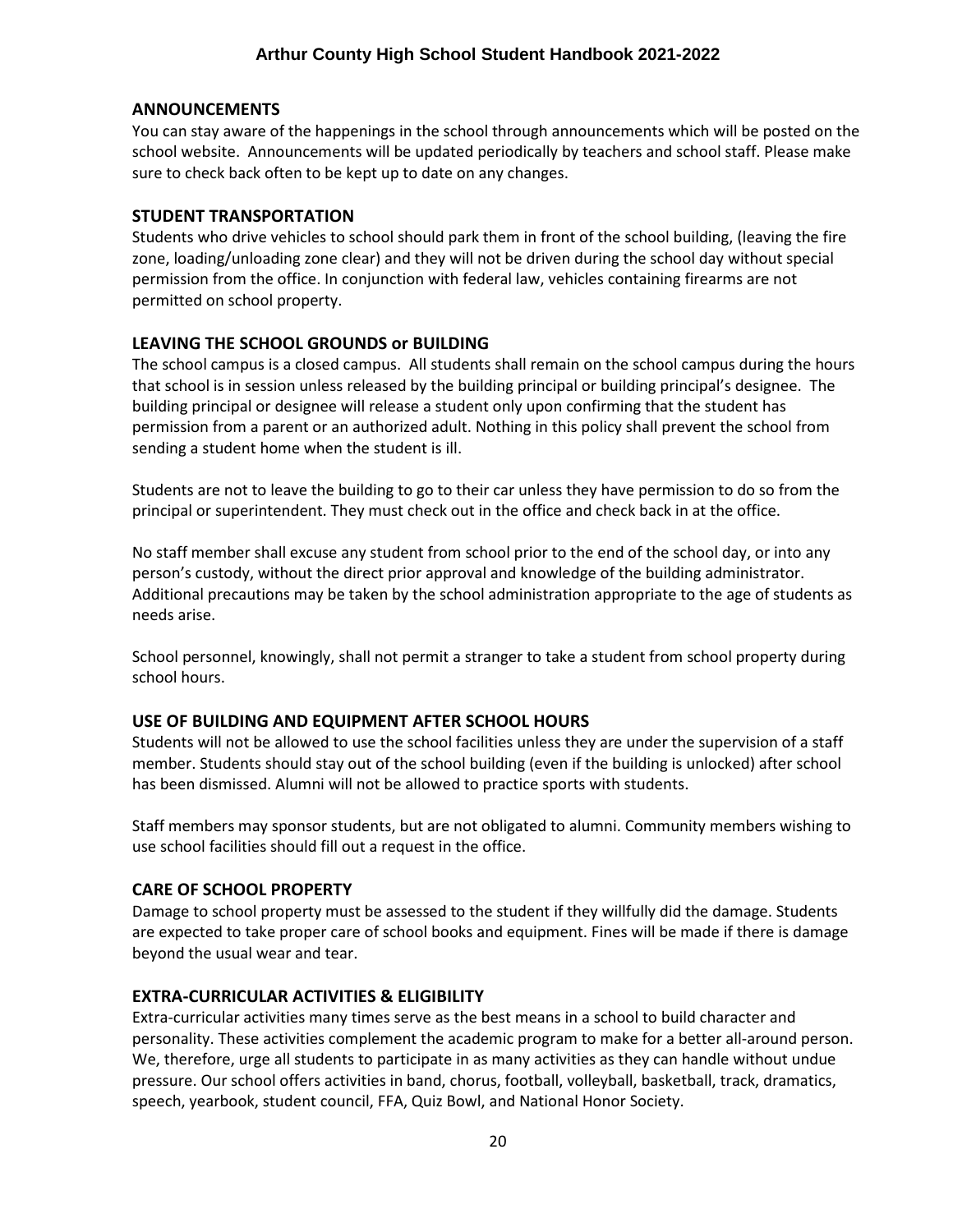Once a student is participating in an activity, attendance is mandatory for all practices and events connected with that activity unless he/she has been excused by the sponsor/coach. All students must comply with the Nebraska State Activities Association requirements as to eligibility for participation in athletic and other activities under NSAA control

# **TRANSPORTATION TO AND FROM ACTIVITIES**

Students are required to ride school sponsored transportation to and from events. Students riding to and from school sponsored activities are under the direct supervision of the sponsor/coach. Any student riding to a school sponsored activity is to return with the sponsor/coach unless a personal request (written) is made by the student's parent/guardian. All staff members have direct responsibility for the behavior and safety of any or all students at any school function regardless of location.

# **ACADEMIC ELIGIBILITY FOR ACTIVITIES**

*Extra-curricular activities are a privilege; eligibility to participate will be dependent upon the ability of a participant to meet educational expectations. In order to remain eligible for extra-curricular activities, students must maintain a 2.0 GPA and no more than 2 grades below a 70% for each quarter and semester.* Eligibility checks will be conducted each Monday morning. Students having a 69% or lower in two or more classes will be ineligible and will remain ineligible until the following Monday's grade check (given the requirements are then met). Upon becoming ineligible, students will be considered on academic probation. Extra-curricular activities shall include all sporting contests, music contests, field trips, speech and drama contests, Quiz Bowl contests, FFA events, and any school sponsored dances and/or parties or any activities that would require the student to be absent from the regular classroom. Students are expected to continue to participate in all practices and/or meetings during this ineligible period but will not be allowed to participate in the games, concerts, contests, field trips or dances. Students will not leave school early for their activities if two or more periods will be missed. Those ineligible students will remain in school until dismissal time.

*Academic Probation – Students who are on academic probation will be required to attend 8th period with the teacher of the class they have a grade below 70% to pull the grade up to 70% or higher before attending practice. They will attend 8th hour the duration of their ineligibility.* 

Students with IEP plans will be given accommodations necessary to help them maintain their eligibility.

# **8th Hour Policy**

Eighth (8<sup>th</sup>) hour takes place on regular school days, Monday through Thursday, from 3:50 PM to 4:20PM This period is recovery time for students to make-up work, work ahead, or finish any work that must be done. All teachers (excluding those with extra-curricular responsibilities will be present in their rooms during this time to provide any help needed. This period may be used by all students, but is **required** for all 7-12 students who are ineligible and/or having a zero in the gradebook. Students must report to the teacher for whom they have a failing grade or are missing work.

For students required to attend  $8<sup>th</sup>$  hour, absences must be approved by the administration or the following consequences will be imposed: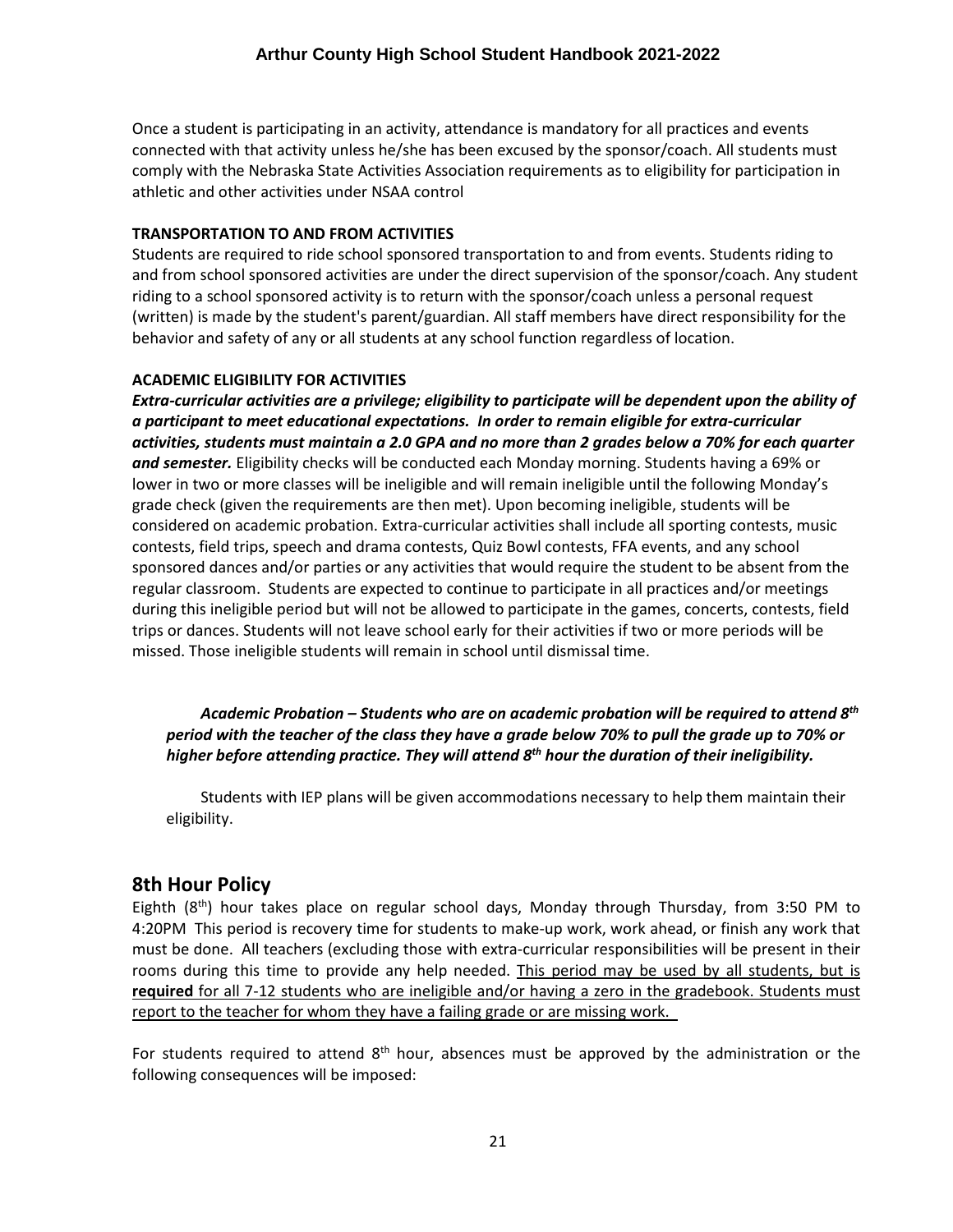**First offense** - Parents/guardians contacted. Official warning given.

**Second offense** - Parents/guardians contacted. Time missed will be made up during lunch suspension.

**Third offense** - Parents/guardians contacted. 1 week on ineligible list.

# **No "0" (Zero) Policy**

The No "0" Procedure requires students to turn in all of their assignments by the due date imposed by each teacher. If an assignment is due to be turned in, the student is responsible for completing the work. If the student does not turn in the required assignment, the teacher will be required to mark the assignment with a zero and inform the student of the consequence to attend 8th hour. Students will be required to attend 8th hour until their work has been completed and handed in. Teachers also reserve the right to dock points for late work as outlined in their class syllabi. If a student does not turn in the required assignment by 3:50 PM on the required day, the student will not be allowed to practice in any extra-curricular activity until the eighth hour is completed and that assignment has been turned in to the assigning teacher. The teacher will then post the appropriate grade in place of the zero in a timely manner.

# <span id="page-21-0"></span>**STUDENT FEES POLICY**

The school district shall provide free instruction in accordance with the Nebraska State Constitution and the Nebraska statutes. The district also provides activities, programs, and services that extend beyond the minimum level of constitutionally required free instruction. Under the Public Elementary and Secondary Student Fee Authorization Act, the district is permitted to charge students fees for these activities or to require students to provide specialized equipment and attire for certain purposes. This policy is subject to further interpretation or guidance by administrative or board regulations. Parents, Guardians, and Students are encouraged to contact their building administration, their teachers or their coaches, and sponsors for further specifics.

# **A. Definitions.**

**1.** "Students" means students, their parents, guardians or other legal representatives.

**2.** "Extracurricular activities" means student activities or organizations that (1) are supervised or administered by the district; (2) do not count toward graduation or advancement between grades; and (3) are not otherwise required by the district.

**3.** "Post-secondary education costs" means tuition and other fees associated with obtaining credit from a post-secondary educational institution.

# **B. Listing of Fees Charged by this District.**

# **1. Guidelines for Clothing Required for Specified Courses and Activities.**

Students are responsible for complying with the district's grooming and attire guidelines and for furnishing all clothing required for any special programs, courses or activities in which they participate. The teacher, coach, or sponsor of the activity will provide students with written guidelines that detail any special clothing requirements and explain why the special clothing is required for the specific program, course or activity.

# **2. Safety Equipment and Attire.**

The district will provide students with all safety equipment and attire that is required by law. These may include appropriate eye and ear protective devices for courses of instruction in vocational, technical, industrial arts, agricultural or chemical or chemical-physical science classes; which involve exposure to hot molten metals or other molten materials, milling, sawing, turning, shaping, cutting, grinding, or stamping of any solid materials, heat treatment, tempering, or kiln firing of any metal or other materials,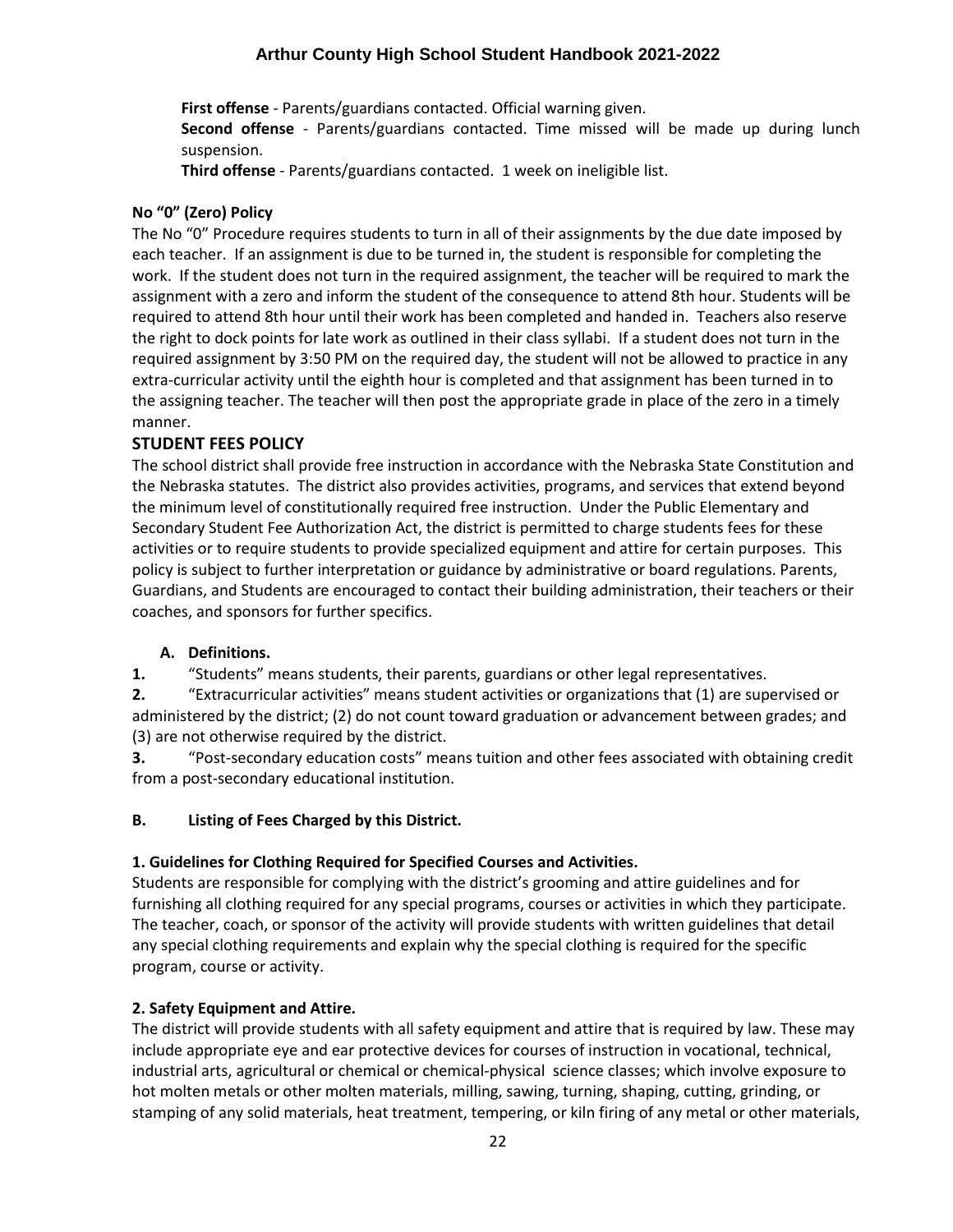gas or electric arc welding or other forms of welding processes, repair or servicing of any vehicle, or caustic or explosive materials, or for laboratory classes involving caustic or explosive materials, hot liquids, or solids, injurious radiations, or other similar hazards

Building administrators will assure that (a) such equipment is available in the appropriate classes and areas of the school buildings, (b) teachers are directed to instruct students in the use of such devices, and (c) students use the devices as required. Students are responsible for using the devices safely and as instructed.

**Laptop Computers/Chromebooks:** The district will provide a laptop computer/Chromebook for students in grades 7-12, during the school year for a \$50.00 repair fee. This fee will be applied to any repairs required while the computer is in the care of the student. The repair fee will be reimbursed, provided the laptop does not have any needed repairs, to the student at the end of the school year or applied to the student's year end school bill if preferred. If the repairs required are greater than \$50.00, the student will be billed for the remainder of the cost of repairs, minus shipping or delivery charges. Students will not be denied access to their Chromebook if it is needed to access the basic curriculum. Those who qualify for the waiver, will have this repair fee waived.

#### **3. Personal or Consumable Items.**

The district does not provide students with personal or consumable items for participation in courses and activities.

**Extracurricular Activities:** Students have the responsibility to furnish any personal or consumable items for participation in extracurricular activities.

**General Course Materials.** Items necessary for students to benefit from courses will be made available by the District for the use of students during the school day. Students may be encouraged, but not required to bring items needed to benefit from courses including, but not limited to, pencils, paper, pens, erasers, notebooks, trappers, protractors, and math calculators. A specific class supply list will be published annually in a Board approved student handbook or supplement or other notice. The list may include refundable damage or loss deposits required for usage of certain District property.

#### **4. Materials Required for Course Projects.**

The district will provide students with the materials necessary to complete all basic curricular projects. In courses where students choose to produce a project that requires materials beyond the basic materials provided by the district, the students will furnish the materials, purchase the materials from the school, or purchase the materials from an outside vendor with an order form provided by the school.

Some course projects (such as projects in art and shop classes) may be kept by the student upon completion. In the event the completed project has more than minimal value, the student may be required, as a condition of the student keeping the completed project, to reimburse the District for the reasonable value of the materials used in the project.

#### **5. Extracurricular Activities.**

Extracurricular activities means student activities or organizations which are supervised or administered by the District, which do not count toward graduation or advancement between grades, and in which participation is not otherwise required by the District. The district may charge students a fee to participate in extracurricular activities to cover the district's reasonable costs in offering such activities.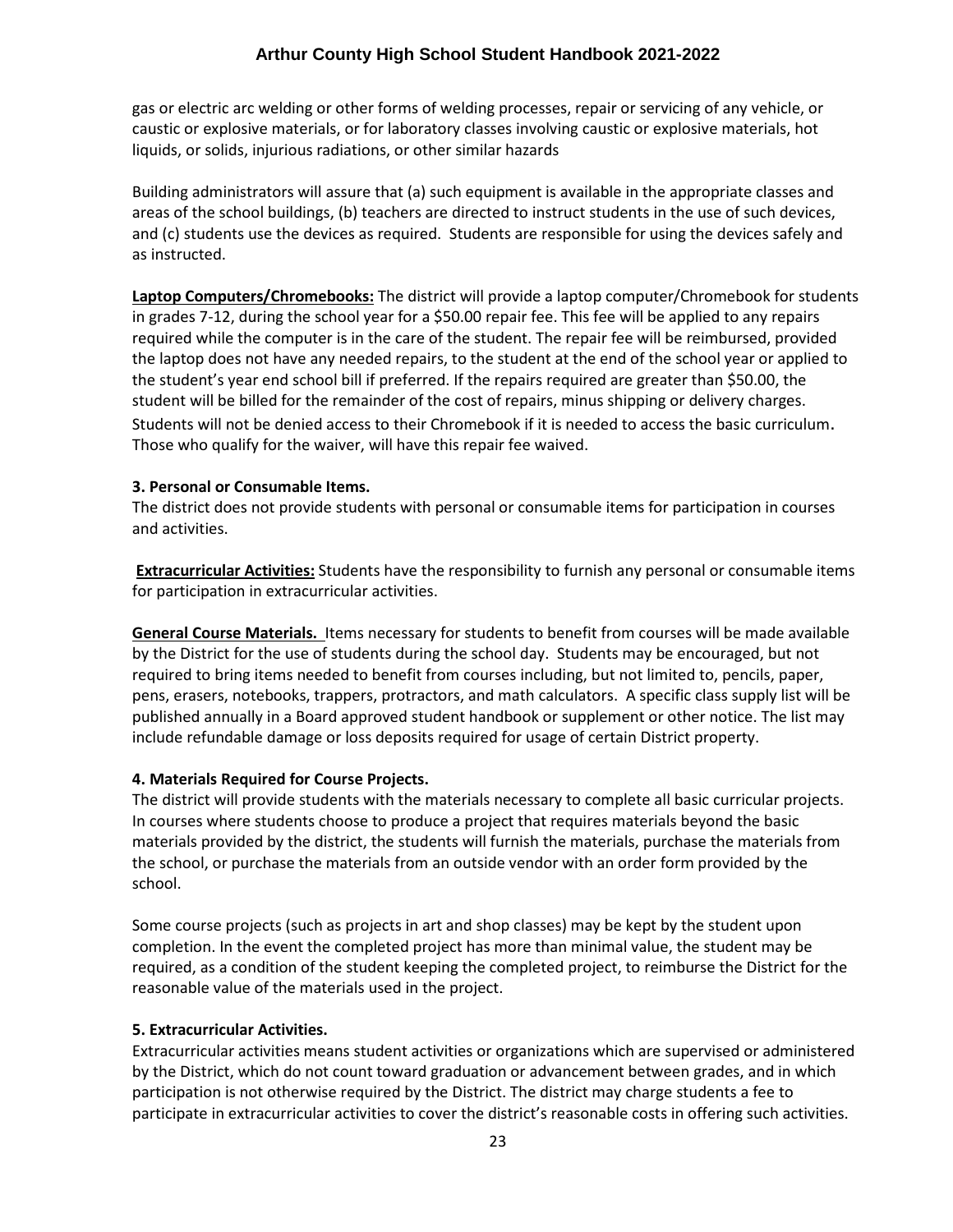The district may require students to furnish specialized equipment and clothing that is required for participation in extracurricular activities, or may charge a reasonable fee for the use of district-owned equipment or attire. The coach or sponsor will provide students with additional written guidelines detailing the fees charged, the equipment and/or clothing required, or the usage fee charged. The guidelines will explain the reasons that fees, equipment and/or clothing are required for the activity.

#### **Specialized Equipment or attire**

The District will generally furnish students with specialized equipment and attire for participation in extracurricular activities. The District is not required to provide for the use of any particular type of equipment or attire. Equipment or attire fitted for the student and which the student generally wears exclusively, such as dance squad, cheerleading, and music/dance activity (e.g. choir or show choir) uniforms and outfits, along with-shirts for teams or band members will be required to be provided by the participating student.

The cost of maintaining any equipment or attire, including uniforms, which the student purchases or uses exclusively shall be the responsibility of the participating student.

Equipment which is ordinarily exclusively used by an individual student participant throughout the year, such as golf clubs, softball gloves, and the like are required to be provided by the student participant. Items for the personal medical use or enhancement of the student (braces, mouth pieces, and the like) are the responsibility of the student participant.

Students have the responsibility to furnish personal or consumable equipment or attire for participation in extracurricular activities or for paying a reasonable usage cost for such equipment or attire. For musical extracurricular activities, students may be required to provide specialized equipment or attire.

Any fees for participation in extra-curricular activities for the current school year are listed below. Admission fees may be charged for some extracurricular activities and events.

- Football: students must provide their own football shoes, undergarments, and mouth guards
- Basketball, Volleyball, Track and Wrestling: students must provide their own shoes and undergarments
- Rifle and Trap Teams students must provide their own weapons and ammunition
- Future Farmers of America (FFA) students must purchase their own jackets at the purchase price and pay dues of \$20.00. Students who qualify for the waiver may have these fees waived. See also Item F. in this policy regarding fundraising that may be used to pay these fees.

# **6. Post-Secondary and Dual Credit Education Costs.**

Dual Credit and College level credit classes are available to the students of the Arthur Co. High School. As a general rule, students must pay all costs associated with such post-secondary courses. Students have an opportunity to receive reimbursement for half their tuition if they receive a grade of "C" or higher, and supply an official grade report or transcript to document the proper grade level; but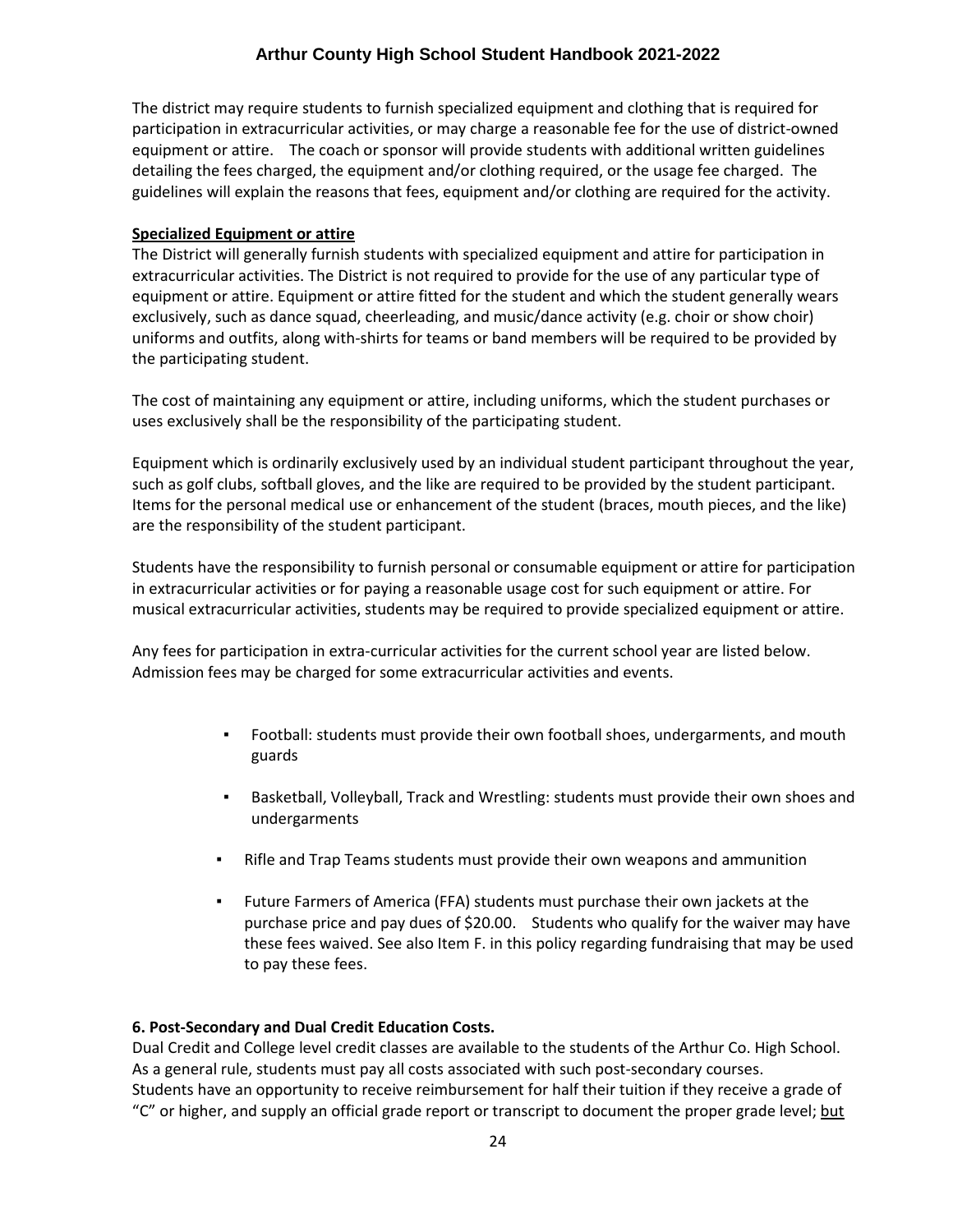are limited to a total six (6) hours of reimbursement during the time they are in high school. The reimbursement rate will be at the rate of the area community college.

Students who choose to apply for "Dual Credit" classes taught at Arthur County High School, which offer post-secondary education credit and high school credit must pay tuition and all other fees associated with obtaining credits from a post-secondary educational institution.

Students who choose to take Dual Credit Classes taught at Arthur County High School can receive reimbursement for half their tuition as long as they achieve a grade of "C" or higher; these classes would not count toward the six (6) hour reimbursement limit.

#### **7. Transportation Costs.**

The district will charge students reasonable fees for transportation services provided by the district to the extent permitted by federal and state statutes and regulations.

#### **8. Copies of Student Files or Records.**

The district may charge a fee for making copies of a student's files or records for the parents or guardians of such student. The Superintendent or the Superintendent's designee shall establish a schedule of student record fees. The fee schedule shall permit one copy of the requested records to be provided for or on behalf of the student without charge and shall allow duplicate copies to be provided without charge to the extent required by federal or state laws or regulations. Parents of students have the right to inspect and review the students' files or records without the payment of a fee, and the district shall not charge a fee to search for or retrieve any student's files or records.

#### **9. Participation in Before-and-After-School or Pre-Kindergarten Services.**

Students are responsible for fees required for participation in before-and-after-school or prekindergarten services offered by the District, except to the extent such services are required to be provided without cost.

# **10. Participation in Summer School or Night School.**

Students are responsible for fees required for participation in summer school or night school. Students are also responsible for correspondence courses.

#### **11. Charges for Food Consumed by Students**

The district does not offer a school lunch program. However, Students are responsible for the cost of food, beverages, and personal or consumable items which the students purchase from the District or at school, whether from a "school store," a vending machine, a booster club or parent group sale, a book order club, or the like. Students may be required to bring money for food for field trip lunches and similar activities.

#### **12. Charges for Musical Extracurricular Activities.**

Students who qualify for fee waivers under this policy will be provided, at no charge, the use of a musical instrument in optional music courses that are not extracurricular activities. The district is not required to provide for the use of a particular type of musical instrument for any student. For musical extracurricular activities, the school district will require students to provide the following equipment and/or attire: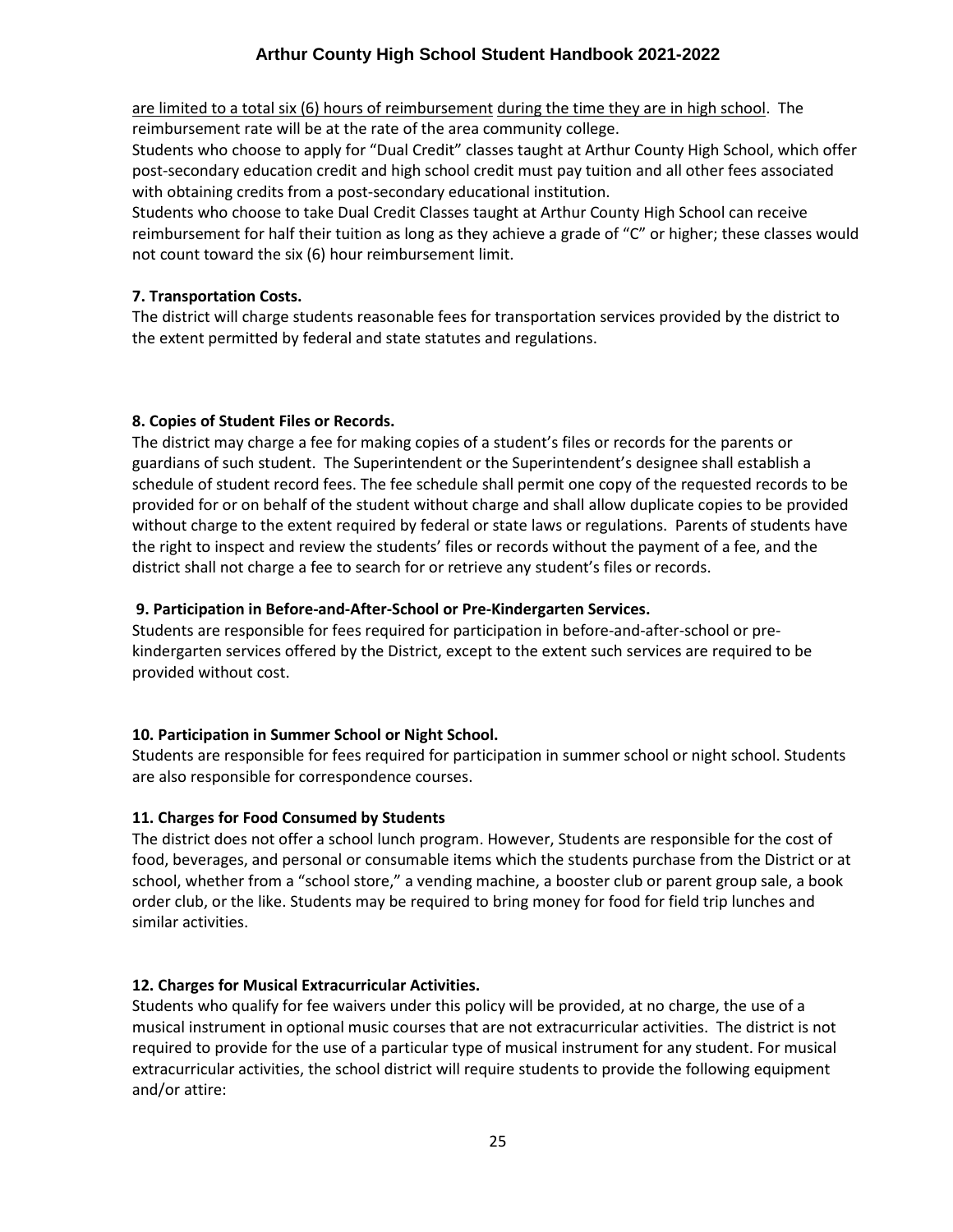Band Students must provide their own instruments, reeds, valve oil, etc., in the event the student cannot provide their instrument they may rent an instrument from the school. Rent will be charged at the rate of \$70.00 per year, it can be paid by the quarter \$17.50, by the semester \$35.00 or at the end of the year \$70.00. Students are responsible for the proper care and storage of the equipment rented from the school district. Should a student renting an instrument decide to try a different activity before the end of the quarter, the minimum rent owed will be one quarter or a nine week period. If they decide before the end of a semester to change activities the minimum rent will be one semester.

# **C. Waiver Policy**

**Students who qualify for free or reduced-price lunches under United States Department of Agriculture child nutrition programs shall be provided a fee waiver or be provided the necessary materials or equipment without charge for** (1) participation in extracurricular activities, (2) materials for course projects, and (3) the use of a musical instrument in optional music courses that are not extracurricular activities. **Actual participation in the free or reduced-price lunch program is not required to qualify for the waivers provided in this section.** The district is not obligated to provide any particular type or quality of equipment or other material to eligible students. **Students who wish to be considered for waiver of a particular fee must submit a completed free or reduced-price lunches application prior to their participation in or attending the activity, to the Superintendent's office.**

#### **D. Distribution of Policy**

This policy will be published in the Student Handbook or its equivalent that will be provided to students at no cost.

# **E. Voluntary Contributions to Defray Costs**

The district will, when appropriate, request donations of money, materials, equipment or attire from parents, guardians and other members of the community to defray the costs of providing certain services and activities to students. These requests are not requirements and staff members of the district are directed to clearly communicate that fact to students, parents and patrons.

#### **F. Fund-Raising Activities**

Students may be permitted or required to engage in fund-raising activities to support various curricular and extracurricular activities in which they participate. Students who decline to participate in fundraising activities are not eligible under this policy for waiver of the costs or fees which the fund-raising activity was meant to defray.

# **G. Student Fee Fund**

The school board hereby establishes a Student Fee Fund. The Student Fee Fund shall be a separate school district fund that will not be funded by tax revenue, and that will serve a depository for all monies collected from students for (1) participation in extracurricular activities, (2) post-secondary education costs, and (3) summer school or night school courses. Monies in the Student Fee Fund shall be expended only for the purposes for which they were collected from students.

# <span id="page-25-0"></span>**SCHOOL CLOSING**

During emergencies, the superintendent is authorized to dismiss school. Information of school closing will be sent to parents via radio and TV when possible, posted on the school social media sites and website as well. ACS will be using a notification system that automates the calling process. All parents are encouraged to make sure they have their contact information on file with the school to alert them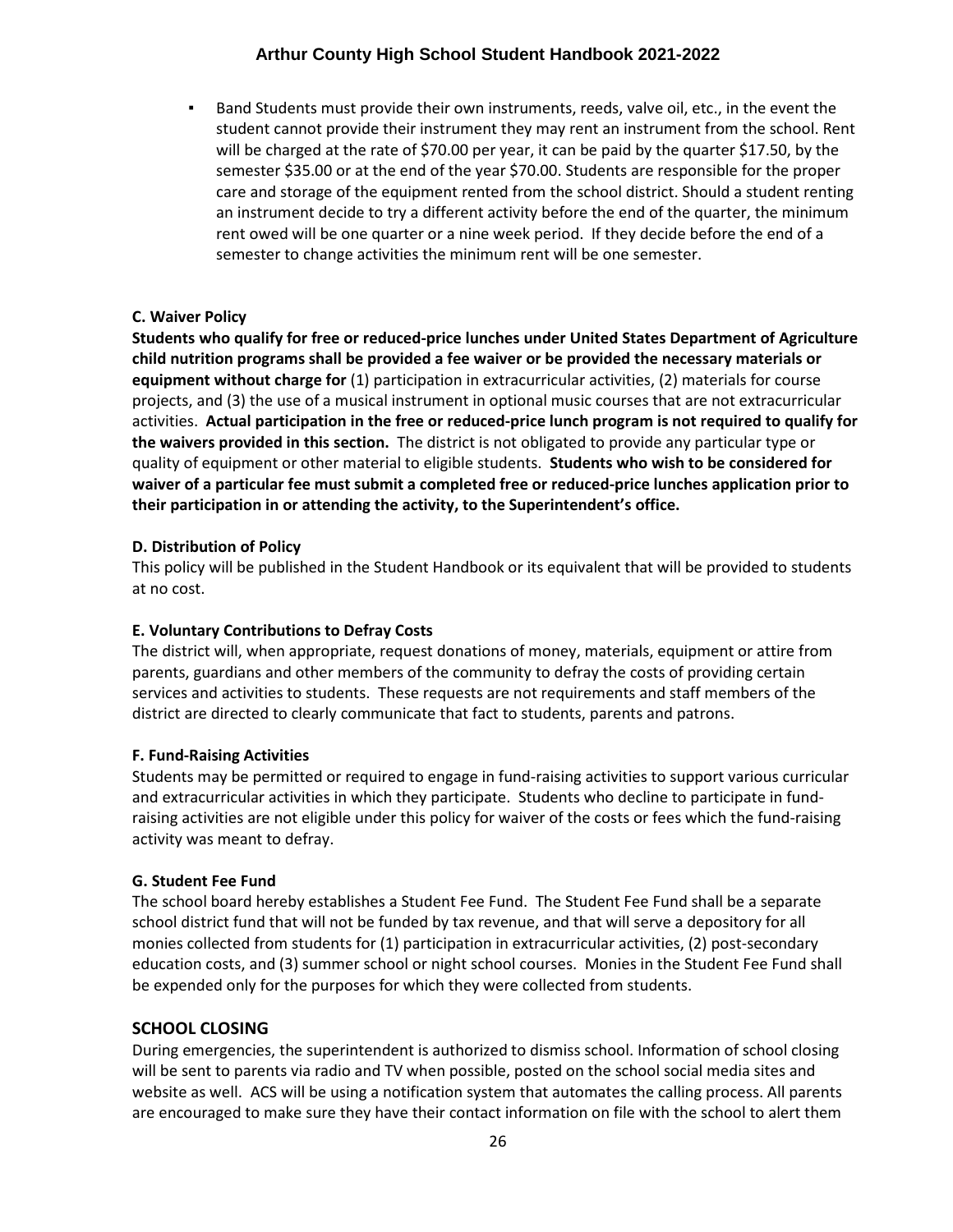using this system.

# <span id="page-26-0"></span>**BORROWED ARTICLES**

On occasion, the school finds it necessary to borrow properties from individuals and business establishments for various school functions. If these articles are not returned promptly, the owner may refuse to lend them again. Appreciation for the use of borrowed property should be displayed by the courtesy of returning borrowed articles promptly and in the same condition in which they were loaned. Sponsors are responsible for the care and return of borrowed properties and proper storage during times when the articles are not in use for the specific practice.

#### <span id="page-26-1"></span>**LIBRARY RULES AND REGULATIONS**

These will be drawn up by the librarian. Please read and observe them.

# <span id="page-26-2"></span>**ADMISSION CHARGE TO SCHOOL EVENTS**

Admission charges for various school events will be set by the activity sponsor and the school superintendent, with the exception of athletic events, in which case the school board will set the charge. Charges for athletic events will usually conform to conference recommendations.

# <span id="page-26-3"></span>**LOCAL POLICY FOR HANDICAPPED CHILDREN**

The Arthur County High School Board of Education wishes to reaffirm its position that all children in the school district, regardless of their handicapping condition are entitled to an equal opportunity for education according to the individual's needs. The board assumes the responsibility of providing for or contracting for program services for all resident handicapped children who will benefit from such programs. These programs shall include but not be restricted to the development of self-realization, social awareness, economic usefulness, and civic responsibility as required by law. To avoid expensive duplication, every effort will be made to utilize established programs in cooperation with all contracting agencies approved by the Department of Education. Handicapped children will not be segregated, but will be educated with non-handicapped children in regular classrooms to the maximum extent possible.

The right to an appeal of an educational placement of a handicapped child shall be available to the parents and/or guardians of all children who have handicapping conditions. Such an appeal may include the child for whom Arthur County High School District personnel have recommended placement; the child who has been declared ineligible for placement; the child whose needs have been identified outside the Arthur County High School District; the child whose parents believe the child requires placement; and/or the child who is assigned for service when he/she is not handicapped.

# <span id="page-26-4"></span>**USE OF TELEPHONES**

Teachers and students will not be called to the telephone during class periods except in case of emergencies. If it becomes necessary to inform teachers or students of phone calls when class is in session, notices will be delivered to the teachers with the least possible disturbance. Students are to use only the phone in the concession area, and will not be permitted to make unnecessary or unwarranted phone calls. The school phone must be kept open for school business and emergencies.

# <span id="page-26-5"></span>**ELECTRONIC DEVICES**

The District recognizes the use of electronic devices in the 21st century. Through efforts to teach proper use of such devices and to promote respect and courtesy regarding the use of electronic devices in a proper setting; and in order to maintain a secure and orderly learning environment, The District hereby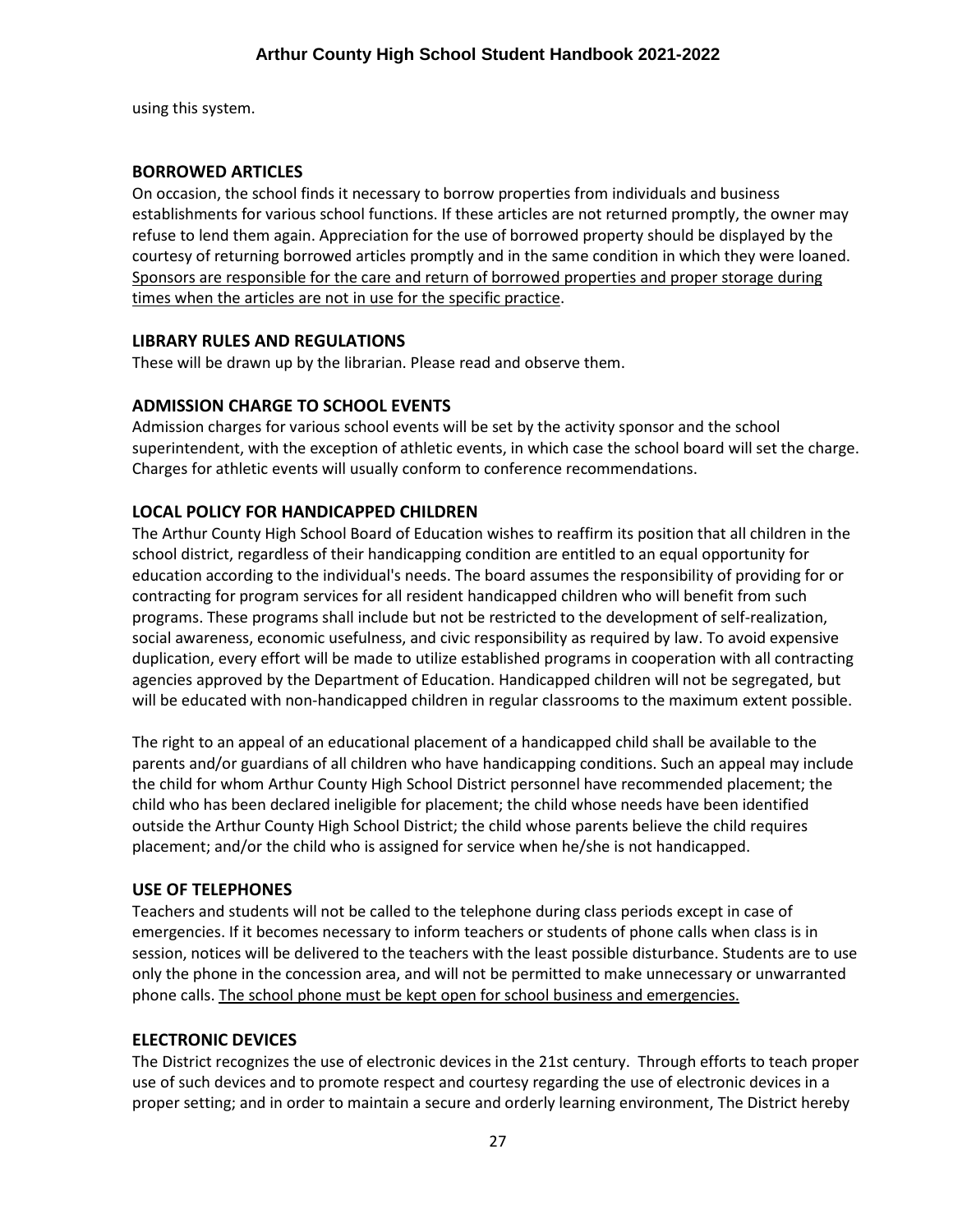establishes the following rules and regulations governing student use of electronic devices, and procedures to address student misuse of electronic devices.

Unless directed by an administrator, a teacher or staff member students will not be allowed to use personal electronic devices at school. The use of personal electronic devices may be disruptive to the educational process and are items that are frequently lost or stolen. The school district will not be held liable for the loss of a personal electronic device.

Definitions: For the purposes of this policy "Electronic devices," include, but are not limited to:

- 1. Cell phones
- 2. Mp3 players, or iPods
- 3. personal digital assistants (PDAs),
- 4. compact disc players,
- 5. portable game consoles, cameras,
- 6. Battery powered instruments which transmit voice, text, or data from one person to another.

#### **Possession and Use of Personal Electronic Devices:**

Students are not permitted to use any personal electronic devices during class time or during passing time except as otherwise provided by this policy. Personal Electronic device use will be restricted in the school building during school hours from 7:40 am to dismissal. Personal electronic devices are not to be used or accessed for use in the Locker room or rest room at any time.

Electronic devices may be used during class time when specifically approved by the teacher or a school administrator in conjunction with appropriate and authorized class or school activity or event (i.e., student use of a camera during a photography class; student use of a school issued lap top computer.)

Students may have access and use of electronic devices before, school, during lunch time and after school hours. They may also have access and use of the device if needed to call home or a parent when given notice from the office or administrator of the need to call home or a parent.

Administrators have the discretion to prohibit student possession or use of personal electronic devices on school grounds during these times in the event the administration determines such further restrictions are appropriate; an announcement will be given in the event of such a change in permitted use.

Students may use electronic devices during class time when authorized pursuant to an Individual Education Plan (IEP), a Section 504 Accommodation Plan, or a Health Care Plan, or pursuant to a plan developed with the student's parent when the student has a compelling need to have the device (e.g., a student whose parent is in the hospital could be allowed limited use of the cell phone for family contacts, so the family can give the student updates on the parent's condition.)

#### **Violations**

- 1. Students shall not use personal or school issued electronic devices at any time or place for:
	- a. Activities which disrupt the educational environment;
	- b. Illegal activities in violation of state or federal laws or regulations;
	- c. Unethical activities, such as cheating on assignments or tests;
	- d. Immoral or pornographic activities;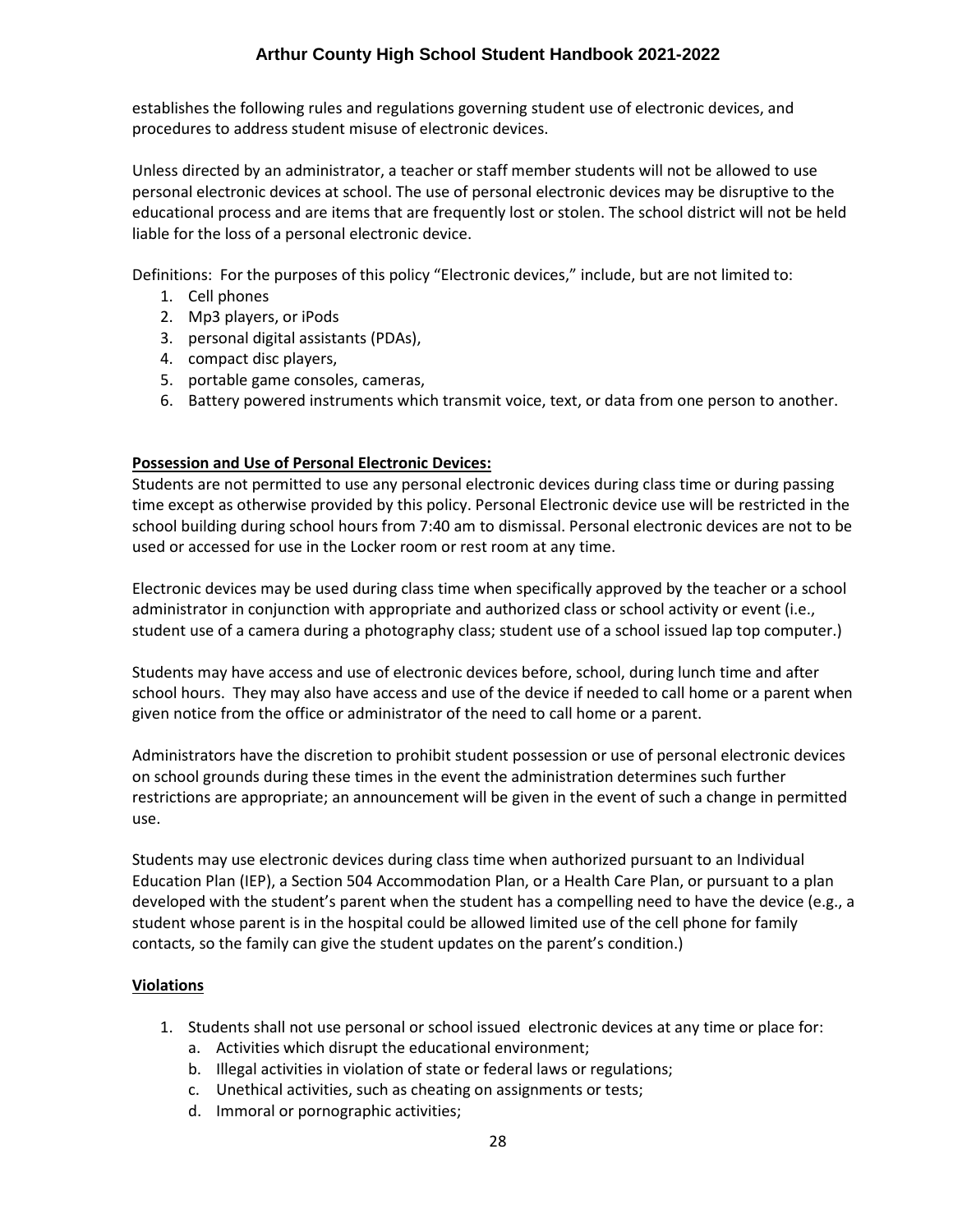- e. Activities in violation of Board or school policies and procedures relating to student conduct and harassment;
- f. Activities which invade the privacy of others. Such student misuses will be dealt with as serious school violations, and immediate and appropriate disciplinary action will be imposed, including, but not limited to, suspension and expulsion from school.
- 2. Personal or school issued electronic devices used in violation of this policy may be confiscated by school personnel and returned to the student or parent/guardian at an appropriate time. If an electronic device is confiscated, the electronic device shall be taken to the school's main office to be identified, placed in a secure area, and returned to the student and/or the student's parent/guardian in a consistent and orderly way.

First Violation: Depending upon the nature of the violation and the imposition of other appropriate disciplinary action, consequences at a minimum may include

- a. A relinquishment of the electronic device to the school administration and a conference between the student and school principal or assistant principal.
- b. The electronic device shall remain in the possession of the school administration until such time as the student personally comes to the school's main office and retrieves the electronic device.

Second Violation: Depending upon the nature of the violation and the imposition of other appropriate disciplinary action, consequences at a minimum may include:

- a. A relinquishment of the electronic device to the school administration and a conference between the student and his/her parent/guardian and the school principal or assistant principal.
- b. The electronic device shall remain in the possession of the school administration until such time as the student's parent/guardian personally comes to the school's main office and retrieves the electronic device.

Third Violation: Depending upon the nature of the violation and the imposition of other appropriate disciplinary action, consequences at a minimum may include:

- a. A relinquishment of the electronic device to the school administration, a conference between the student and his/her parent/guardian and the school principal or assistant principal, and suspension of the student from school.
- b. The electronic device shall remain in the possession of the school administration until such time as the student's parent/guardian personally comes to the school's main office and retrieves the electronic device.

Subsequent Violations: Students who are repeat offenders of this policy shall be subject to the imposition of any appropriate disciplinary action, which may include suspension and expulsion from school.

# **Responsibility for Electronic Devices:**

- A. Students or their parents/guardians are expected to claim a confiscated electronic device within ten (10) days of the date it was relinquished.
- B. The school shall not be responsible, financially or otherwise, for any unclaimed electronic devices.
- C. By bringing such devices to school, students and parents authorize the school to dispose of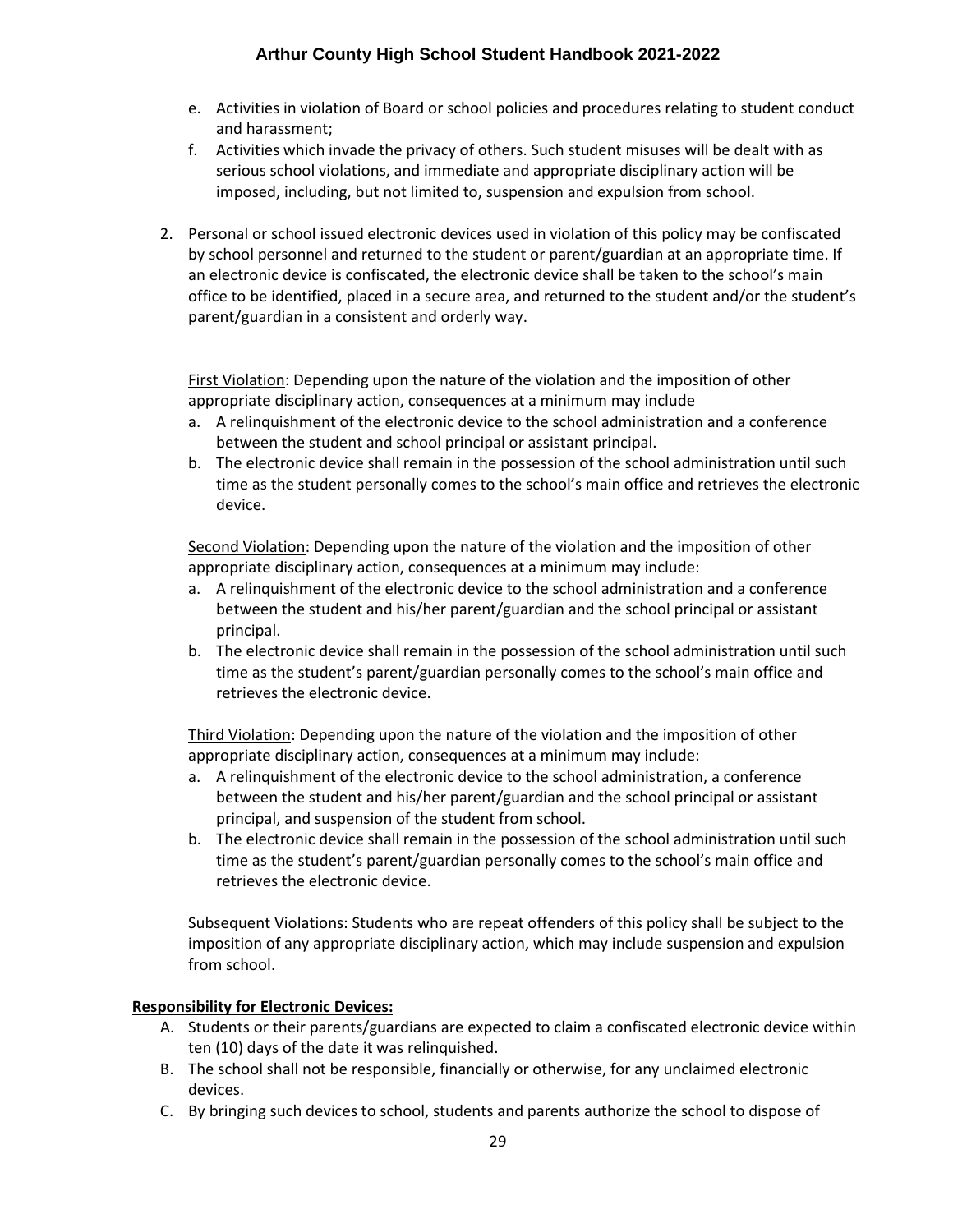unclaimed devices at the end of each semester.

- D. The District is not responsible for the security and safekeeping of students' electronic devices and is not financially responsible for any damage, destruction, or loss of electronic devices.
- E. By bringing such devices to school, students and parents realize that these devices are subject to search when the need is reasonable and justified for disciplinary purposes.

#### <span id="page-29-0"></span>**CHURCH NIGHT**

Wednesday night of each week is reserved for church activities. No school activities will be scheduled for that night unless it is an emergency or a conference activity over which we have no control. Any school practice session to be scheduled on Saturday/Sunday must not be mandatory, and must have prior administrative approval.

# <span id="page-29-1"></span>**STUDENTS RIGHTS AND RESPONSIBILITIES**

The rights and limits of students regarding freedom of speech, press and assembly shall be in accord with the First Amendment of the United States Constitution.

Every member of the school community, including students, parent/guardians and school staff, has the responsibility to promote regular attendance at school, orderly conduct and behavior, freedom from fear of insult or injury, and maximum opportunities for learning on the part of each student. Students have the same rights to register grievances and complaints.

#### <span id="page-29-2"></span>**DISCIPLINE-SUSPENSION & EXPULSION**

Administrative and teaching personnel may take actions regarding student behavior, other than those specifically provided in this policy and the Student Discipline Act, which are reasonably necessary to aid the student, further school purposes, or prevent interference with the educational process. Such actions may include, but need not be limited to, counseling of students, parent conferences, rearrangement of schedules, requirements that a student remain in school after regular hours to do additional work, restriction of extracurricular activity, or requirements that a student receive counseling, psychological evaluation, or psychiatric evaluation upon the written consent of a parent or guardian to such counseling or evaluation. Disciplinary consequences may also include in-school suspension, Saturday School, and any other consequence authorized by law. District administrators may develop building-specific protocols for the imposition of student discipline.

In this policy, references to "Principal" shall include building principals, the principal's designee, or other appropriate school district administrators.

Any statement, notice, recommendation, determination, or similar action specified in this policy shall be effectively given at the time written evidence thereof is delivered personally to or upon receipt of certified or registered mail or upon actual knowledge by a student or his or her parent or guardian.

Any student who is suspended or expelled from school pursuant to this policy may not participate in any school activity during the duration of that exclusion including adjacent school holidays and weekends. The student activity eligibility of a student who is mandatorily reassigned shall be determined on a caseby-case basis by the principal of the building to which the student is reassigned.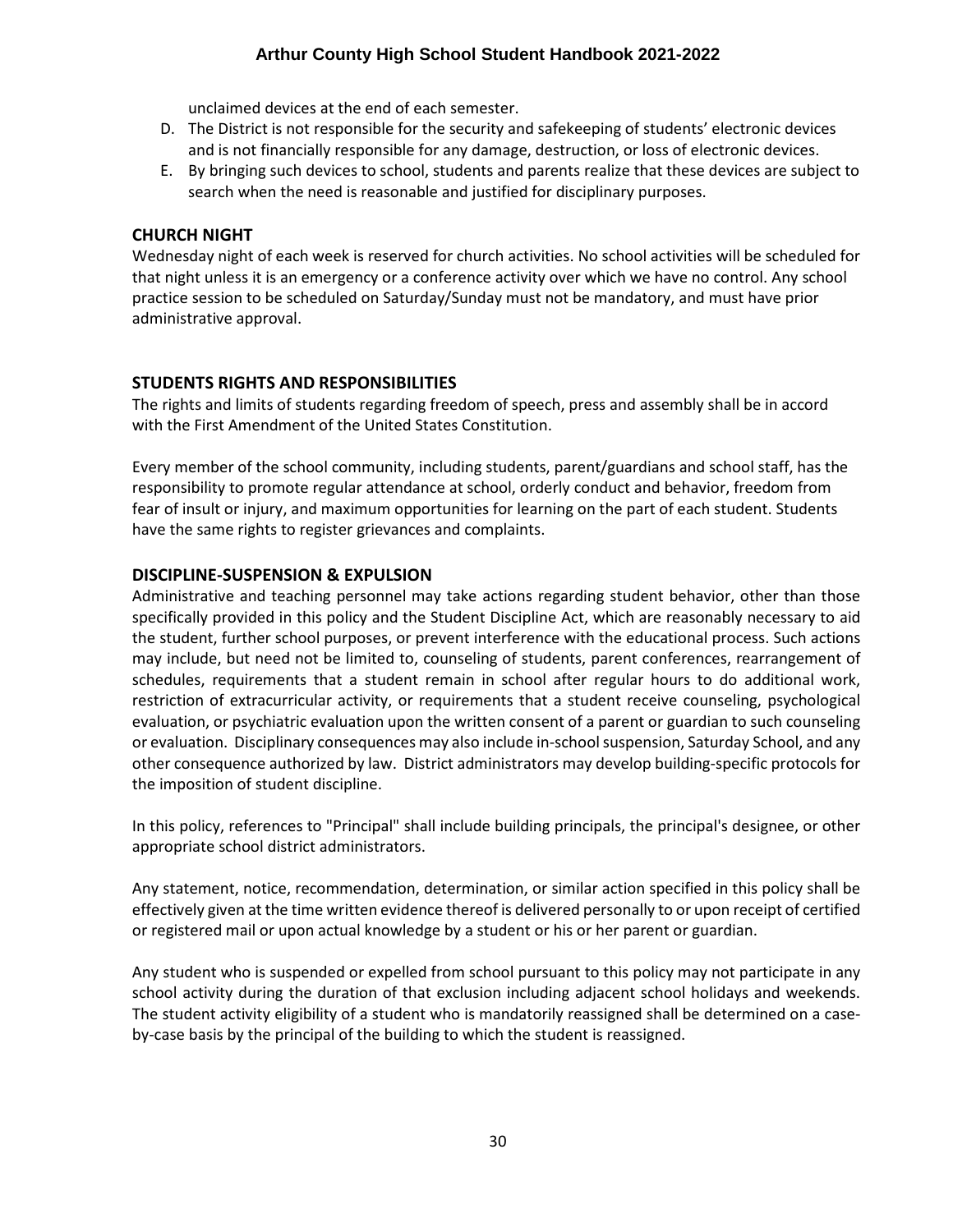# **Short-Term Suspension**

The Principal may exclude students from school or any school function for a period of up to five school days (short-term suspension) on the following grounds:

- 1. Conduct constituting grounds for expulsion as hereinafter set forth; or,
- 2. Other violations of rules and standards of behavior adopted by the Board of Education or the administrative or teaching staff of the school, that occur on or off school grounds, if such conduct interferes with school purposes or there is a connection between such conduct and school.

The following process applies to short-term suspension:

- 1. The Principal shall make a reasonable investigation of the facts and circumstances. Short-term suspension shall be imposed only after a determination that the suspension is necessary to help any student, to further school purposes, or to prevent an interference with school purposes.
- 2. Prior to commencement of the short-term suspension, the student will be given oral or written notice of the charges against the student. The student will be advised of what he or she is accused of having done, be given an explanation of the evidence the authorities have, and be given an opportunity to explain the student's version of the facts.
- 3. Within 24 hours or such additional time as is reasonably necessary following the suspension, the Principal will send a written statement to the student, and the student's parent or guardian, describing the student's conduct, misconduct or violation of the rule or standard and the reasons for the action taken. An opportunity will be given to the student, and the student's parent or guardian, to have a conference with the Principal ordering the short-term suspension before or at the time the student returns to school. The Principal shall determine who, in addition to the parent or guardian, is to attend the conference.
- 4. Students who are short-term suspended will be given the opportunity to complete classwork, including but not limited to examinations, under the following conditions: work will be completed at home or it will be arranged to be completed before or after school hours or upon return to school before or after school hours.

# **Emergency Exclusion**

Students may be emergency excluded from school pursuant to the board's separate policy on emergency exclusion or state law.

# **Weapons and/or Firearms**

Students may be disciplined for the possession of weapons and/or firearms pursuant to the board's separate policy on weapons and firearms or state law.

# **Long-Term Suspension**

Students may be excluded by the Principal from school or any school function for a period of more than five school days but less than twenty school days (long-term suspension) for any conduct constituting grounds for expulsion as hereinafter set forth. The process for long-term suspension is set forth below.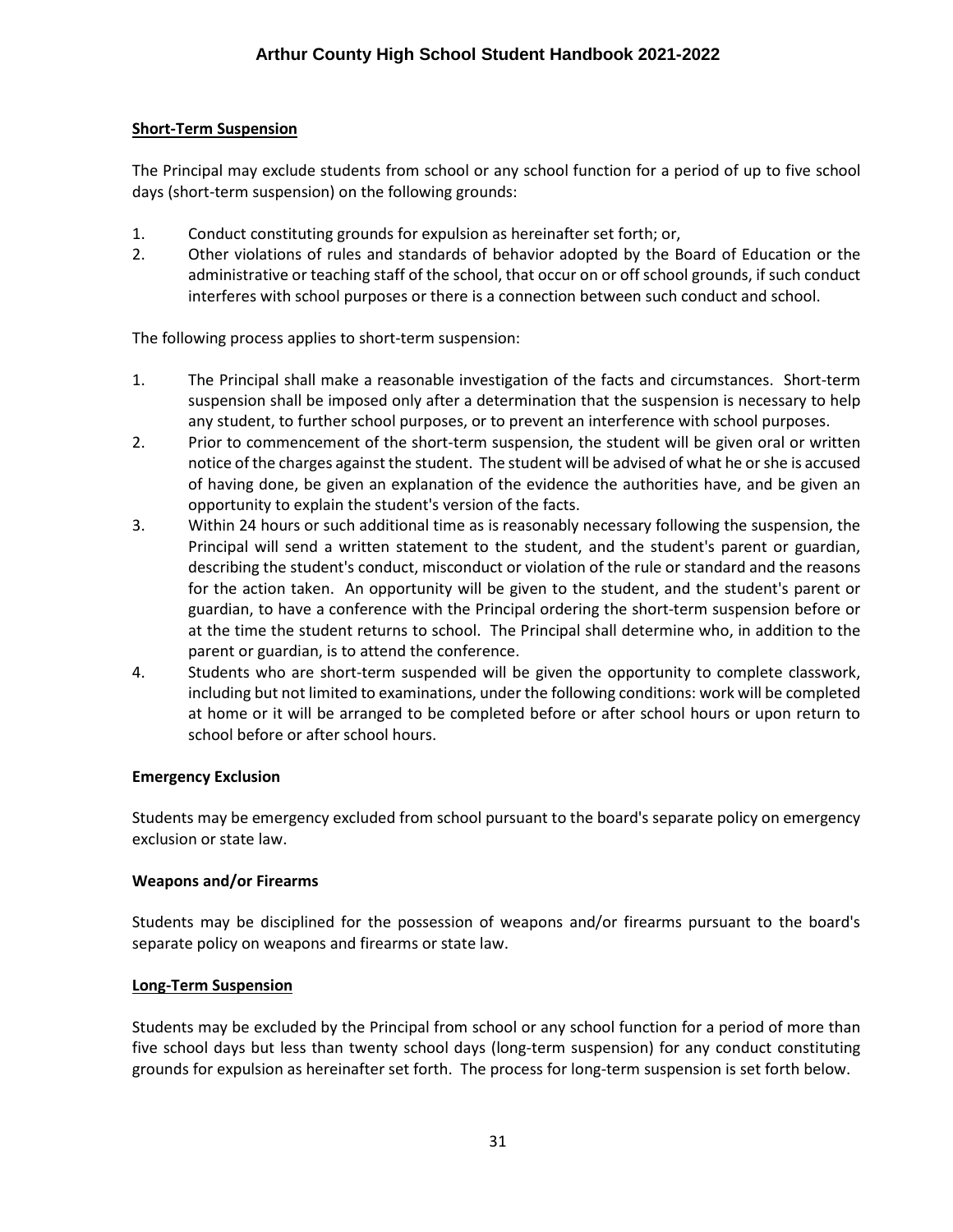#### **Expulsion**

- 1. **Meaning of Expulsion.** Expulsion means exclusion from attendance in all schools, grounds and activities of or within the system for a period not to exceed the remainder of the semester in which it took effect unless the misconduct occurred (a) within ten school days prior to the end of the first semester, in which case the expulsion shall remain in effect through the second semester, or (b) within ten school days prior to the end of the second semester, in which case the expulsion shall remain in effect for summer school and the first semester of the following school year, or (c) unless the expulsion is for conduct specified in these rules or in law as permitting or requiring a longer removal, in which case the expulsion shall remain in effect for the period specified therein. Such action may be modified or terminated by the school district at any time during the expulsion period.
- 2. **Summer Review**. Any expulsion that will remain in effect during the first semester of the following school year will be automatically scheduled for review before the beginning of the school year. The review will be conducted by the hearing officer who conducted the initial expulsion hearing, or a hearing officer appointed by the Superintendent in the event no hearing was previously held or the initial hearing officer is no longer available or willing to serve, after the hearing officer has given notice of the review to the student and the student's parent or guardian. This review shall be limited to newly discovered evidence or evidence of changes in the student's circumstances occurring since the original hearing. This review may lead to a recommendation by the hearing officer that the student be readmitted for the upcoming school year. If the school board or board of education or a committee of such board took the final action to expel the student, the student may be readmitted only by action of the board. Otherwise the student may be readmitted by action of the Superintendent.
- 3. **Suspension of Enforcement of an Expulsion**: Enforcement of an expulsion action may be suspended (i.e., "stayed") for a period of not more than one full semester in addition to the balance of the semester in which the expulsion takes effect, and as a condition of such suspended action, the student may be assigned to a school, class, or program/plan and to such other consequences which the school district deems appropriate.
- 4. **Alternative School or Pre-expulsion Procedures.** The school shall either provide an alternative school, class or educational program for expelled students or shall follow the pre-expulsion procedures outlined in NEB. REV. STAT. 79-266.

#### **Grounds for Long-Term Suspension, Expulsion or Mandatory Reassignment**:

The following conduct constitutes grounds for long-term suspension, expulsion, or mandatory reassignment, subject to the procedural provisions of the Student Discipline Act, NEB. REV. STAT. § 79-254 through 79-296, when such activity occurs on school grounds, in a vehicle owned, leased, or contracted by a school being used for a school purpose or in a vehicle being driven for a school purpose by a school employee or by his or her designee, or at a school-sponsored activity or athletic event:

- 1. Use of violence, force, coercion, threat, intimidation, or similar conduct in a manner that constitutes a substantial interference with school purposes;
- 2. Willfully causing or attempting to cause substantial damage to property, stealing or attempting to steal property of substantial value, or repeated damage or theft involving property;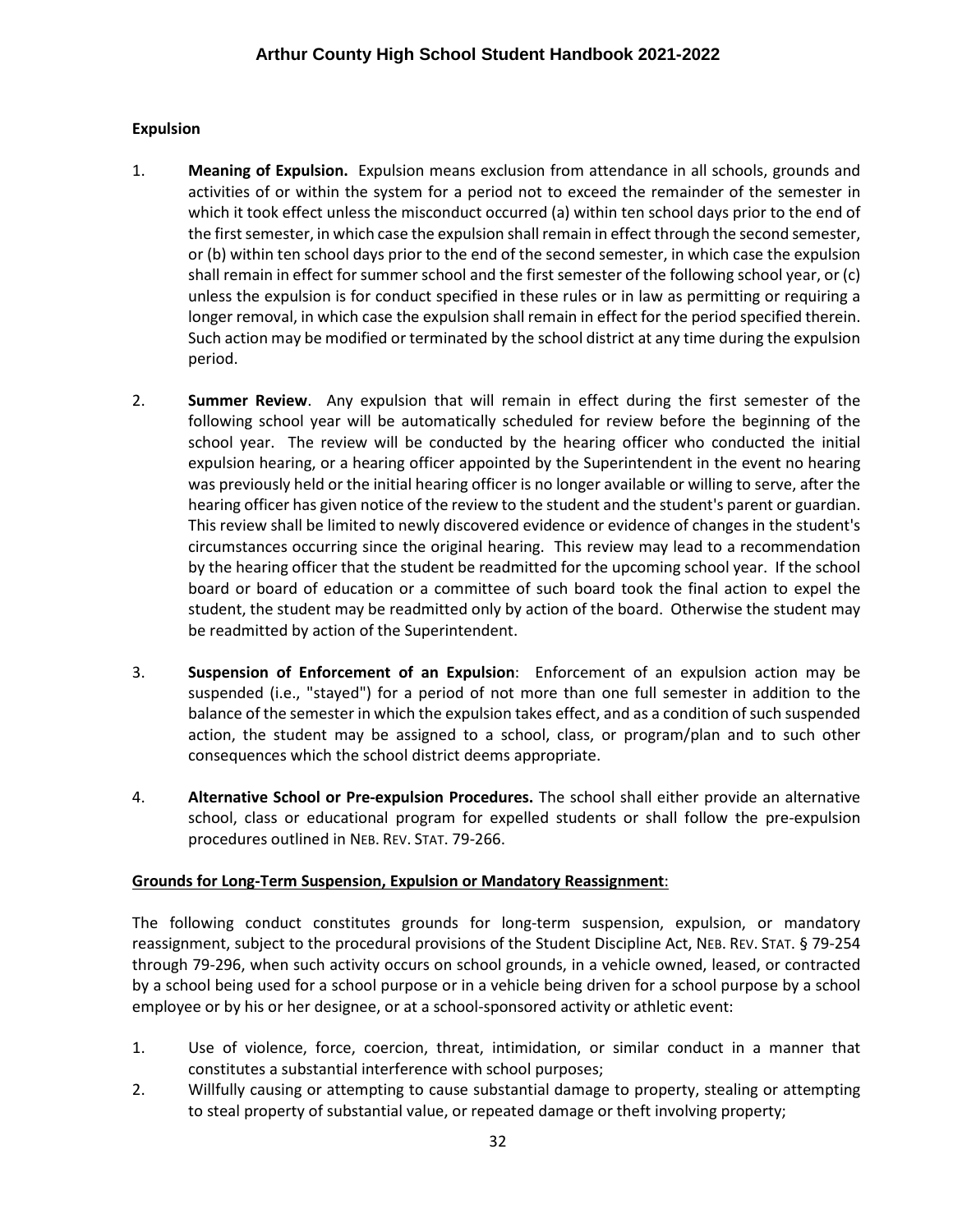- 3. Causing or attempting to cause personal injury to a school employee, to a school volunteer, or to any student. Personal injury caused by accident, self-defense, or other action undertaken on the reasonable belief that it was necessary to protect some other person shall not constitute a violation of this subdivision;
- 4. Threatening or intimidating any student for the purpose of or with the intent of obtaining money or anything of value from such student;
- 5. Knowingly possessing, handling, or transmitting any object or material that is ordinarily or generally considered a weapon (*see also board policy on weapons and firearms*);
- 6. Engaging in the unlawful possession, selling, dispensing, or use of a controlled substance or an imitation controlled substance, as defined in section 28-401, a substance represented to be a controlled substance, or alcoholic liquor as defined in section 53-103.02 or being under the influence of a controlled substance or alcoholic liquor (*note: the term "under the influence" for school purposes has a less strict meaning than it does under criminal law; for school purposes, the term means any level of impairment and includes even the odor of alcohol on the breath or person of a student; also, it includes being impaired by reason of the abuse of any material used as a stimulant*);
- 7. Public indecency as defined in section 28-806, except that this prohibition shall apply only to students at least twelve years of age but less than nineteen years of age;
- 8. Engaging in bullying as defined in section 79-2,137 and in these policies;
- 9. Sexually assaulting or attempting to sexually assault any person if a complaint has been filed by a prosecutor in a court of competent jurisdiction alleging that the student has sexually assaulted or attempted to sexually assault any person, including sexual assaults or attempted sexual assaults which occur off school grounds not at a school function, activity, or event. For purposes of this subdivision, sexual assault means sexual assault in the first degree as defined in section 28-319, sexual assault in the second degree as defined in section 28-320, sexual assault of a child in the second or third degree as defined in section 28-320.01, or sexual assault of a child in the first degree as defined in section 28-319.01, as such sections now provide or may hereafter from time to time be amended;
- 10. Engaging in any other activity forbidden by the laws of the State of Nebraska which activity constitutes a danger to other students or interferes with school purposes; or
- 11. A repeated violation of any of the following rules if such violations constitute a substantial interference with school purposes:
	- a. The use of language, written or oral, or conduct, including gestures, which is profane or abusive to students or staff members. Profane or abusive language or conduct includes, but is not limited to, that which is commonly understood and intended to be derogatory toward a group or individual based upon race, gender, national origin, or religion;
	- b. Dressing or grooming in a manner which violates the school district's dress code and/or is dangerous to the student's health and safety, a danger to the health and safety of others, or which is disruptive, distracting or indecent to the extent that it interferes with the learning and educational process;
	- c. Violating school bus rules as set by the school district or district staff;
	- d. Possessing, using, selling, or dispensing tobacco, drug paraphernalia, an electronic nicotine delivery system, or a tobacco imitation substance or packaging, regardless of form, including cigars, cigarettes, chewing tobacco, and any other form of tobacco, tobacco derivative product or imitation or electronic cigarettes, vapor pens, etc.;
	- e. Possessing, using, selling, or dispensing any drug paraphernalia or imitation of a controlled substance regardless of whether the actual substance possessed is a controlled substance by Nebraska law;
	- f. Possession of pornography;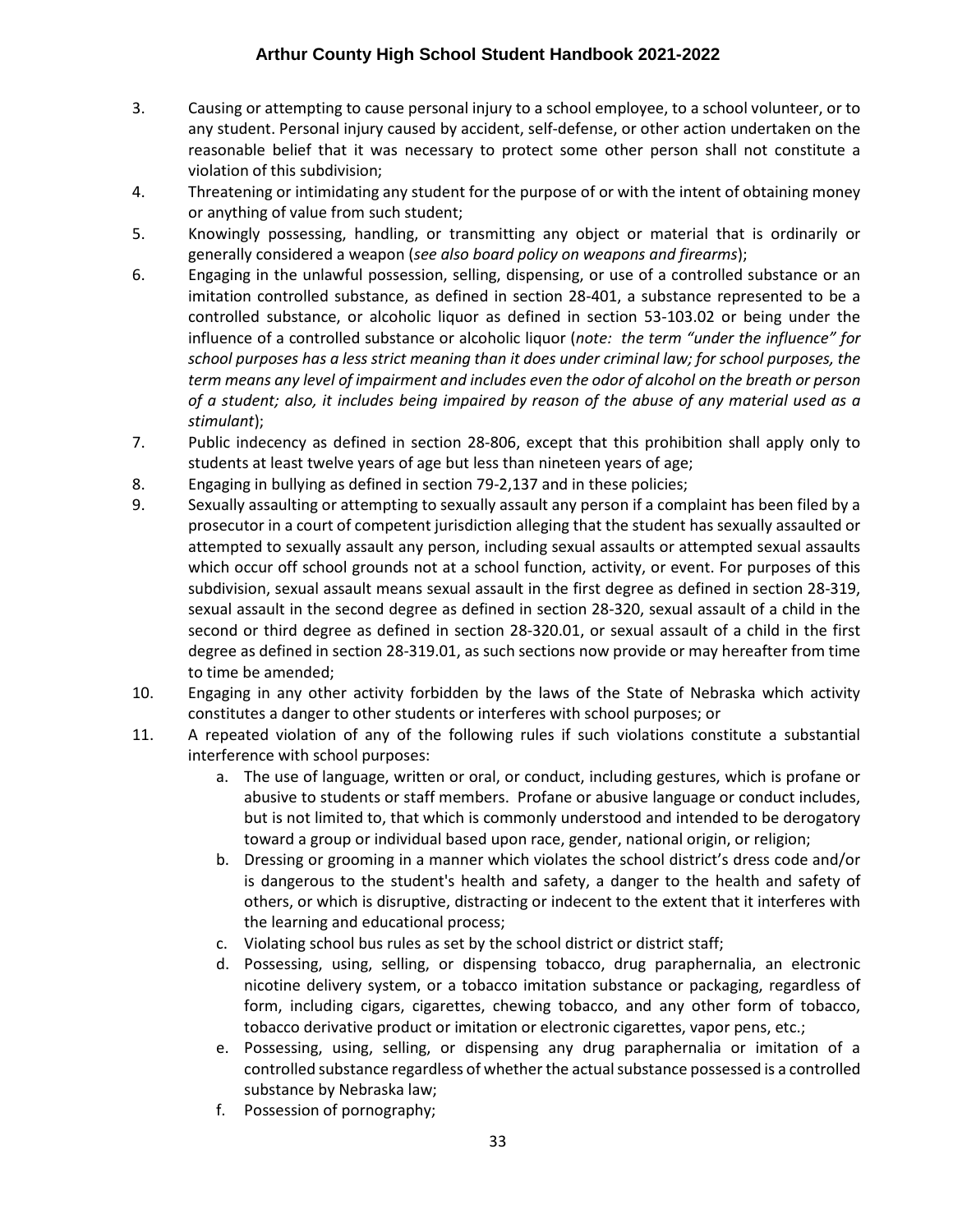- g. Sexting or the possession of sexting images (a combination of sex and texting the act of sending sexually explicit messages or photos electronically);
- h. Engaging in hazing, defined as any activity expected of someone joining a group, team, or activity that humiliates, degrades or risks emotional and/or physical harm, regardless of the person's willingness to participate. Hazing activities are generally considered to be: physically abusive, hazardous, and/or sexually violating and include but are not limited to the following: personal servitude; sleep deprivation and restrictions on personal hygiene; yelling, swearing and insulting new members/rookies; being forced to wear embarrassing or humiliating attire in public; consumption of vile substances or smearing of such on one's skin; branding; physical beatings; binge drinking and drinking games; sexual simulation and sexual assault;
- i. Bullying which shall include cyber-bullying, defined as the use of the internet, including but not limited to social networking sites such as Facebook, cell phones or other devices to send, post or text message images and material intended to hurt or embarrass another person. This may include, but is not limited to; continuing to send e-mail to someone who has said they want no further contact with the sender; sending or posting threats, sexual remarks or pejorative labels (i.e., hate speech); ganging up on victims by making them the subject of ridicule in forums, and posting false statements as fact intended to humiliate the victim; disclosure of personal data, such as the victim's real name, address, or school at websites or forums; posing as the identity of the victim for the purpose of publishing material in their name that defames or ridicules them; sending threatening and harassing text, instant messages or emails to the victims; and posting or sending rumors or gossip to instigate others to dislike and gang up on the target;
- j. Violation of the district's computer acceptable computer use policy are subject to discipline, up to and including expulsion;
- k. Knowingly possessing, handling, or transmitting any object or material that is ordinarily or generally considered a simulated or "look-a-like" weapon;
- l. Using any object to simulate possession of a weapon; and
- m. Any other violation of a rule or regulation established by a school district staff member pursuant to authority delegated by the board.

#### **Due Process Afforded to Students Facing Long-term Suspension or Expulsion**

The following procedures shall be followed regarding any long-term suspension, expulsion or mandatory reassignment

- 1. On the date of the decision to discipline, the Principal shall file with the Superintendent a written charge and a summary of the evidence supporting such charge.
- 2. The Principal shall serve the student and the student's parents or guardian with a written notice by registered or certified mail or personal service within two school days of the date of the decision to recommend long-term suspension or expulsion. The notice shall include the following:
	- a. The rule or standard of conduct allegedly violated and the acts of the student alleged to constitute a cause for long-term suspension, expulsion, or mandatory reassignment, including a summary of the evidence to be presented against the student;
	- b. The penalty, if any, which the principal has recommended in the charge and any other penalty to which the student may be subject;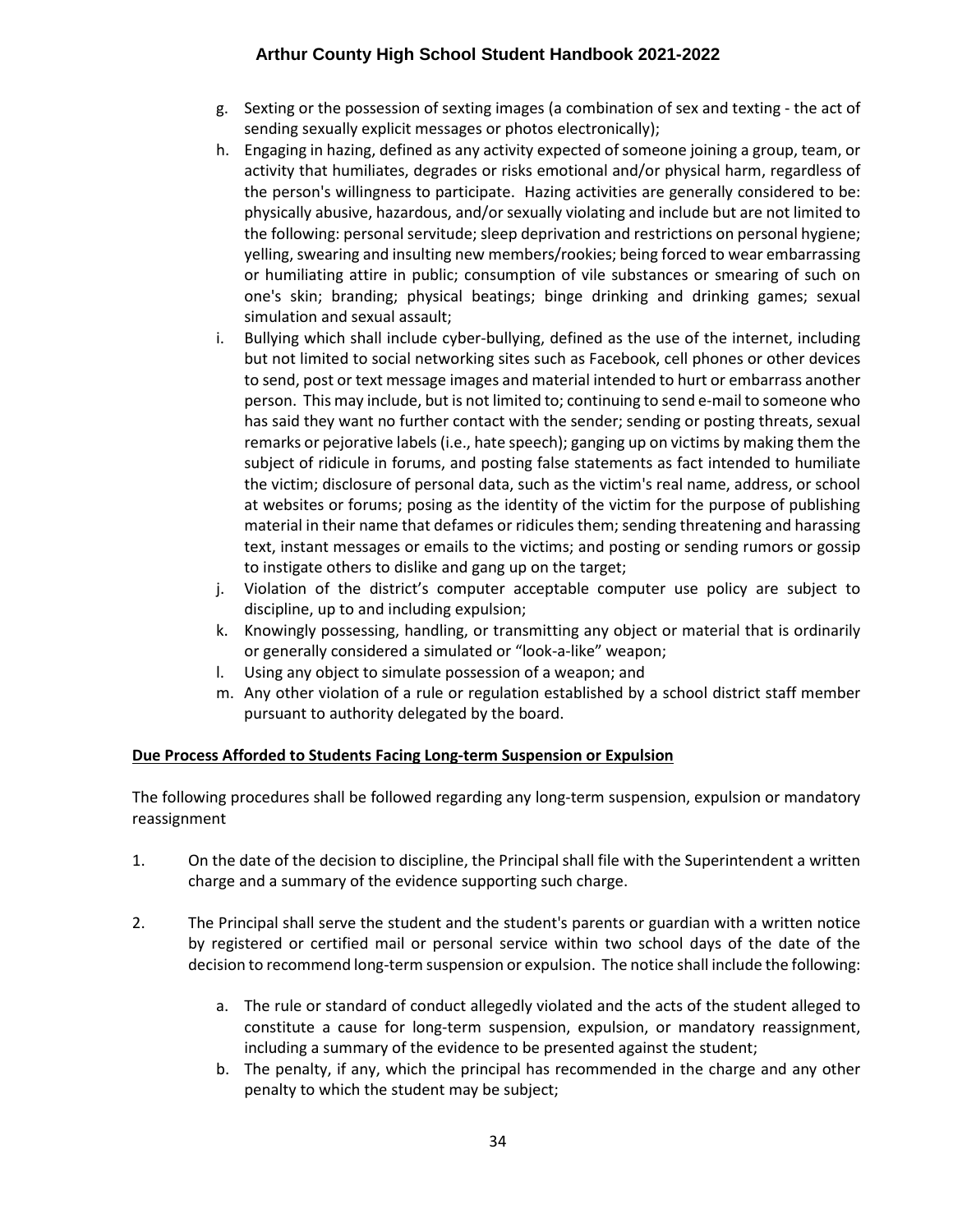- c. A statement that, before long-term suspension, expulsion, or mandatory reassignment for disciplinary purposes can be invoked, the student has a right to a hearing, upon request, on the specified charges;
- d. A description of the hearing procedures provided by the act, along with procedures for appealing any decision rendered at the hearing;
- e. A statement that the principal, legal counsel for the school, the student, the student's parent, or the student's representative or guardian has the right (i) to examine the student's academic and disciplinary records and any affidavits to be used at the hearing concerning the alleged misconduct and (ii) to know the identity of the witnesses to appear at the hearing and the substance of their testimony; and
- f. A form on which the student, the student's parent, or the student's guardian may request a hearing, to be signed by such parties and delivered to the principal or superintendent in person or by registered or certified mail.
- 3. When a notice of intent to discipline a student by long-term suspension, expulsion, or mandatory reassignment is filed with the superintendent, the student may be suspended by the principal until the date the long-term suspension, expulsion, or mandatory reassignment takes effect if no hearing is requested or, if a hearing is requested, the date the hearing examiner makes the report of his or her findings and a recommendation of the action to be taken to the superintendent, if the principal determines that the student must be suspended immediately to prevent or substantially reduce the risk of (a) interference with an educational function or school purpose or (b) a personal injury to the student himself or herself, other students, school employees, or school volunteers.
- 4. Nothing in this policy shall preclude the student, student's parents, guardian or representative from discussing and settling the matter with appropriate school personnel prior to the hearing stage.
- 5. If a hearing is requested within five days after receipt of the notice, the Superintendent shall appoint a hearing officer who shall follow the "hearing procedures" outlined below.
- 6. If a hearing is requested more than five school days following the receipt of the written notice, but not more than thirty calendar days after receipt, the Superintendent shall appoint a hearing officer who shall follow the "hearing procedures" outlined below, except that the time constraints set forth may differ as provided by law and this policy. The student shall be entitled to a hearing but the consequence imposed may continue in effect pending final determination.
- 7. If a request for hearing is not received within thirty calendar days following the mailing or delivery of the written notice, the student shall not be entitled to a hearing.

In the event a hearing is requested, the hearing, hearing procedures, the student's rights and any appeals or judicial review permitted by law shall be governed by the applicable provisions of the Nebraska Student Discipline Act (NEB. REV. STAT. § 79-254 to 79-294). The school district will provide parents with copies of the relevant statutes upon request.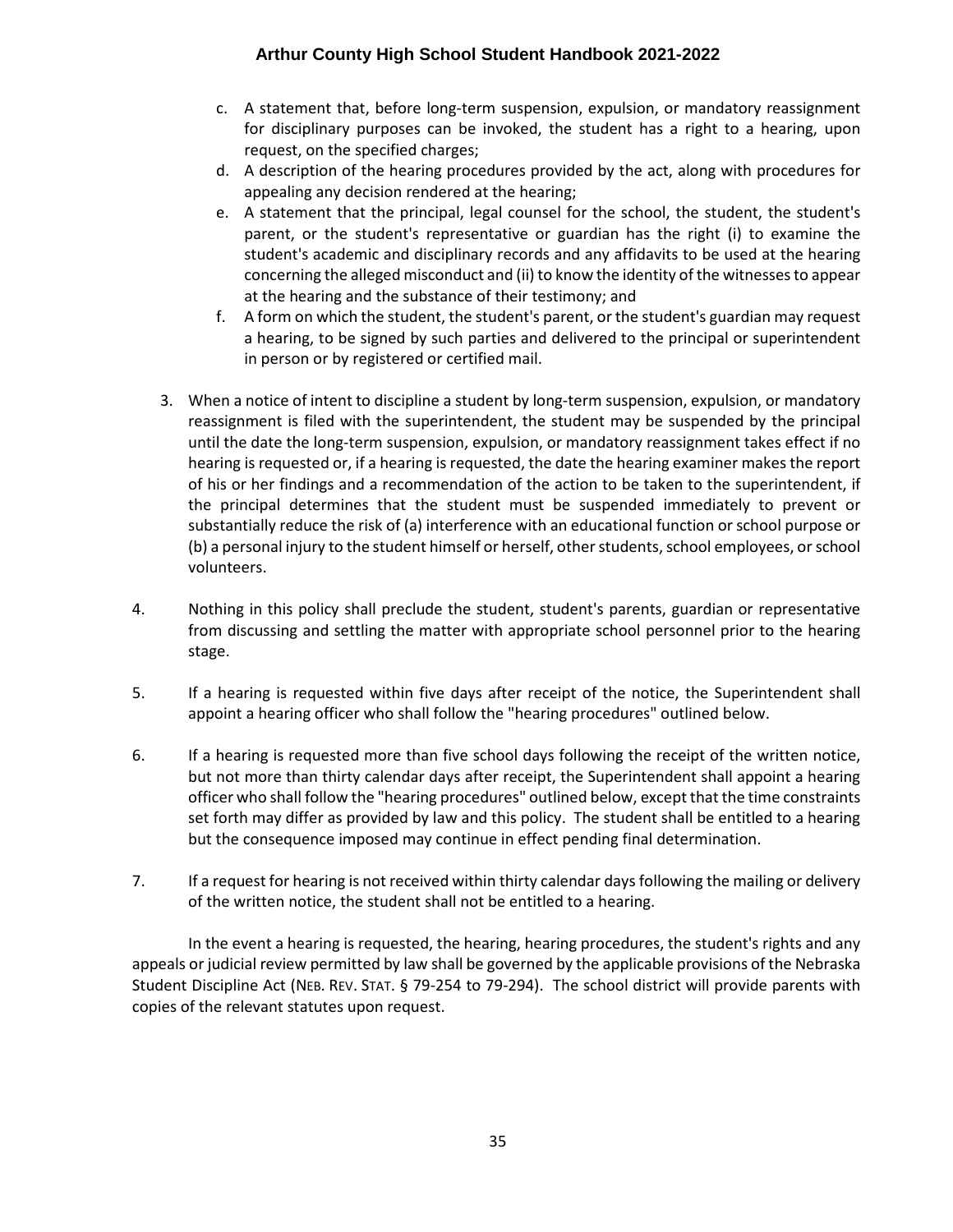#### **Reporting Requirement to Law Enforcement**

Violations of this section will result in a report to law enforcement if:

- 1. The violation includes possession of a firearm;
- 2. The violation results in child abuse;
- 3. It is a violation of the Nebraska Criminal Code that the administration believes cannot be adequately addressed solely by discipline from the school district;
- 4. It is a violation of the Nebraska Criminal Code that endangers the health and welfare of staff or students;
- 5. It is a violation of the Nebraska Criminal Code that interferes with school purposes;
- 6. The report is required or requested by law enforcement or the county attorney.

#### <span id="page-35-0"></span>**CORPORAL PUNISHMENT**

Corporal punishment is prohibited in Arthur County Schools. A staff member may use physical contact with a student only to prevent immediate physical injury to a staff member, a student or school property. The amount of force used shall be no more than is sufficient to restrain the injurious activity. Physical contact may not be used as a means of discipline.

# <span id="page-35-1"></span>**STUDENT APPEARANCE**

Any manner of dress, hair style, make up, or personal cleanliness, that constitutes a threat to the safety, health, welfare, or morals of the student or others; that violates any statute; that interferes with the education process, or that school officials can reasonably predict will interfere with the education process; or that causes or may cause excessive maintenance problems in the school, may be grounds for corrective or disciplinary action. The superintendent or Principal may institute specific dress code regulations in any school consistent with board policy.

Students are expected to dress in a way that is appropriate for the school setting. It should be businesslike and contribute to an atmosphere that is conducive to effective instruction and learning. Students should not dress in a manner that is dangerous to the health and safety of anyone or interferes with the learning environment or teaching process in our school. Following is a list of examples of considerations when considering attire for school, such list is not all inclusive and other forms of attire deemed inappropriate by the administration may be deemed inappropriate for the school setting:

The following Standards regarding proper dress will apply to all students at Arthur County Schools.

- Students are to wear shoes at all times.
- No caps, hats, or bandanas are to be worn in the building. Students are expected to remove such items upon entering the building to start the day. These items are to be placed in the student's locker and should not be carried around during the school day.
- No clothing which contains printed wording, pictures, or designs which advertise or promote alcohol, tobacco, drugs, or which carries any vulgar or derogatory connotations, profanity, and/or sexual innuendo is strictly prohibited. Shirts or any item of clothing having questionable meanings deemed unacceptable in the educational setting will not be allowed.
- All clothing must properly cover the body. Any top worn in school must completely cover the back, stomach, and top of shoulders (minimum one-inch width covering the shoulder). Tube tops, halter tops, tops that are sheer or have bare shoulders, and clothing with a bare midriff or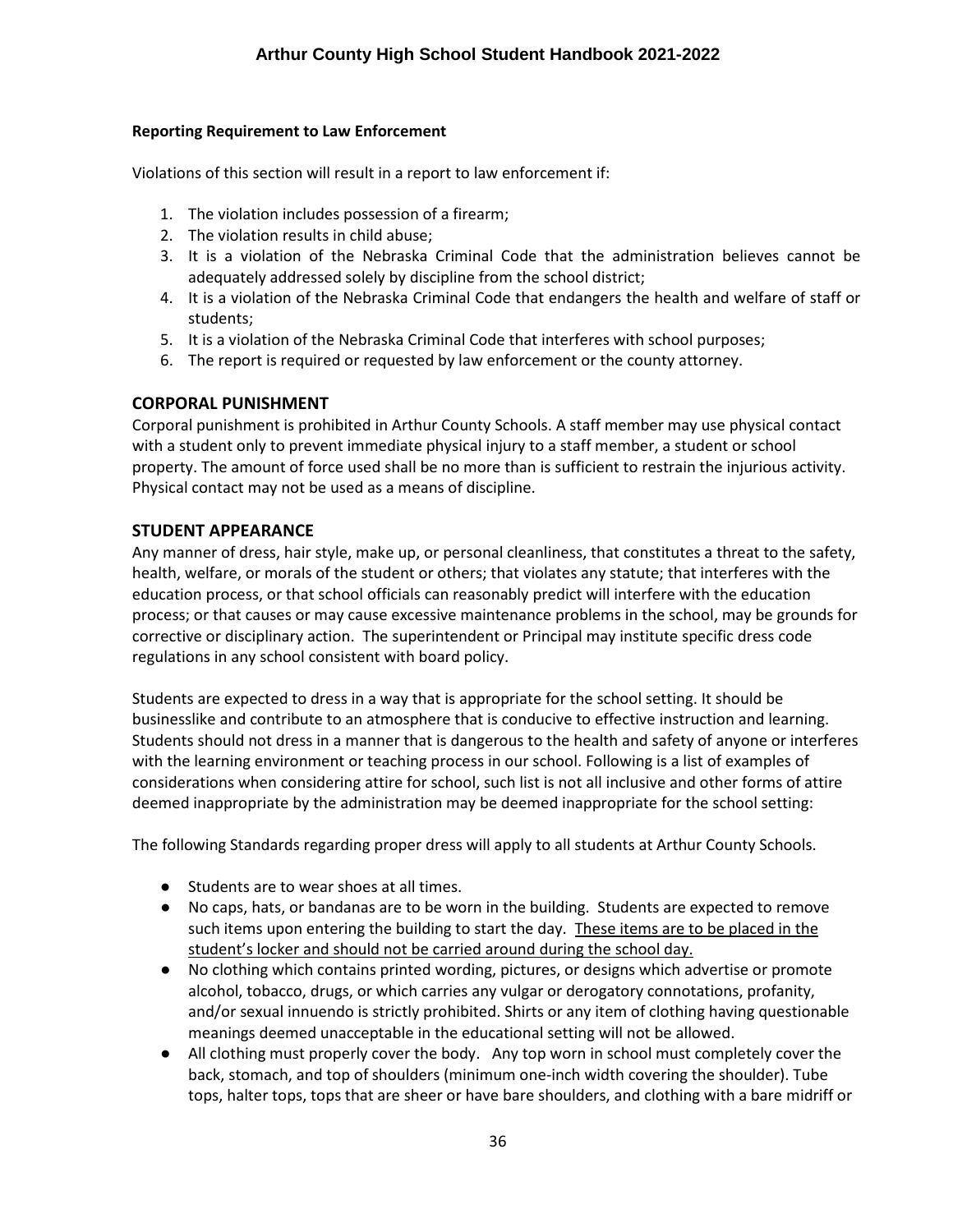of any material that is sheer or lightweight enough to be seen through are not permitted. Clothing cannot be excessively tight or allow the midriff, cleavage, undergarments or back to be exposed. When standing or seated tops must touch the top of the pants, shorts, skirts or skorts.

- **It is preferred that Form-fitting leggings, tights, and yoga or spandex style pants not be worn to school. However they may be allowed as long as they are worn with a top that meets the acceptable length and criteria for skirts/shorts/dresses.**
- Shorts may be worn. The following are considered acceptable shorts: walking shorts, Bermuda shorts, hemmed cut-offs, athletic (coaching) shorts, split-skirts, and culottes. **The shorts should be fingertip length when arms are held straight down along sides.**
- Outer coats are not to be worn in classrooms without special permission from the administration. Coats are to be placed in the student's locker and should not be worn during the school day.
- Skirt/Dress length will be treated the same as short lengths.
- Pajamas are not allowed.
- Students may not personalize school-issued attire.

Consideration will be made for students who wear special clothing as required by religious beliefs, disability, or to convey a particularized message protected by law. The final decision regarding attire and grooming will be made by the Principal or Superintendent. In the event a student is uncertain as to whether a particular item or method of grooming is consistent with the school's guidelines, the student should contact the Principal for approval, and may also review such additional posting of prohibited items or grooming which may be available in the Principal's office.

Coaches, sponsors or teachers may have additional requirements for students who are in special lab classes, students who are participants in performing groups or students who are representing the school as part of an extracurricular activity program.

Consequences of violation of the dress code:

- 1. First violation: the student will be asked to change into appropriate clothing.
- 2. Second violation: parents or guardians will be contacted.
	- The student will be asked to change. The student will remain in the principal's office until proper dress is brought to the student. If clothes cannot be brought to school, the student will be assigned to in-school suspension for the remainder of the day.
	- Classroom time missed by the student will be made up after regular school hours.
- 3. Continued violations will result in more stringent disciplinary actions, up to expulsion.

Further, in the event the dress code violation is determined to also violate other student conduct rules (e.g., public indecency, insubordination, expression of profanity, and the like), a first offense of the dress code may result in more stringent discipline, up to expulsion

# <span id="page-36-0"></span>**ACADEMIC INTEGRITY**

Policy Statement: Students are expected to abide by the standards of academic integrity established by their teachers and school administration. Standards of academic integrity are established in order for students to learn as much as possible from instruction, for students to be given grades which accurately reflect the student's level of learning and progress, to provide a level playing field for all students, and to develop appropriate values.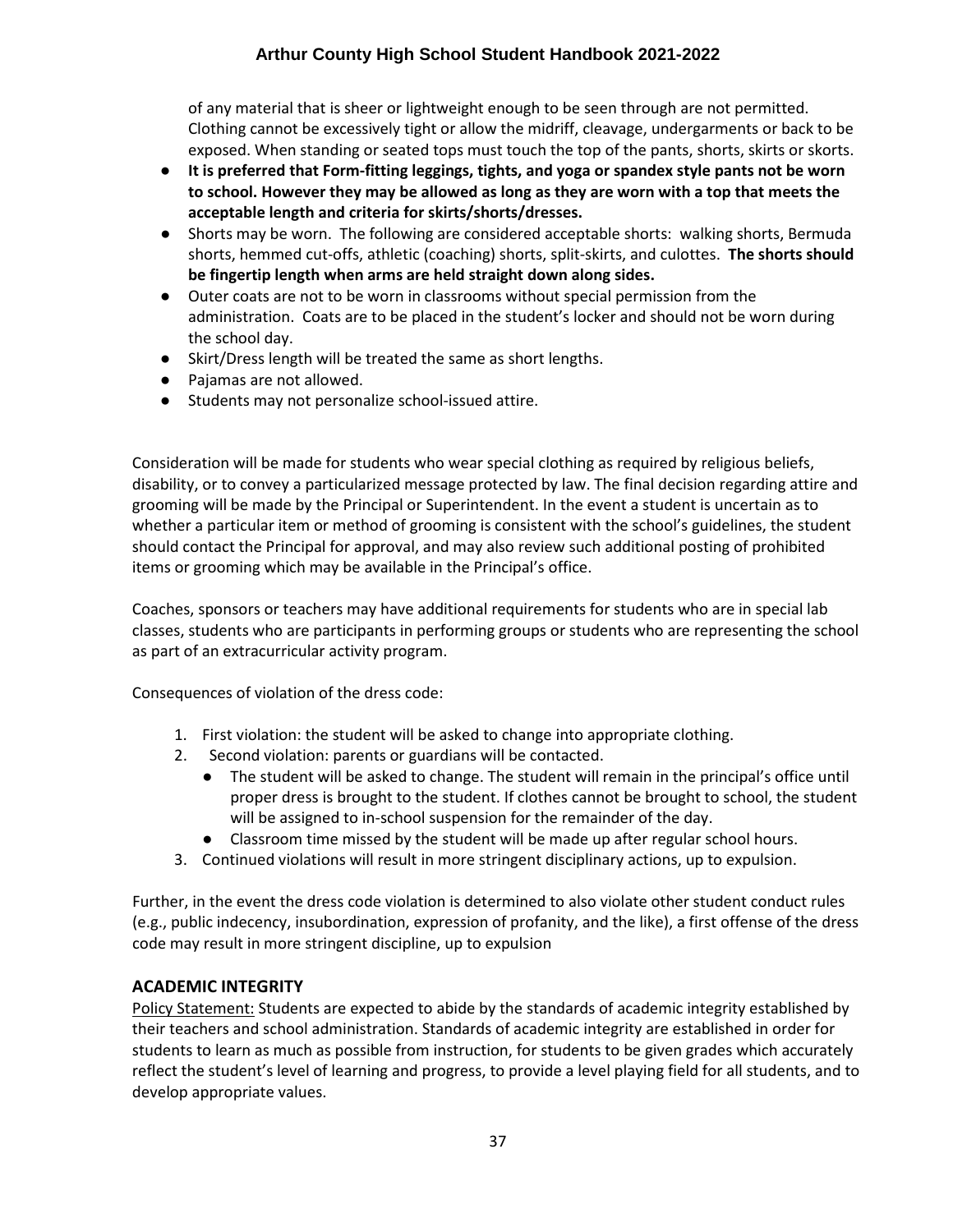Cheating and plagiarism violate the standards of academic integrity. Sanctions will be imposed against students who engage in such conduct.

Definitions: The following definitions provide a guide to the standards of academic integrity:

**"Cheating":** means intentionally misrepresenting the source, nature, or other conditions of academic work so as to accrue undeserved credit, or to cooperate with someone else in such misrepresentation. Such misrepresentations may, but need not necessarily, involve the work of others.

#### *Cheating includes, but is not limited to:*

**Tests** (includes tests, quizzes and other examinations or academic performances):

- 1. Advance Information: Obtaining, reviewing or sharing copies of tests or information about a test before these are distributed for student use by the instructor. For example, a student engages in cheating if, after having taken a test, the student informs other students in a later section of the questions that appear on the test.
- 2. Use of Unauthorized Materials: Using notes, textbooks, pre-programmed formulae in calculators, or other unauthorized material, devices or information while taking a test except as expressly permitted. For example, except for "open book" tests, a student engages in cheating if the student looks at personal notes or the textbook during the test.
- 3. Use of Other Student Answers: Copying or looking at another student's answers or work, or sharing answers or work with another student, when taking a test, except as expressly permitted. For example, a student engages in cheating if the student looks at another student's paper during a test. A student also engages in cheating if the student tells another student answers during a test or while exiting the testing room, or knowingly allows another student to look at the student's answers on the test paper.
- 4. Use of Other Student to Take Test. Having another person take one's place for a test, or taking a test for another student, without the specific knowledge and permission of the instructor
- 5. Misrepresenting Need to Delay Test. Presenting false or incomplete information in order to postpone or avoid the taking of a test. For example, a student engages in cheating if the student misses class on the day of a test, claiming to be sick, when the student's real reason for missing class was because the student was not prepared for the test.

**Papers** (includes papers, essays, lab projects, and other similar academic work):

- 1. Use of another person's work: Copying another student's paper, using a paper from an essay writing service, or allowing another student to copy a paper, without the specific knowledge and permission of the instructor.
- 2. Re-use of One's Own Papers : Using a substantial portion of a piece of work previously submitted for another course or program to meet the requirements of the present course or program without notifying the instructor to whom the work is presented.
- 3. Assistance from Others: Having another person assist with the paper to such an extent that the work does not truly reflect the student's work. For example, a student engages in cheating if the student has a draft essay reviewed by the student's parent or sibling, and the essay is substantially re-written by the student's parent or sibling. Assistance from home is encouraged, but the work must remain the student's.
- 4. Failure to Contribute to Group Projects. Accepting credit for a group project in which the student failed to contribute a fair share of the work.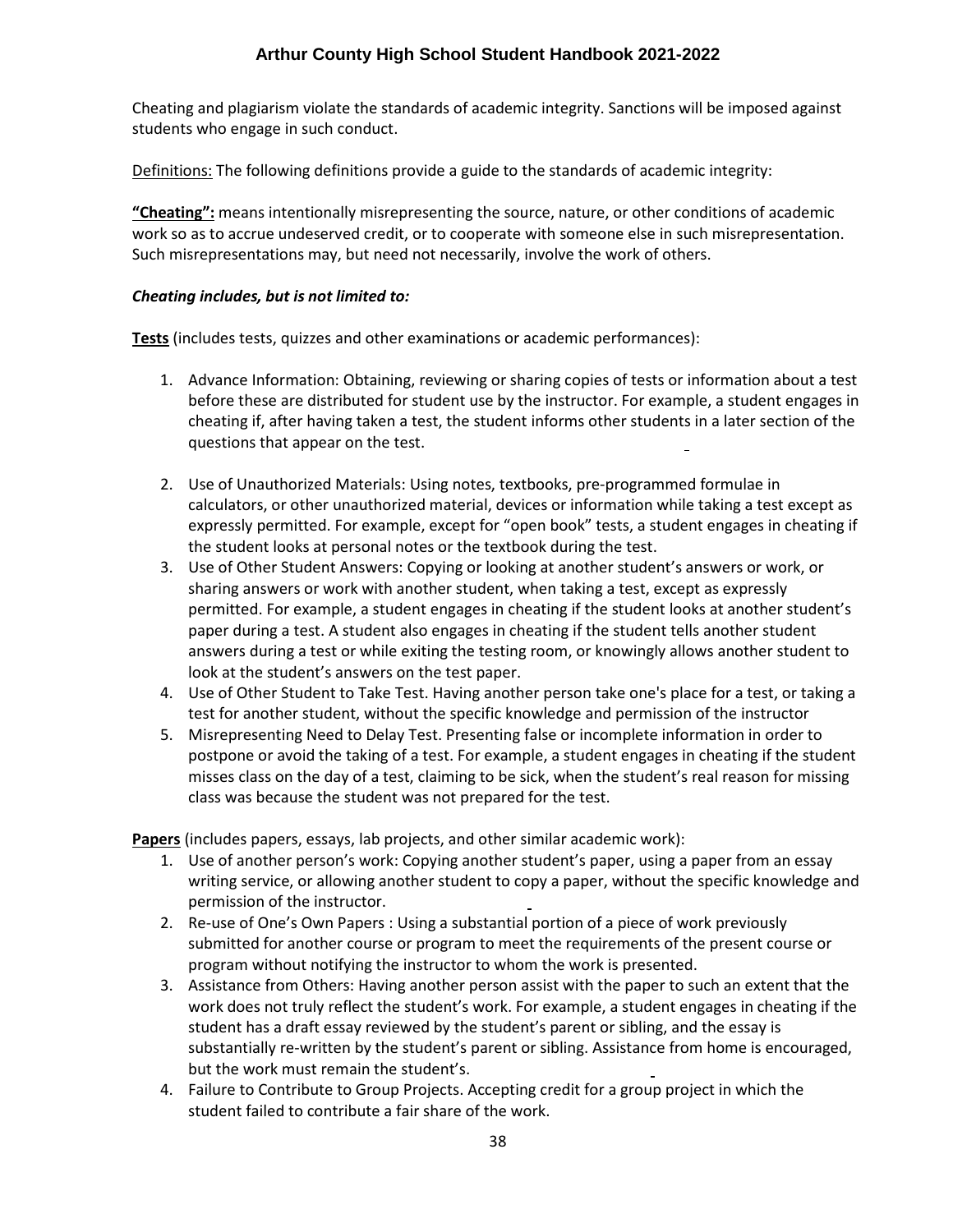5. Misrepresenting Need to Delay Paper. Presenting false or incomplete information in order to postpone or avoid turning in a paper when due. For example, a student engages in cheating if the student misses class on the day a paper is due, claiming to be sick, when the student's real reason for missing class was because the student had not finished the paper.

**Alteration of Assigned Grades**: Any unauthorized alteration of assigned grades by a student in the teacher's grade book or the school records is a serious form of cheating.

**"Plagiarism"** means to take and present as one's own a material portion of the ideas or words of another or to present as one's own an idea or work derived from an existing source without full and proper credit to the source of the ideas, words, or works. Plagiarism includes, but is not limited to:

- 1. Failure to Credit Sources: Copying work (words, sentences, and paragraphs or illustrations or models) directly from the work of another without proper credit. Academic work frequently involves use of outside sources. To avoid plagiarism, the student must either place the work in quotations or give a citation to the outside source.
- 2. Falsely P resenting work as One's Own : Presenting work prepared by another in final or draft form as one's own without citing the source, such as the use of purchased research papers or use of another student's paper.

**"Contributing"** to academic integrity violations means to participate in or assist another in cheating or plagiarism. It includes but is not limited to allowing another student to look at your test answers, to copy your papers or lab projects, and to fail to report a known act of cheating or plagiarism to the instructor or administration.

**Sanctions:** The following sanctions will occur when a student engages in cheating, plagiarism, or contributing to an academic integrity offense:

- 1. Academic Sanction. The instructor will refuse to accept the student's work in which the academic integrity offense took place, assign a grade of "F" or zero for the work, and require the student to complete a test or project in place of the work within such time and under such conditions as the instructor may determine appropriate. In the event the student completes the replacement test or project at a level meeting minimum performance standards, the instructor will assign a grade which the instructor determines to be appropriate for the work.
- 2. Report to Parents and Administration. The instructor will notify the Principal of the offense and the instructor or Principal will notify the student's parents or guardian.
- 3. Student Discipline Sanctions. Academic integrity offenses are a violation of school rules. The Principal may recommend sanctions in addition to those assigned by the instructor, up to and including suspension or expulsion. Such additional sanctions will be given strong consideration where a student has engaged in serious or repeated academic integrity offense or other rule violations, and where the academic sanction is otherwise not a sufficient remedy, such as for offenses involving altering assigned grades or contributing to academic integrity violations.

# <span id="page-38-0"></span>**PUBLIC DISPLAYS OF AFFECTION**

Inappropriate Public Displays of Affection (IPDA): Students are not to engage in inappropriate public displays of affection on school property or at school activities. Such conduct includes kissing, touching, fondling or other displays of affection that would be reasonably considered to be embarrassing or a distraction to others. Students will face the following consequences for IPDA:

1st Offense: Student will be confronted and directed to cease.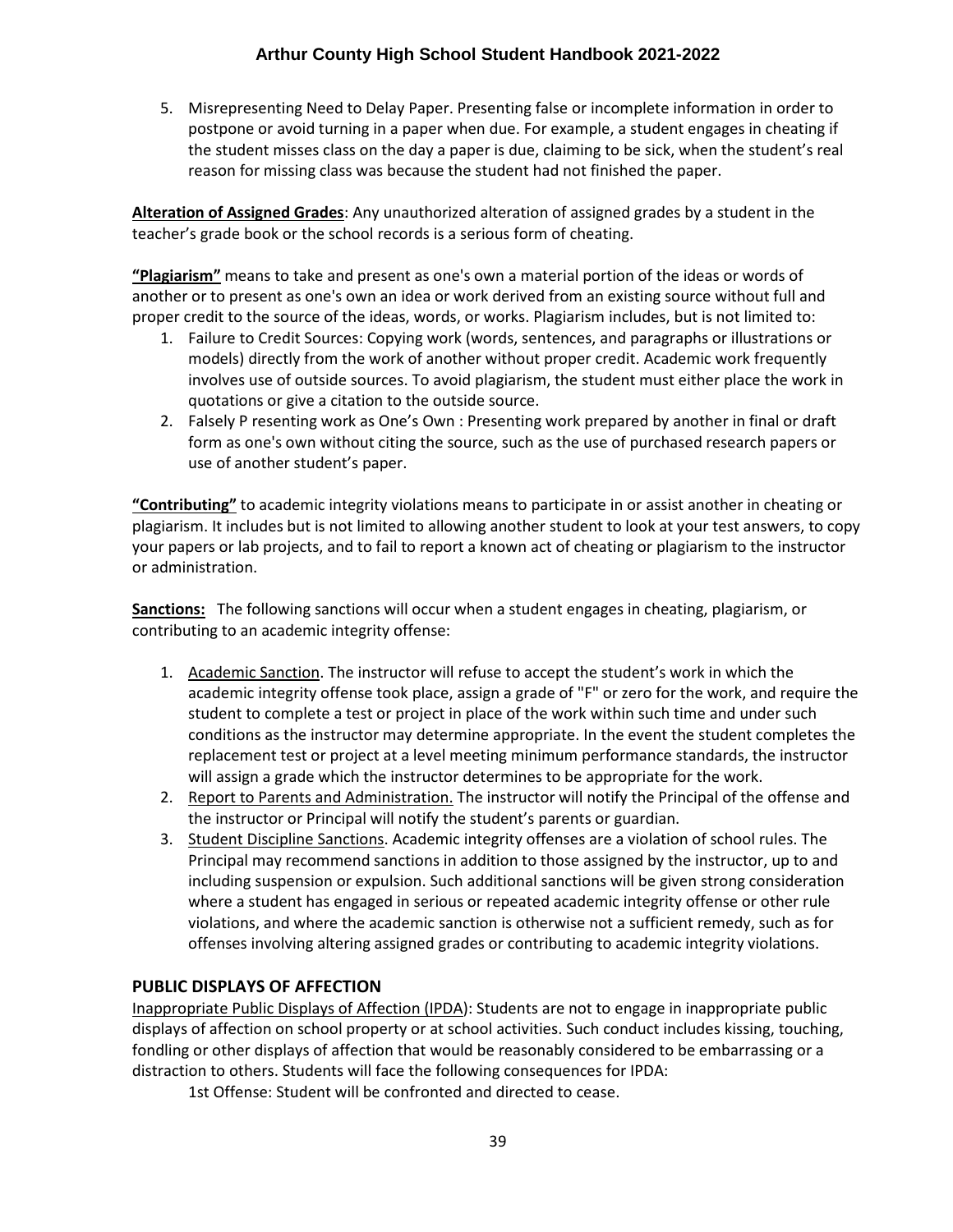2nd Offense: Student will be confronted, directed to cease, and parents will be notified.

3rd Offense: Student will be suspended from school for a minimum of 1 day, and parents and student will need to meet with Administrator(s) and/or counselor.

The student could face suspension or expulsion; if this type of behavior continues or if the IPDA is lewd or constitutes sexual conduct.

# <span id="page-39-0"></span>**STUDENTS DRIVING TO SCHOOL AND SCHOOL PARKING**

Students who drive to school are required to park their vehicles and leave them unoccupied until it is time to drive home. **Students may not drive or have access to their vehicles during the school day without the express permission of high school principal or the superintendent of schools. They must checkout and check back in at the office when going to their car. Students are not allowed to drive during lunch time without permission from the principal or superintendent.** 

Students are to park appropriately and in the assigned areas on school property. Student parking shall not be permitted in bus loading zones. When the buses are loading or unloading, all vehicles must stop and wait for the loading or unloading process to be completed.

By driving a vehicle to school, when they park on school property, students consent to having that vehicle searched by school officials; if school officials have reasonable suspicion that such a search will reveal a violation of school rules.

# <span id="page-39-1"></span>**SPECIFIC RULE ITEMS**

The following conduct may result in disciplinary action which, in the repeated violations, may result in discipline up to expulsion:

- 1. Students are not to leave a classroom without permission or direction from the teacher.
- 2. Students in the hallway during class time must have a pass with them.
- 3. Students are expected to bring all books and necessary materials to class.
- 4. Assignments for all classes are due as assigned by the teacher.
- 5. Students are not to operate the mini-blinds or the windows without permission.
- 6. Classes are ended by the teacher. Students are not to begin to pack up or leave the class until the dismissal bell has rung or the teacher has dismissed the class.
- 7. Students are to be in their seats and ready for class on time.
- 8. Special classes such as Industrial Technology, Art, P.E., and computer courses will have other safety or clean-up rules that will be explained to you by that teacher which must be followed.
- 9. Students are not to bring "nuisance items" to school. A nuisance item is something that is not required for educational purposes and which would cause a distraction to the student or others.
- 10. Students are to stand back from the entry steps and doors in the mornings before school and at noon before the bell so that others may pass in and out of the entry doors.
- 11. Snow handling/or throwing snowballs is prohibited.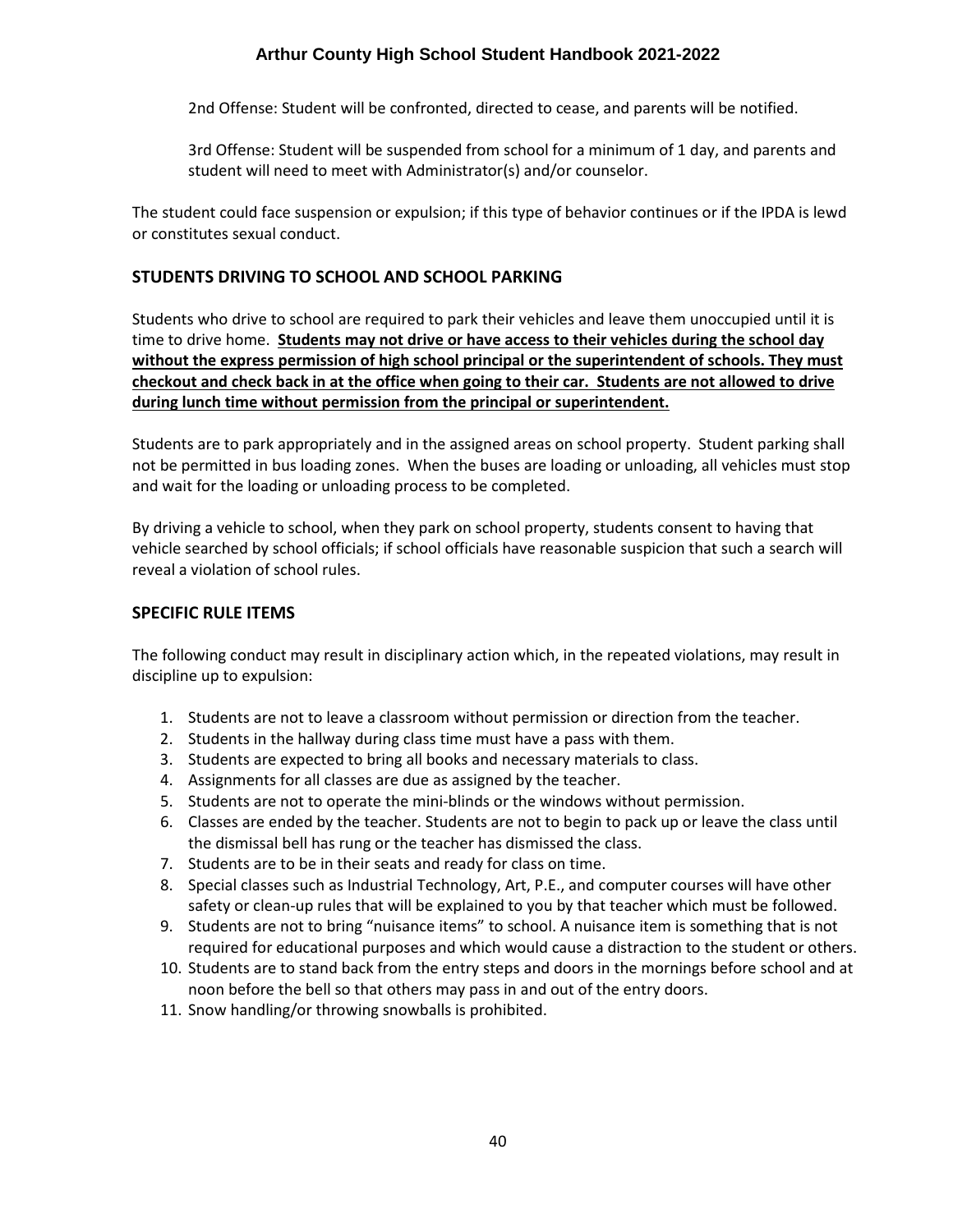# <span id="page-40-0"></span>**LAW VIOLATIONS**

- 1. Cases of law violations or suspected law violations by students will be reported to the police and to the student's parents or guardian as soon as possible.
- 2. When a principal or other school official releases a minor student to a peace officer (e.g., police officer, sheriff, and all other persons with similar authority to make arrests) for the purpose of removing the minor from the school premises, the principal or other school official shall take immediate steps to notify the parent, guardian, or responsible relative of the minor regarding the release of the minor to the officer and regarding the place to which the minor is reportedly being taken, except when a minor has been taken into custody as a victim of suspected child abuse, in which case the principal or other school official shall provide the peace officer with the address and telephone number of the minor's parents or guardian.
- 3. In an effort to demonstrate that student behavior is always subject to possible legal sanctions regardless of where the behavior occurs it is the District's policy to notify the proper legal authorities when a student engages in any of the following behaviors on school grounds or at a school sponsored event:
	- a. Knowingly possessing illegal drugs or alcohol.
	- b. Aggravated or felonious assault.
	- c. Vandalism resulting in significant property damage.
	- d. Theft of school or personal property of a significant nature.
	- e. Automobile accident.
	- f. Any other behavior which significantly threatens the health or safety of students or other persons, and such other offenses which are required to be reported by law.

When appropriate, it shall be the responsibility of the referring administrator to contact the student's parent of the fact that the referral to legal authorities has been or will be made.

#### <span id="page-40-1"></span>**ANTI-BULLYING POLICY**

One of the responsibilities of the District is to provide a physically safe and emotionally secure environment for students and staff.

**Definition of Bullying.** Nebraska statute defines bullying as "an ongoing pattern of physical, verbal or electronic abuse." The Centers for Disease Control and Prevention defines bullying as "any unwanted aggressive behavior(s) by another youth or group of youths who are not siblings or current dating partners that involves an observed or perceived power imbalance and is repeated multiple times or is highly likely to be repeated." The school district's administrators will consider these definitions when determining whether any specific situation constitutes bullying. These definitions include both in-person and cyberbullying behaviors.

**Bullying Prohibited.** Students are prohibited from engaging in any form of bullying behavior.

**Reporting Bullying.** Students who experience or observe bullying behavior are encouraged to immediately report what happened to a teacher or administrator. Students can use the district's anonymous SAFE SCHOOLS APP to make this report. Students may always confer with their parents or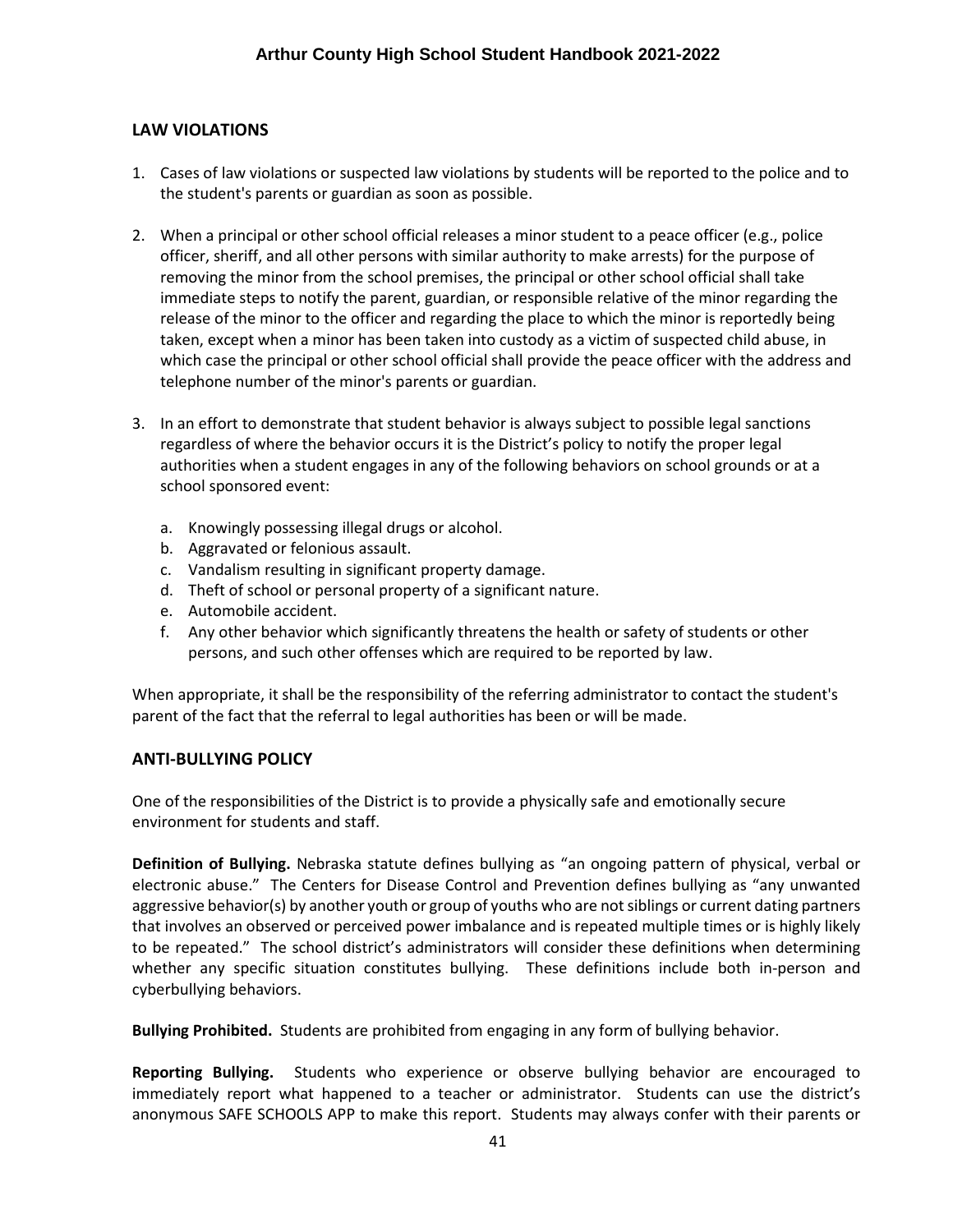guardians about bullying they experience or witness, but the students need to also ultimately report the situation to a teacher or administrator.

**Bullying Investigations.** At least two School district staff will investigate allegations of bullying using the same practices and procedures that the district observes for student disciplinary matters. In no circumstance will school district staff be deliberately indifferent to allegations of bullying.

**Disciplinary Consequences.** The disciplinary consequences for bullying behavior will depend on the frequency, duration, severity and effect of the behavior.

A student who engages in bullying behavior on school grounds, in a vehicle owned, leased, or contracted by a school being used for a school purpose by a school employee or his or her designee, or at schoolsponsored activities or school-sponsored athletic events may be subject to disciplinary consequences including but not limited to long-term suspension, expulsion, or mandatory reassignment.

Without limiting the foregoing, a student who engages in bullying behavior that materially and substantially interferes with or disrupts the educational environment, the district's day-to-day operations, or the education process, regardless of where the student is at the time of engaging in the bullying behavior, may be subject to discipline to the extent permitted by law.

**Bullying Based on Protected Class Status.** Bullying based on protected class status is unique and may require additional investigation. The appropriate district staff member or coordinator will promptly investigate bullying complaints that violate the district's antidiscrimination policies.

**Support for Students Who Have Experienced Bullying.** Regardless of where the bullying occurred, the district will consider whether victims of bullying are suffering an adverse educational impact and, if appropriate, will refer those students to the district's student assistance team.

**Bullying Prevention and Education.** Students and parents are encouraged to inform teachers or administrators orally or in writing about bullying behavior or suspected bullying behavior. School employees are required to inform the administrator of all such reports. The appropriate administrator shall promptly investigate all such reports. Each building shall engage in activities which educate students about bullying, bullying prevention and digital citizenship.

#### <span id="page-41-0"></span>**GUIDANCE SERVICES**

ACHS will have a counselor on duty every day unless called away on school business. Do not hesitate to make an appointment to see him/her if you have problems. The counselor will conduct both individual and group counseling experiences. Guidance materials can be found in the counselor's office and the library.

#### <span id="page-41-1"></span>**USE OF THE OFFICE**

The office is the business center of the school. It is where the secretary does the paperwork of the school. It is where the superintendent carries out the business of his/her office. Because of this amount of business done here, the office must be a place of dignity and efficiency.

Students are welcome in the office, but they should come there on business, and not to pass time. Because of the amount of work done there, passes to the office should be limited to one student at a time. The machines in the office and work room are expensive machines to be used by the staff.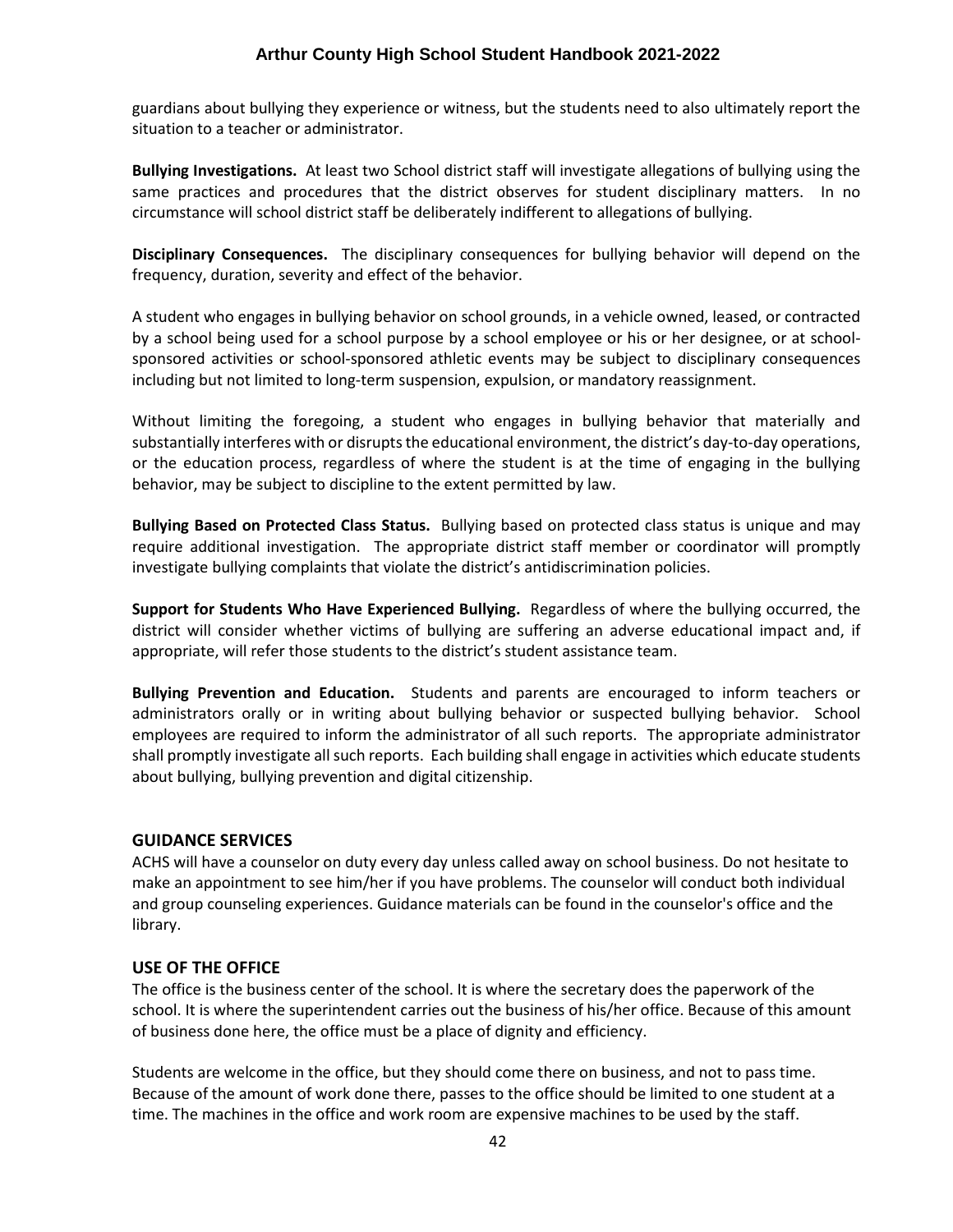Students should not operate these machines. Everyone will be charged for personal duplicating at the rate of .10 per copy.

The storeroom in the office is for faculty use.

**Let's all, students and staff, keep the office a place of dignity and respect for visitors and ourselves- not a place to see how much confusion can be caused.**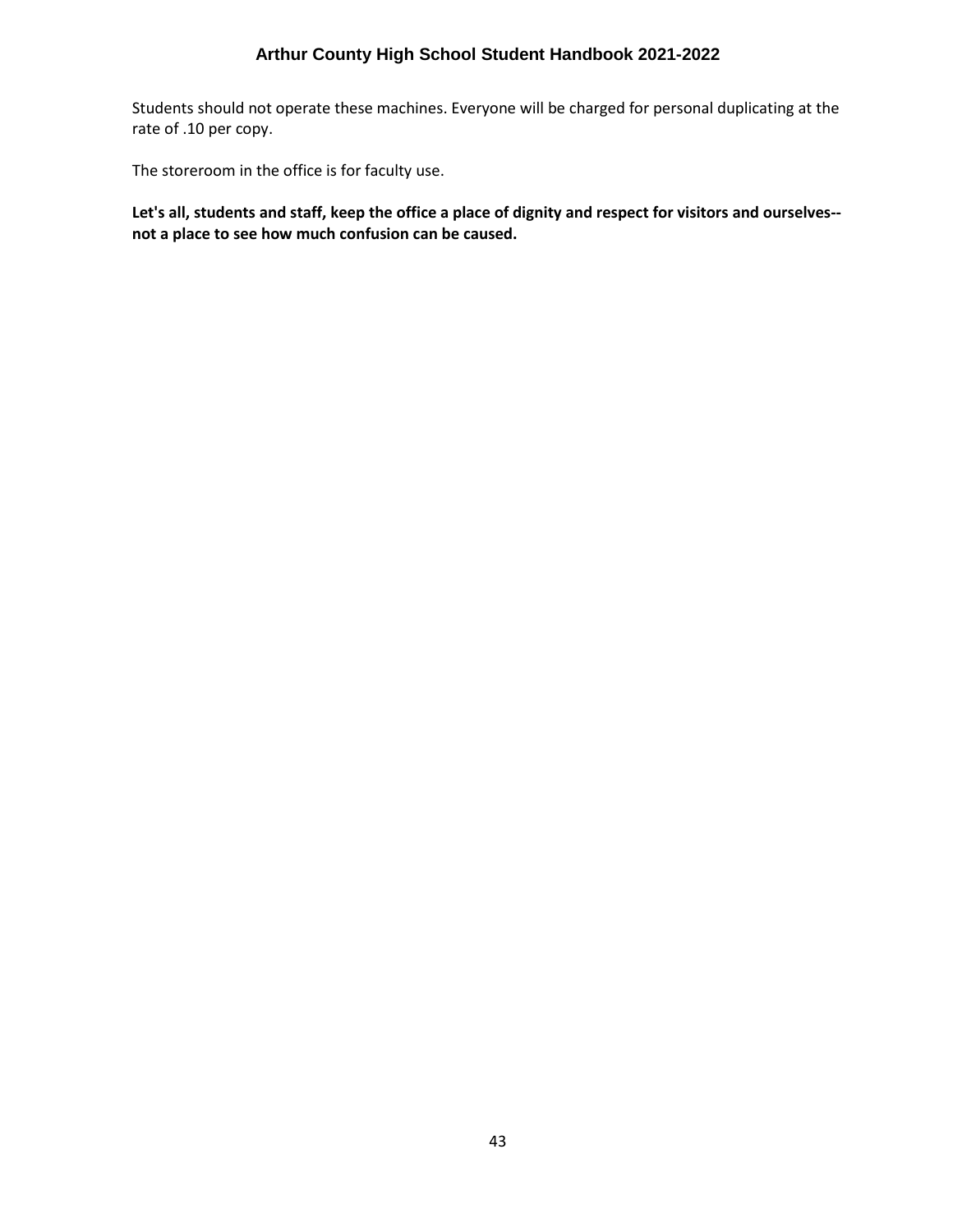#### <span id="page-43-0"></span>**ARTHUR COUNTY HIGH SCHOOL CORE CURRICULUM**

The following courses are offered at Arthur County High School. These courses are suggested by the NCAA and agreed upon by the ACHS faculty. The courses listed are for the ninth through twelfth grades.

#### **ENGLISH**

English 9 English 10 English 11 English 12 Speech Journalism Literature & Writing Courses

#### **SOCIAL SCIENCE**

World History Geography Economics American History American Government Psychology Sociology

#### **MATHEMATICS**

Algebra I Algebra II Business Math Geometry Pre-Calculus General Math

# **NATURAL/PHYSICAL SCIENCE**

Biology I Biology II Chemistry Physical Science Physics

#### **Foreign Language**

Spanish I Spanish II Spanish III

#### **Business Education**

Accounting I Accounting II Introduction to Business Marketing and Management Entrepreneurship Business Law Information Technology I and II Personal Finance

#### **Agriculture and Industrial Technology**

Shop 9 Welding Woods I and II Metals and Manufacturing Introduction to Agriculture Animal Sciences Plant Sciences

#### **Media and Performing Arts**

Art I Art II Art III Art IV Band Music Appreciation

# **Health and Physical Education**

Health /PE Health and PE 10 (Required for sophomores) Weights /PE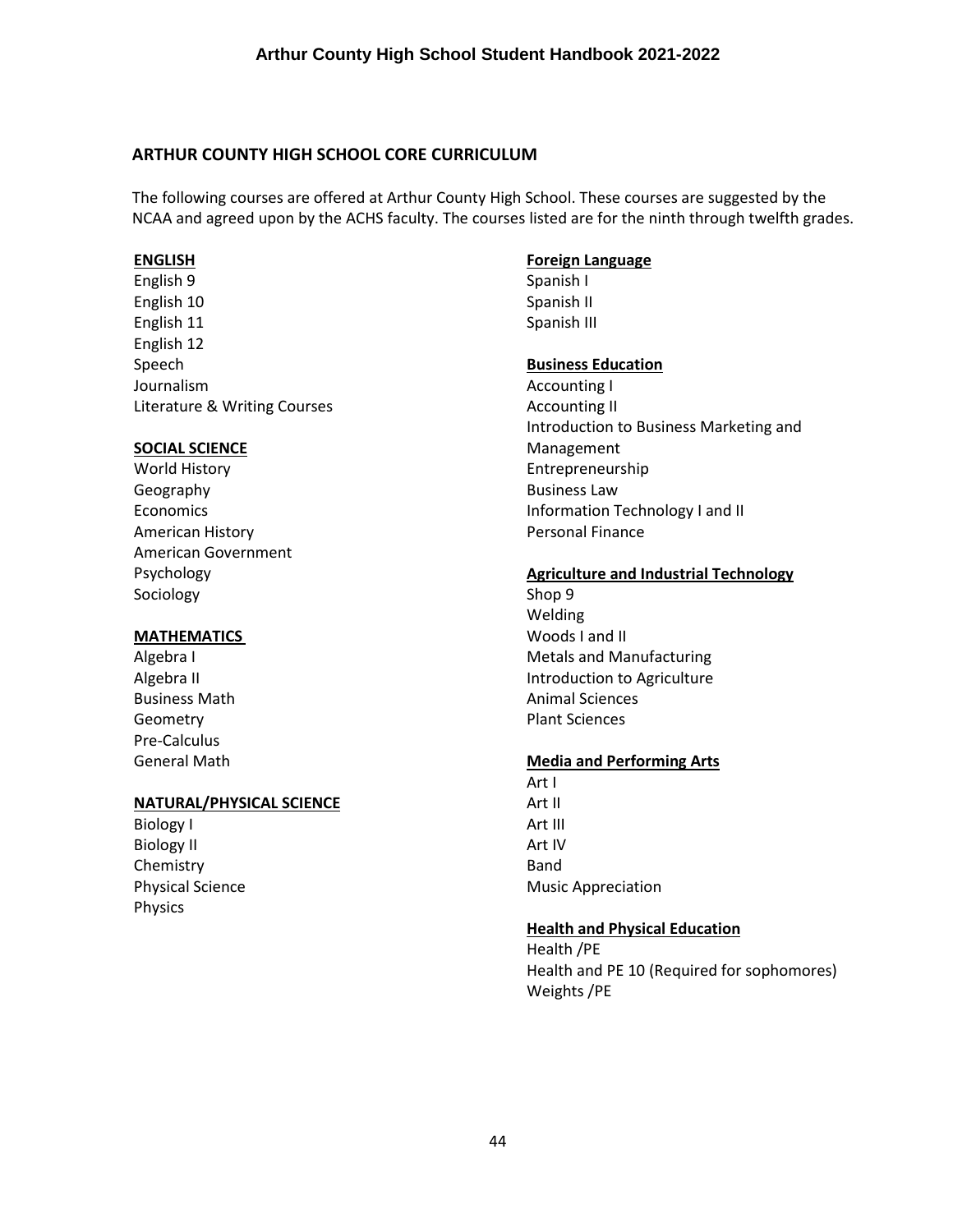# <span id="page-44-0"></span>**SEX DISCRIMINATION AND SEXUAL HARASSMENT POLICY**

- I. Sex Discrimination
	- A. The district prohibits discrimination on the basis of sex in any educational program or activity except when it is necessary to accomplish a specific purpose that does not impinge upon essential equality or fairness in the treatment of students or employees. Employees are required to comply with this policy as well as with Title IX of the Education Amendments of 1972 and the regulations of the U.S. Department of Education as applicable to this district.
	- B. Any individual who believes he or she is being discriminated against on the basis of race, color, national origin, sex, marital status, disability, or age may seek relief by filing a complaint pursuant to the board's complaint policy or contacting the district's Title IX coordinator.
- II. Sexual Harassment
	- A. Students should be provided with an environment that is free from unwelcome sexual advances, requests for sexual favors and other verbal or physical conduct constituting sexual harassment. The board of education unequivocally prohibits sexual harassment of its students, even when the affected student does not complain to the faculty or the administration.
	- B. Sexual harassment is a form of misconduct that wrongfully deprives students of their dignity and the opportunity to study and be in an environment free from unwelcome sexual overtones. Sexual harassment includes all unwelcome sexual advances, requests for sexual favors and other such verbal or physical misconduct. Sexual harassment means:
	- C. Unwelcome sexual advances, requests for sexual favors, and other verbal or physical misconduct of a sexual nature constitutes sexual harassment when such conduct has the purpose or effect of unreasonably interfering with an individual's educational opportunities or creates an intimidating, hostile or offensive learning environment.
	- D. A student who feels he or she has been sexually harassed should directly inform the offending student that the conduct or communication is offensive and must stop. If the student does not wish to communicate directly with the offending student, or if direct communication has been ineffective, the student should report the conduct or communication to the Title IX coordinator or to a teacher, principal or counselor with whom she or he feels comfortable.
	- E. Retaliation against students who make good faith reports of sexual harassment is prohibited.
- III. Disciplinary Decisions
	- A. A decision to take disciplinary action under this policy may be based on the statements of a complaining student, statements, observations of educators, or any other credible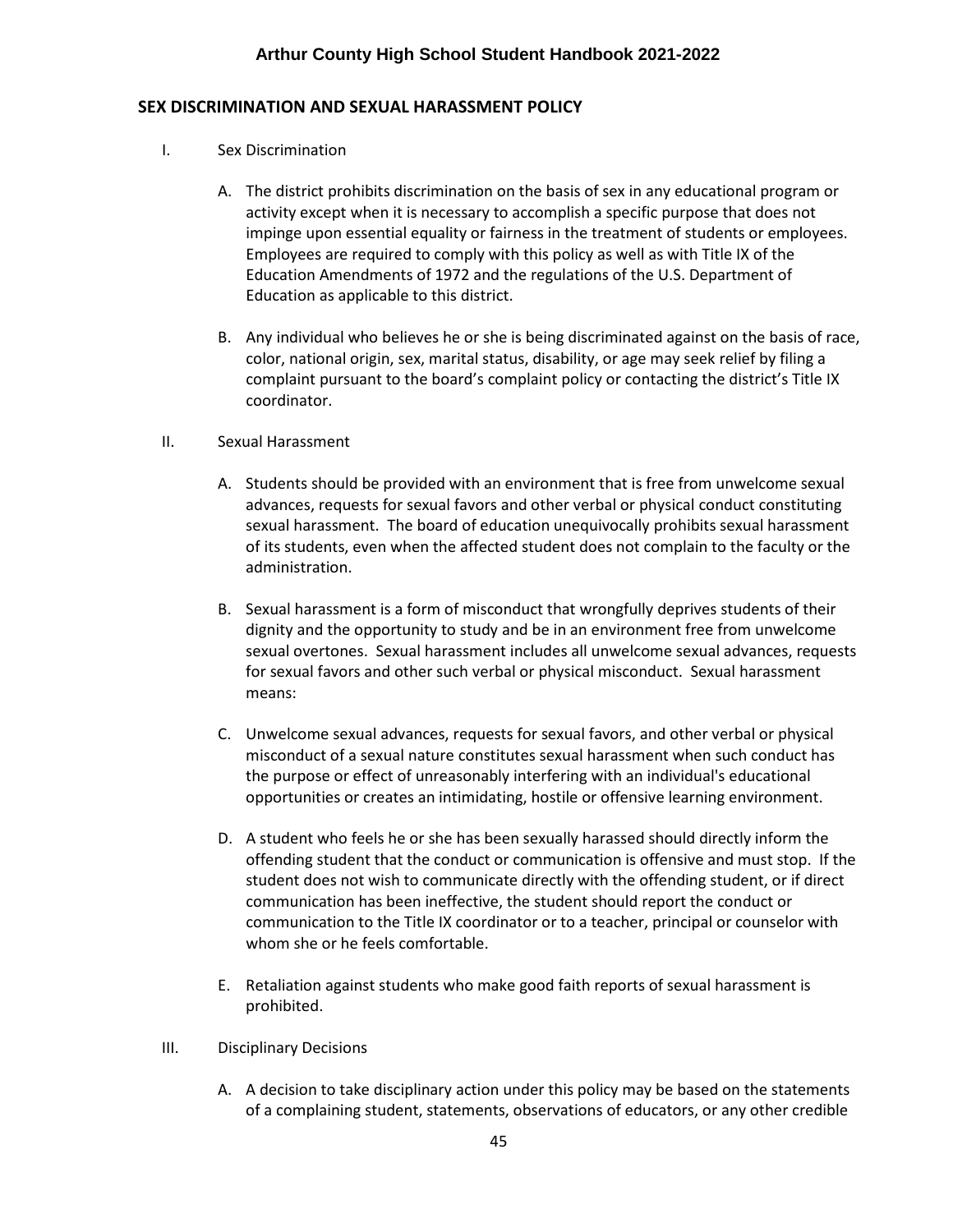evidence.

- B. All complaints against staff members will follow the investigation, decision, and appeal process established in the district's complaint policy.
- C. Any student who sexually harasses another student will be subject to discipline up to and including expulsion, depending on the severity of the misconduct, as established in the district's student discipline policy.

# <span id="page-45-0"></span>**ADMINISTRATIVE QUALIFICATIONS FOR LETTERING**

#### Introduction

The letters and emblems awarded by the Arthur County High School are given to those students who have participated in the activities sponsored by the High School and have met the requirements set down. They indicate a level of achievement and should be considered an honor to win and wear. Those who wear these emblems should realize that to the outside world the bearer stands for Arthur County High School. Our school will be judged by his/her conduct. He/she should reflect only credit upon their school. Sportsmanship has been the trademark of the outstanding tradition here at Arthur. Your cooperation and continuing effort is necessary for ACHS to be successful.

#### **General Criteria for Lettering:**

- 1. Recommendation by Coach.
- 2. Coaches or supervisors will provide specific criteria for lettering individuals. (For example: Quarters or games played, points earned, attitude, attendance, training rules, etc.
- 3. Approval by Administration
- 4. Completion of season (unless injured)
- 5. Special awards may be issued by the school or activities conference in accordance with the rules and by-laws of the Nebraska State Activities Association with the approval of the school administration for the following:
	- A. Speech
	- B. Drama (Play Production)
	- C. Music (Vocal & Instrumental)
	- D. Debate
	- E. Journalism
	- F. Football
	- G. Volleyball
	- H. Boys and Girls Basketball
	- I. Boys and Girls Track

Interschool activities (National Honor Society, Student Council, Etc.), will provide their own awards and honors subject to approval by the administration.

All members of any Arthur County High School activity are expected to aid the success of other teams and individuals by supporting them in a positive manner.

#### **Specific Lettering Criteria**

*SEE ACTIVITIES HANDBOOK*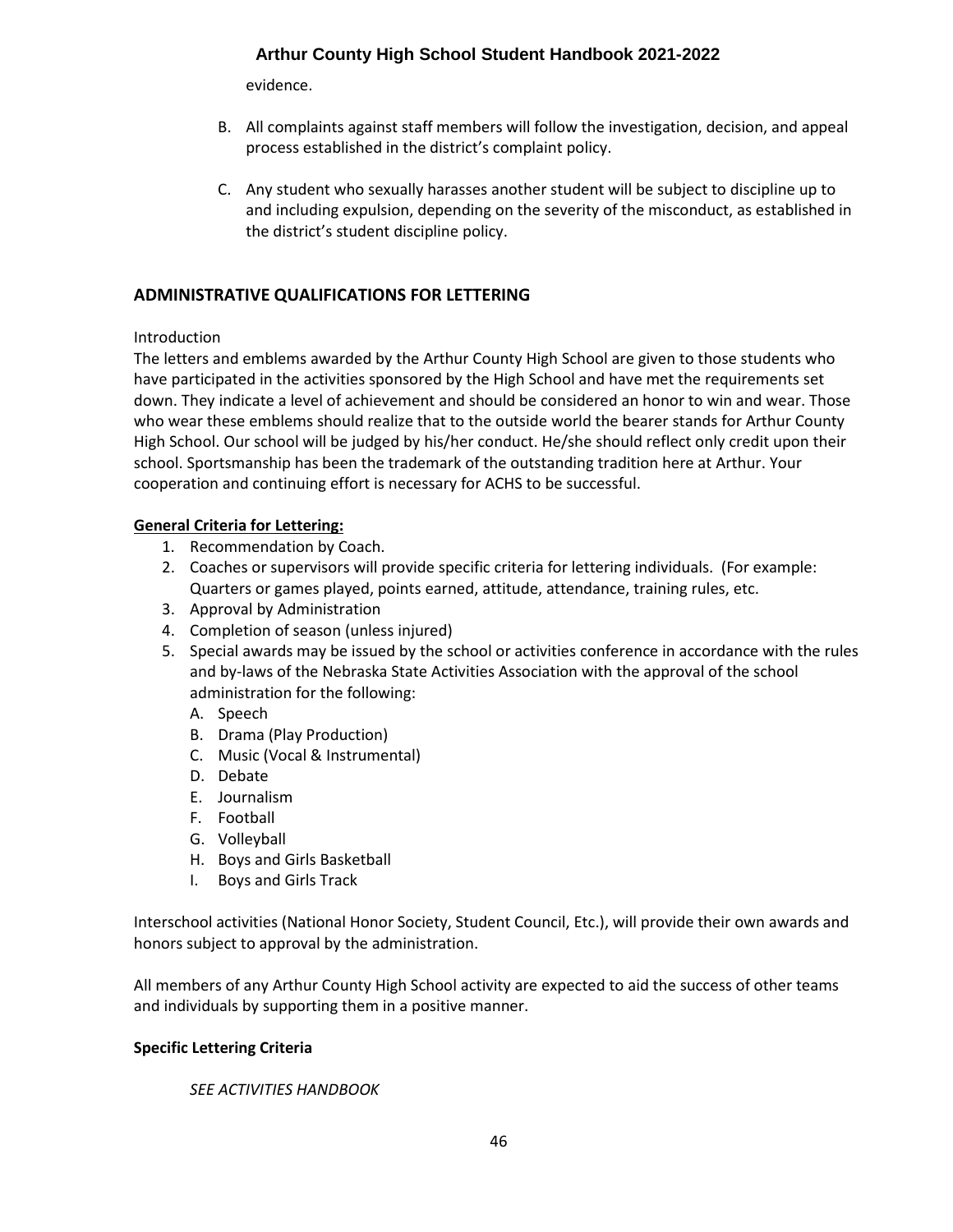#### <span id="page-46-0"></span>**STUDENT PUBLICATIONS**

School-sponsored student publications and electronic media productions are part of the school district's instructional program. The board of education supports the development of student communication skills through school-sponsored newspapers, annuals, magazines, and electronic media including computer, video and digital productions.

Student publications and productions must conform to all good scholastic and professional journalistic standards. The board delegates to the superintendent of schools the right to prohibit dissemination of any school-sponsored publication or media production that does not conform to these standards, or which the superintendent or designee deems inappropriate for the school environment.

The student publications of the school district should provide an opportunity for students to observe the operation of a free responsible press in a free society. Care shall be exerted to ensure the accuracy of anything published. While it is recognized that students represent the primary audience, student publications are also read by and must speak to faculty, administrators, parent/guardians and the community as a whole.

Items which are considered to be libelous, malicious, obscene or profane, material gained through invasion of privacy, material which may be interpreted as causing defamation of character, or material that has a copyright where permission to reprint has not been obtained shall be withheld from publication. Contributions to school publications must be signed by the composer.

#### <span id="page-46-1"></span>**STUDENT ORGANIZATIONS**

Membership in clubs, societies, or similar groups may provide wholesome social and recreational activities.

To guide the professional staff and students in these groups, the following guidelines have been set forth by the Board:

- 1. School Clubs and Societies: will be recognized as authorized school organizations if they are (a) organized by the school system; (b) sponsored by school personnel; (c) composed completely of current student body members; (d) hold the majority of their meetings at school and during the regular school day; (e) have an approved plan for the selection of members; (f) establish aims which are educational, of school interest, or community interest; and (g) meet all those conditions set forth for recognized school sponsored organizations.(Legal Ref.: 79-297)
- 2. Non-school Clubs: Other clubs of a non-secret nature; (a) whose membership is composed for the most part of students from one school; (b) sponsored by other than school personnel; (c) meet outside school hours at places other than at school; and (d) whose aims are other than educational, or school interest, or community interest, are considered to be non-school clubs and beyond the jurisdiction of school authorities.
- <span id="page-46-2"></span>3. Secret Organizations: The Board of Education prohibits the establishment of, or participation in any secret organization that is in any degree a school organization.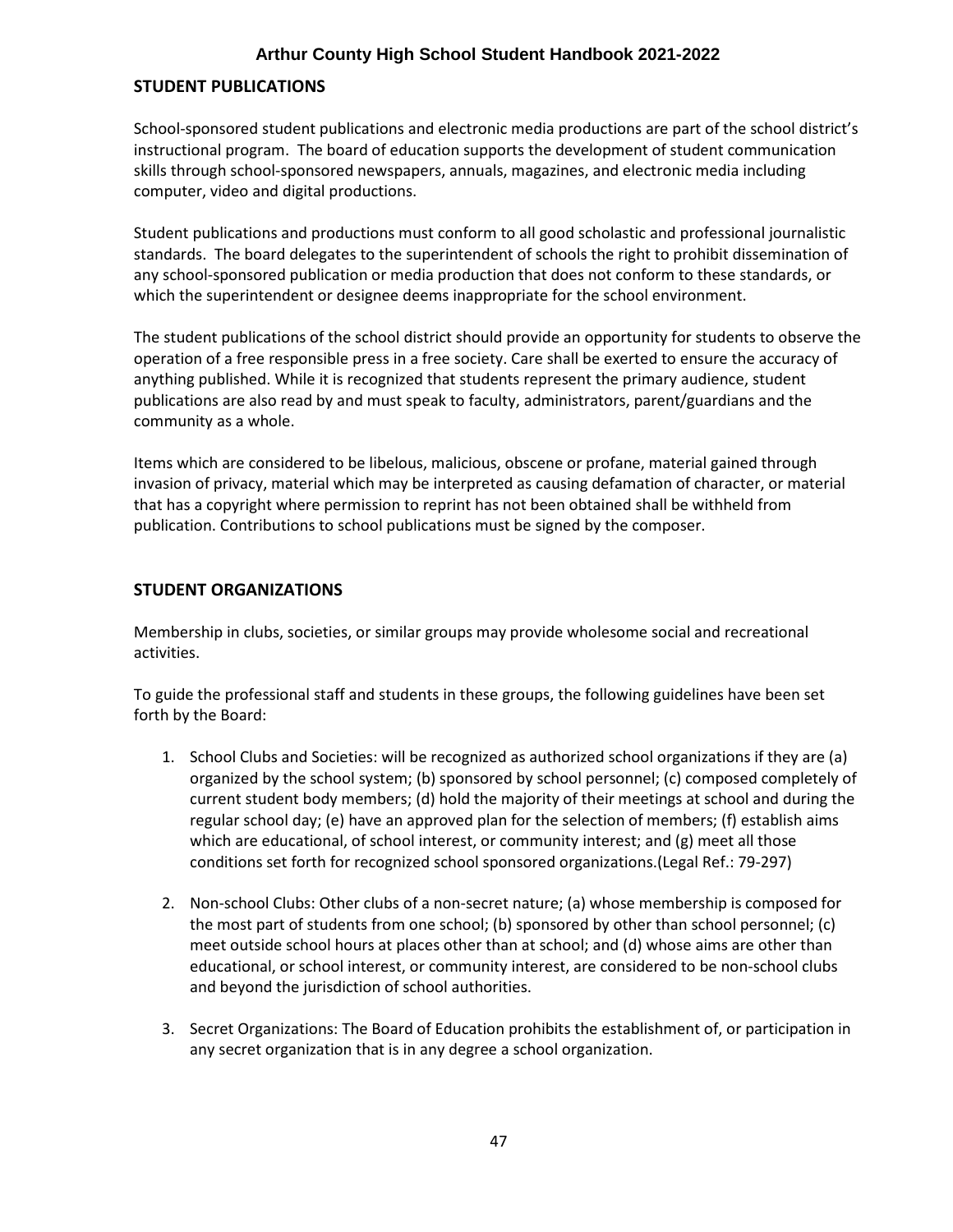# **STUDENT GOVERNMENT**

In order to encourage student participation in the various activities of school life and to provide opportunity for training in the democratic process, the schools of the district may maintain and operate student councils. Such councils shall assist in improving the general welfare of all students and shall give students the opportunity to participate in the orderly workings of the democratic process. Student councils shall not have authority to unilaterally make policies for the district or regulations for the school; nor shall they have any disciplinary authority, except for recommending removal from the council of one of their members. However, a council may make recommendations to the administration on any topic of student concern.

The administration and student council of any school shall keep channels of communication open, not only between themselves, but between all students and the council

# <span id="page-47-0"></span>**MARRIED AND PREGNANT STUDENTS**

Students who are pregnant or parenting are encouraged to continue participating in the district's educational and extracurricular programs.

#### **I. Accommodations Regarding Attendance and Participation**

#### **A. Generally**

Students who anticipate deviations from their regular school experience or accrue absences due to pregnancy or parenting should notify their building principal as early as possible to discuss their educational programming. The building principal will work with the student to develop a plan to assist the student in participating in district curriculum and extra-curricular activities. Such a plan will include:

- 1. The provision of online courses if the student cannot regularly attend classes;
- 2. The arrangement of meeting times with teachers;
- 3. The identification of child care providers that meet statutory requirements for quality and care if the student has not identified appropriate child care; and
- 4. All other curricular adjustments, modifications, and means of supplementing classroom attendance deemed appropriate by the school administrators, which will include, but not be limited to, the modification of attendance policies.

#### **B. Students with Disabilities**

For students with disabilities who have an IEP or Section 504 plan, the administrators, student's parents or guardians, and student if appropriate will collaborate with the student's educational team to coordinate accommodations consistent with state and federal law. As permitted by law, students may be entitled to accommodations as a result of pregnancy.

#### **II. Accommodations Regarding Lactation and Breastfeeding**

#### **A. Accommodations**

1. In order to accommodate lactating and breastfeeding students, the district will provide reasonable opportunities to express breast milk or breastfeed in a place, other than a bathroom, which is shielded from view and free from intrusion from district students, employees, and the public.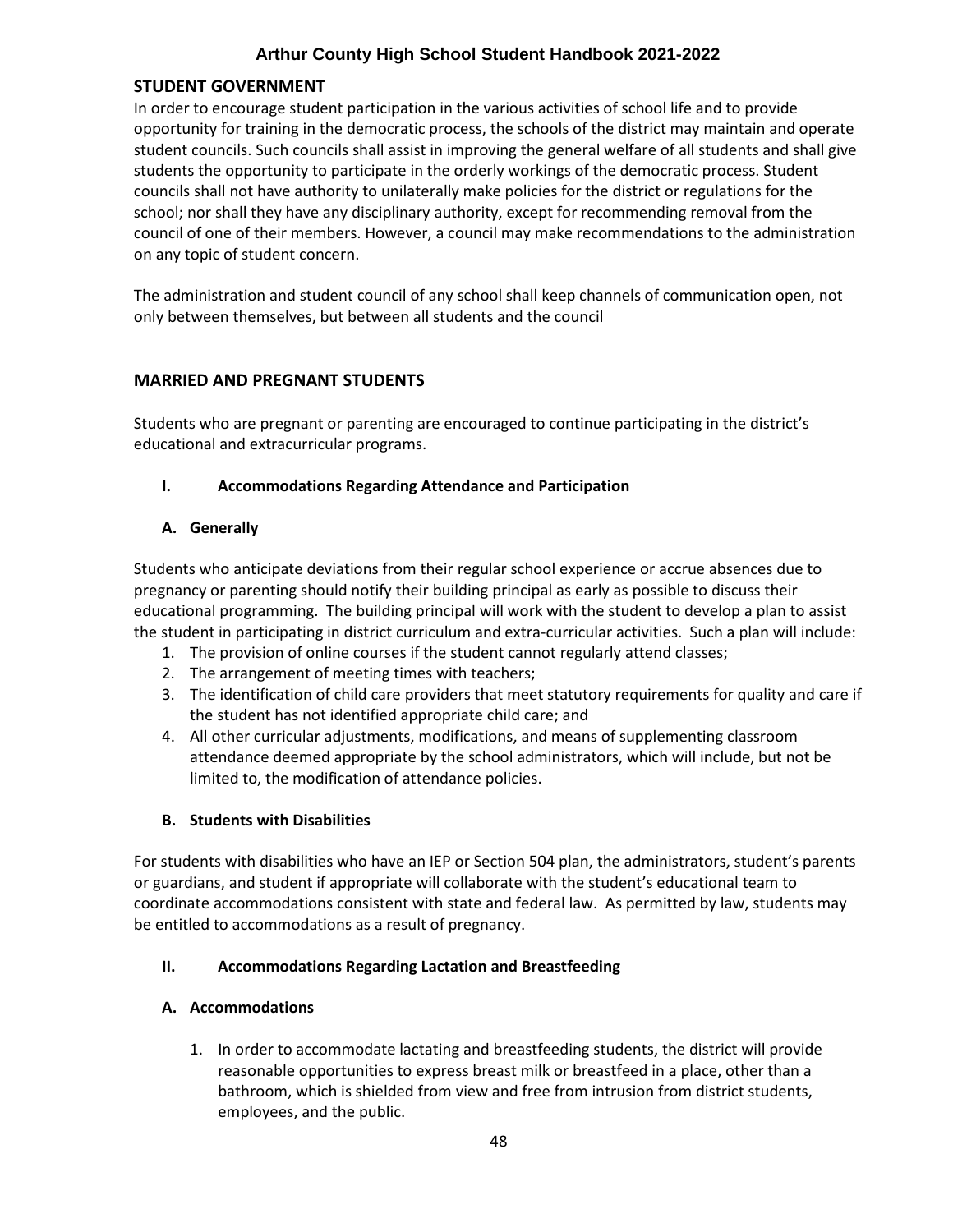- 2. Students who wish or need to express breast milk on a regular schedule will work with school administrators to create a schedule which accommodates the student's needs while facilitating education to the maximum extent possible.
- 3. The district will provide a location for students to store expressed breast milk in or near the location designated for students to express milk to create the least amount of disruption to the student's participation in class or activities.

# **B. Educational Process**

In order to prevent interference with the educational process, no student shall express breast milk within school classrooms or buses. Nothing in this policy limits the authority of the administration to impose consequences consistent with the Student Discipline Act and other state and federal law.

# <span id="page-48-0"></span>**INFORMATION FOR STUDENTS**

Nebraska Revised Statute 71-6909 requires that on or before October 1 of each school year, each school district shall provide written information to all students in grades seven through twelve explaining the provisions of Neb. Rev. Stat. 71-6902 with regard to the requirements for parental notification as a condition for obtaining an abortion and the provisions of Neb. Rev. Stat.71-6903 and 71-6904 with regard to seeking a judicial waiver of notification.

If a woman under the age of 18 who is not self-supporting or married becomes pregnant and decides to have an abortion in Nebraska, certain laws apply to her.

# <span id="page-48-1"></span>**NOTICE FROM DOCTOR TO PARENT OR GUARDIAN**

Nebraska law requires that one parent (chosen by the pregnant woman) or a legal guardian must be told by her doctor that an abortion is scheduled. The doctor must personally deliver or mail the notice. The parent or guardian does not have to give permission: the parent or guardian simply has to be told. The doctor must wait at least 48 hours after written notice has been delivered to the parent or guardian before the abortion can be performed.

# <span id="page-48-2"></span>**WAIVER OF NOTICE**

If the pregnant woman doesn't want her doctor to notify one of her parents or legal guardian, she must request that a judge authorize the abortion without written notice to a parent or guardian. This process is referred to as a judicial waiver of notification.

#### <span id="page-48-3"></span>**JUDICIAL WAIVER OF NOTIFICATION**

#### **FORMS AND INSTRUCTIONS**

The pregnant woman must fill out a special form to ask for a waiver. The Waiver of Notification form can be found at any courthouse in Nebraska in a place where anyone can pick it up without asking. The form has instructions on how to fill it out and where and how to turn it in.

#### **LEGAL HELP**

The pregnant woman can get free legal help. If she asks, the court will provide her with an attorney at no cost to her.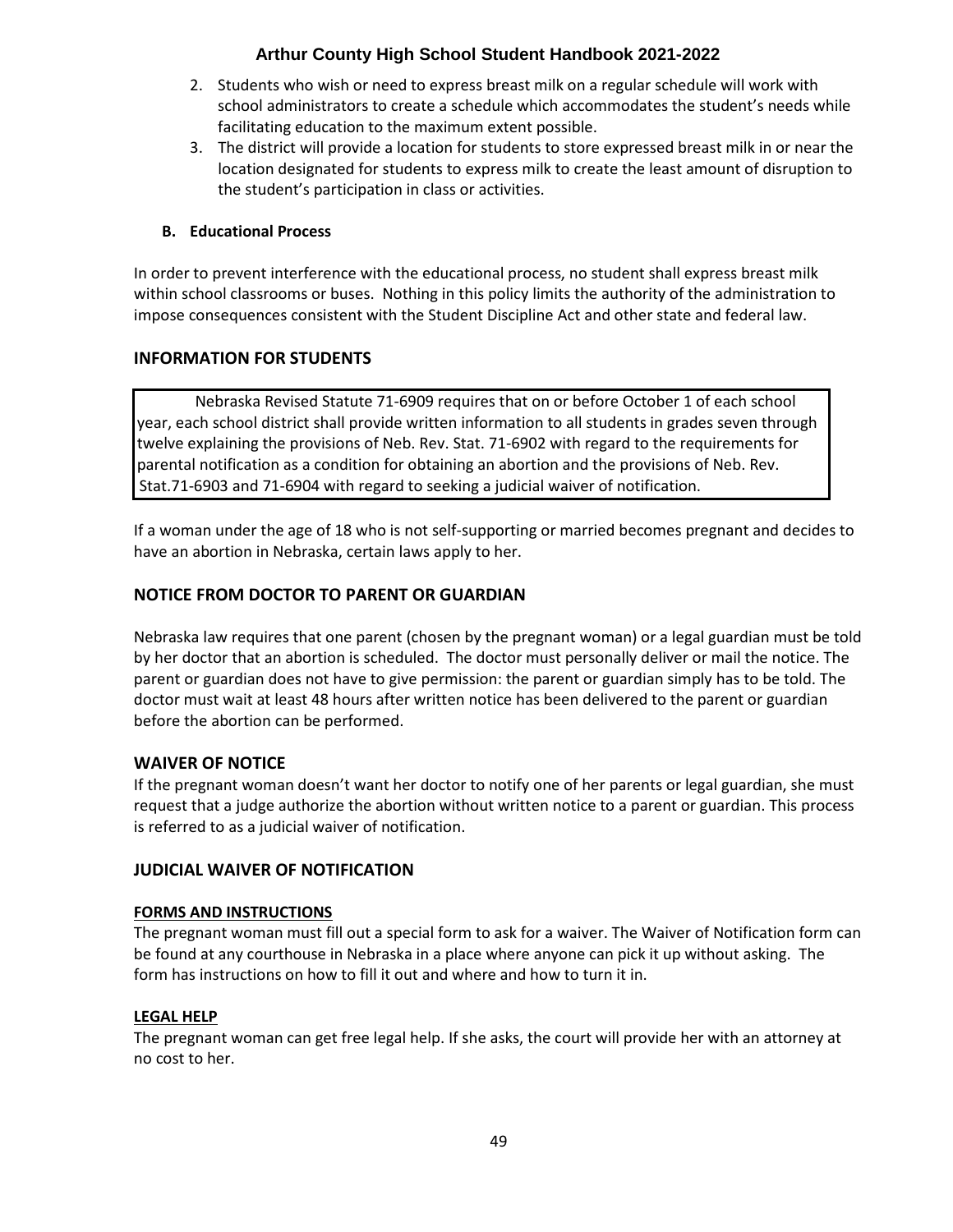#### **MEETING WITH THE JUDGE**

The judge will meet privately with the pregnant woman, her attorney, and any other person she wants to be present.

#### **JUDGE GRANTS OR DENIES THE WAIVER**

The judge will authorize the abortion without notifying a parent or guardian if the judge determines that the pregnant woman is mature and capable of giving informed consent to the abortion or that the abortion would be in her best interest. If the judge does not grant the waiver, then the doctor must notify the pregnant woman's parent or guardian of the pending abortion.

#### **APPEAL TO NEBRASKA SUPREME COURT**

If the judge does not authorize the abortion without notifying a parent or guardian, the pregnant woman may appeal to the Nebraska Supreme Court to authorize the abortion without notification to her parent or guardian.

#### <span id="page-49-0"></span>**PRIVACY AND CONFIDENTIALITY**

All records, forms, and court proceedings regarding the waiver or an appeal are private, confidential, and will not be made public without the pregnant woman's permission.

For additional information regarding the law dealing with parental notification of an abortion, refer to Nebraska Revised Statutes 71-6901 to 71-6909.

#### <span id="page-49-1"></span>**NOTICE TO PATRONS OF ARTHUR COUNTY HIGH SCHOOL**

The Federal Government has instituted laws which mandate school districts to identify and manage asbestos or asbestos containing materials in buildings. As a result of this mandate, Arthur County Public Schools have been inspected and each has formulated a management plan to insure that Arthur County Public Schools remain a safe, healthful environment. General recommendations and detailed descriptions of the management plan are on file in each building and in the superintendent's office, and are open for inspection to all interested patrons.

The law requires that all patrons are notified of this management plan at least once per year, and safety measures instituted.

If you have any questions or concerns, please notify: Barry Schaeffer, Asbestos Program Manager, Arthur County High School, 111 Elm Street/PO Box 145, Arthur, NE 69121. Phone: (308) 764- 2253.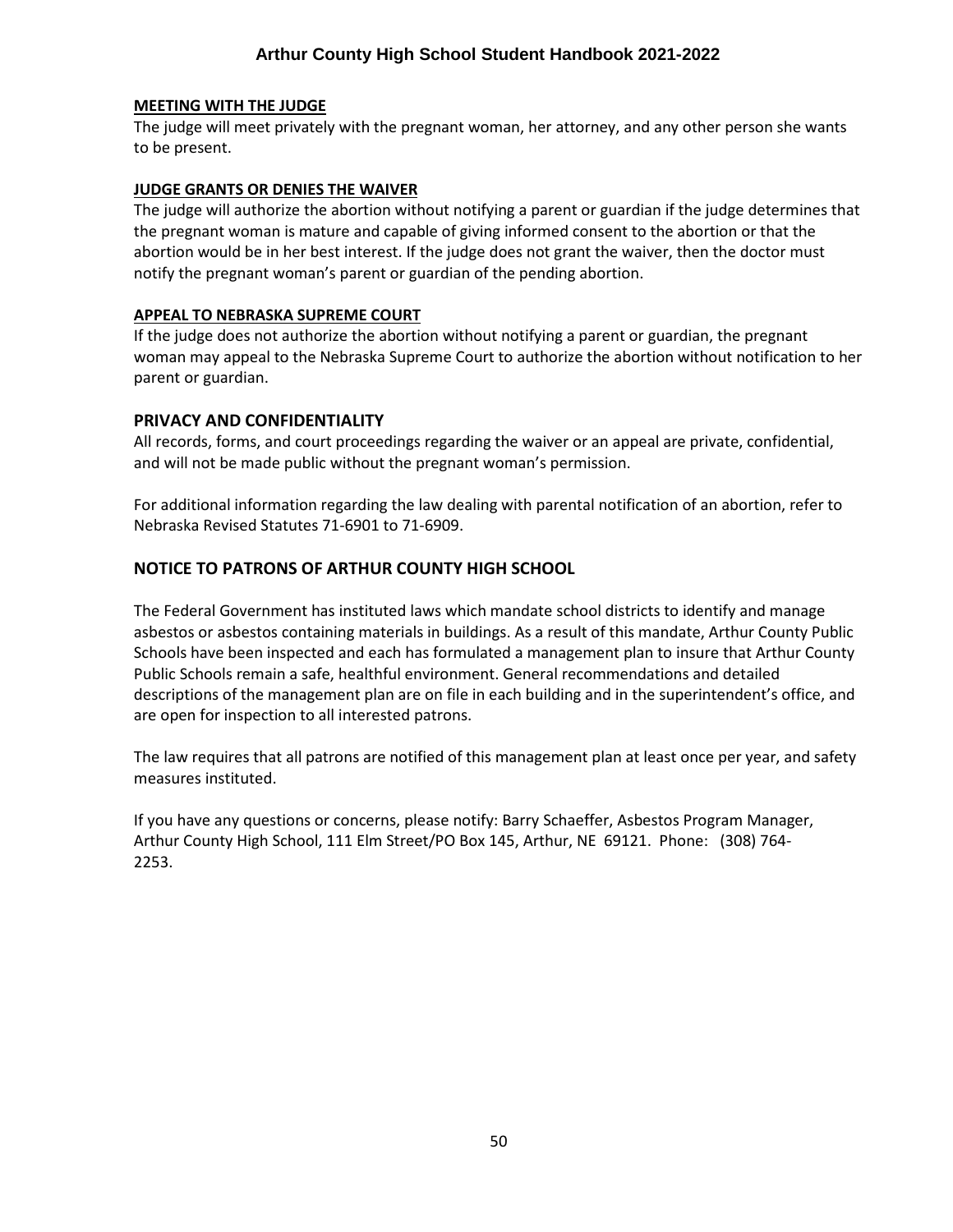# <span id="page-50-0"></span>**GRIEVANCES AND COMPLAINTS FROM THE PUBLIC**

Good communication helps to resolve many misunderstandings and disagreements, and the board encourages patrons and school staff to discuss their concerns with appropriate school personnel in an effort to resolve problems. When such efforts do not resolve matters satisfactorily, including matters involving discrimination or harassment on the basis of race, color, national origin, gender, marital status, disability, or age, a complainant should follow the procedures set forth below:

- 1. The first step is for the complainant to speak directly to the person with whom he or she is dissatisfied, or to who is responsible for the practice or regulation with which he or she is dissatisfied. For example, a parent who is unhappy with a classroom teacher should initially discuss the matter with the teacher. However, the complainant should skip the first step if complainant believes speaking directly to the person would subject complainant to discrimination or harassment.
- 2. The second step is for the complainant to speak to the building principal, superintendent of schools, or president of the board of education, as set forth below.
	- a. Complaints about the operation, decisions, or personnel within a building should be submitted to the principal of the building.
	- b. Complaints about the operations of the school district or a building principal should be submitted to the superintendent of schools.
	- c. Complaints about the superintendent of schools should be submitted to the president of the board of education.
	- d. Complaints involving discrimination or harassment may also be submitted, at any time during the complaint procedure, to the Office for Civil Rights, U.S. Department of Education, in writing at 8930 Ward Parkway, Suite 2037, Kansas City, Missouri 64114-3302 or by telephone at (816) 268-0550.
- 3. When a complainant submits a complaint to an administrator, the administrator shall promptly and thoroughly investigate the complaint, and shall:
	- a. Determine whether the complainant has discussed the matter with the staff member involved.
		- I. If the complainant has not, the administrator will urge the complainant to discuss the matter directly with that staff member, if appropriate.
		- II. If the complainant refuses to discuss the matter with the staff member, the administrator shall, in his or her sole discretion, determine whether the complaint should be pursued further.
	- b. Strongly encourage the complainant to reduce his or her concerns to writing.
	- c. Interview the complainant to determine:
		- I. All relevant details of the complaint;
		- II. All witnesses and documents which the complainant believes support the complaint;
		- III. The action or solution which the complainant seeks.
	- d. Respond to the complainant. If the complaint involved discrimination or harassment, the response shall be in writing and shall be submitted within 180 days after the administrator received the complaint.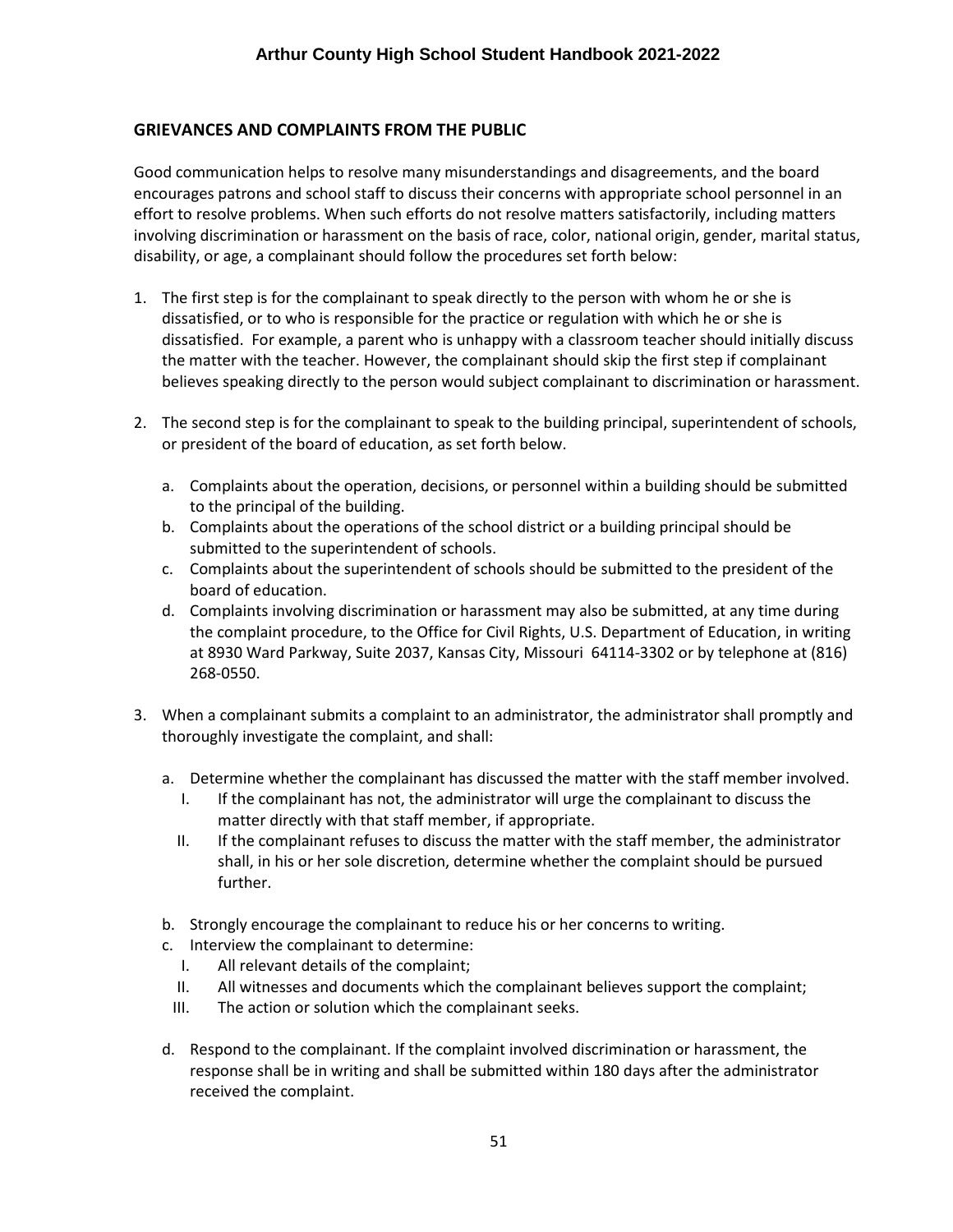- 4. A complainant who is not satisfied with the building principal's decision regarding a complaint may appeal the decision to the superintendent.
	- a. This appeal must be in writing.
	- b. The superintendent will investigate as he or she deems appropriate. However, all matters involving discrimination or harassment shall be promptly and thoroughly investigated.
	- c. Upon completion of this investigation, the superintendent will inform the complainant in writing of his or her decision. If the complaint involved discrimination or harassment, the superintendent shall submit the decision within 180 days after the superintendent received complainant's written appeal.
- 5. A complainant who is not satisfied with the superintendent's decision regarding a complaint may appeal the decision to the board.
	- a. This appeal must be in writing.
	- b. This policy allows, but does not require the board to receive statements from interested parties and witnesses relevant to the complaint appeal. However, all matters involving discrimination or harassment shall be promptly and thoroughly investigated.
	- c. The board will notify the complainant in writing of its decision. If the complaint involved discrimination or harassment, the board shall submit its decision within 12 months after it received complainant's written appeal.
	- d. There is no appeal from a decision of the board.
- 6. When a formal complaint about the superintendent of schools has been filed with the president of the board, the president shall promptly and thoroughly investigate the complaint, and shall:
	- a. Determine whether the complainant has discussed the matter with the superintendent.
	- I. If the complainant has not, the board president will urge the complainant to discuss the matter directly with the superintendent, if appropriate.
	- II. If the complainant refuses to discuss the matter with the superintendent, the board president shall, bring the matter to committee; determine whether the complaint should be pursued further.
		- b. Strongly encourage the complainant to reduce his or her concerns to writing.
		- c. Determine, with input from committee, whether to place the matter on the board agenda for consideration at a regular or special meeting.
		- d. Respond to the complainant. If the complaint involved discrimination or harassment, the response shall be in writing and shall be submitted within 180 days after the president received the complaint.

The school district prohibits retaliation against any person for filing a complaint or for participating in the complaint procedure in good faith.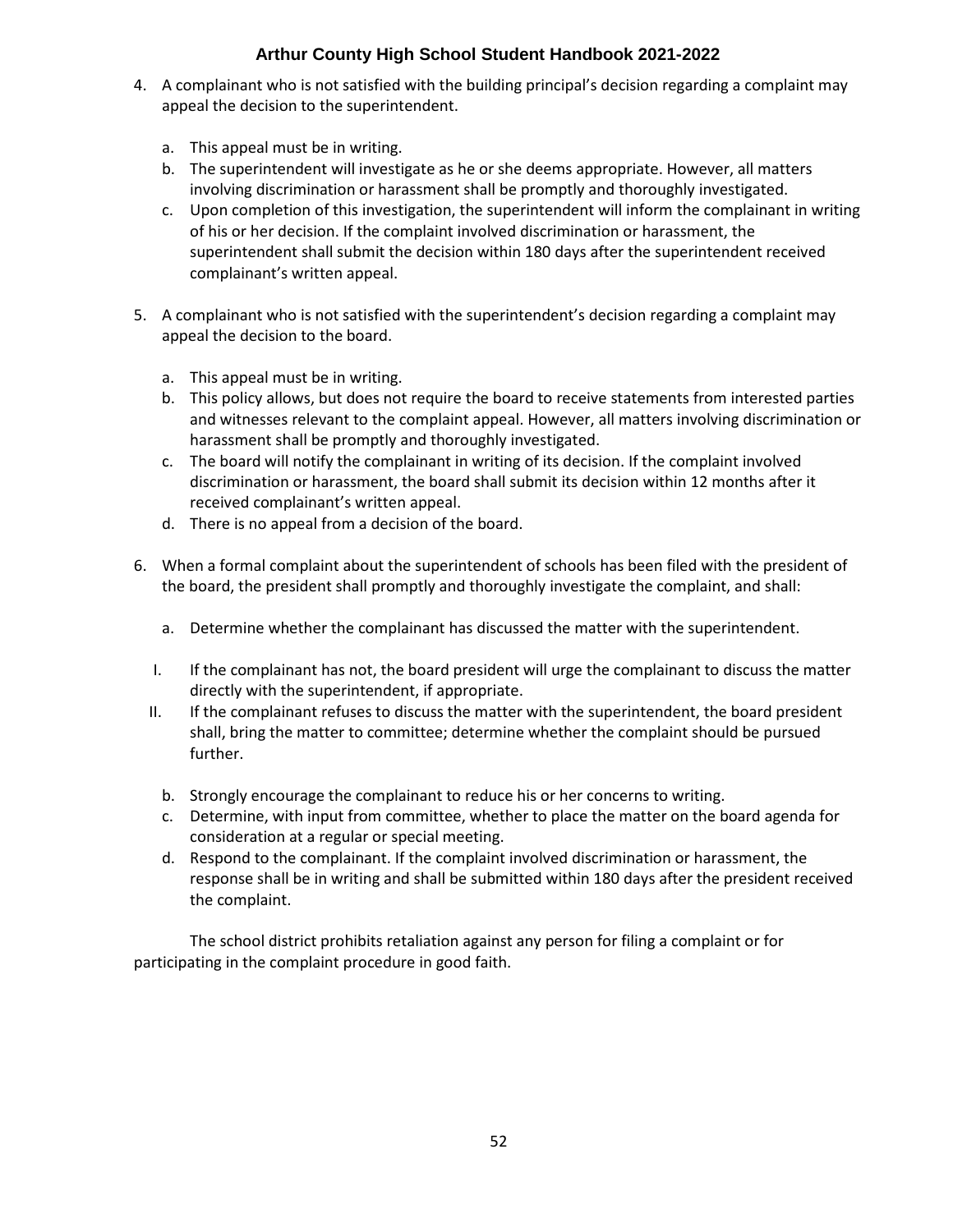#### <span id="page-52-0"></span>**DUAL CREDIT AND COLLEGE LEVEL ONLY CLASSES OFFERED ONLINE AND ON SITE:**

College credit classes are available to the students of the Arthur County High School for either dual credit (eligible for high school credit and college credit) or college level only credit. In order to take a Dual credit class student must maintain a cumulative GPA of 3.67 or better. Students must have met the minimum scores for ACT and or the Accu-placer test to take a dual credit or college level class in English or Math through MPCC. In order for students to enroll in a college credit only class a student must maintain a cumulative GPA of 3.67 or better. Dual credit classes or college level only classes with a limited number of available seats, will be filled by seniority; followed by Cumulative GPA. Classes for college credit only do not count towards honor roll, GPA or Class rank. Dual Credit classes however do count towards those items.

As a general rule, students must pay all costs associated with such post-secondary courses. Students have an opportunity to receive reimbursement for half their tuition if they receive a grade of "C" or higher, and supply an official grade report or transcript to document the proper grade level; but are limited to a total six (6) hours of reimbursement during the time they are in high school. The reimbursement rate will be at the rate of the area community college. Parents and Students are responsible for meeting the payment requirements with the college before taking the class in order to receive credit or reimbursement.

Students who choose to apply for "Dual Credit" classes taught at Arthur County High School, which offer post-secondary education credit and high school credit must pay tuition and all other fees associated with obtaining credits from a post-secondary educational institution before taking the class. Those students can receive reimbursement for half their tuition as long as they achieve a grade of "C" or higher; these classes would not count toward the six (6) hour reimbursement limit.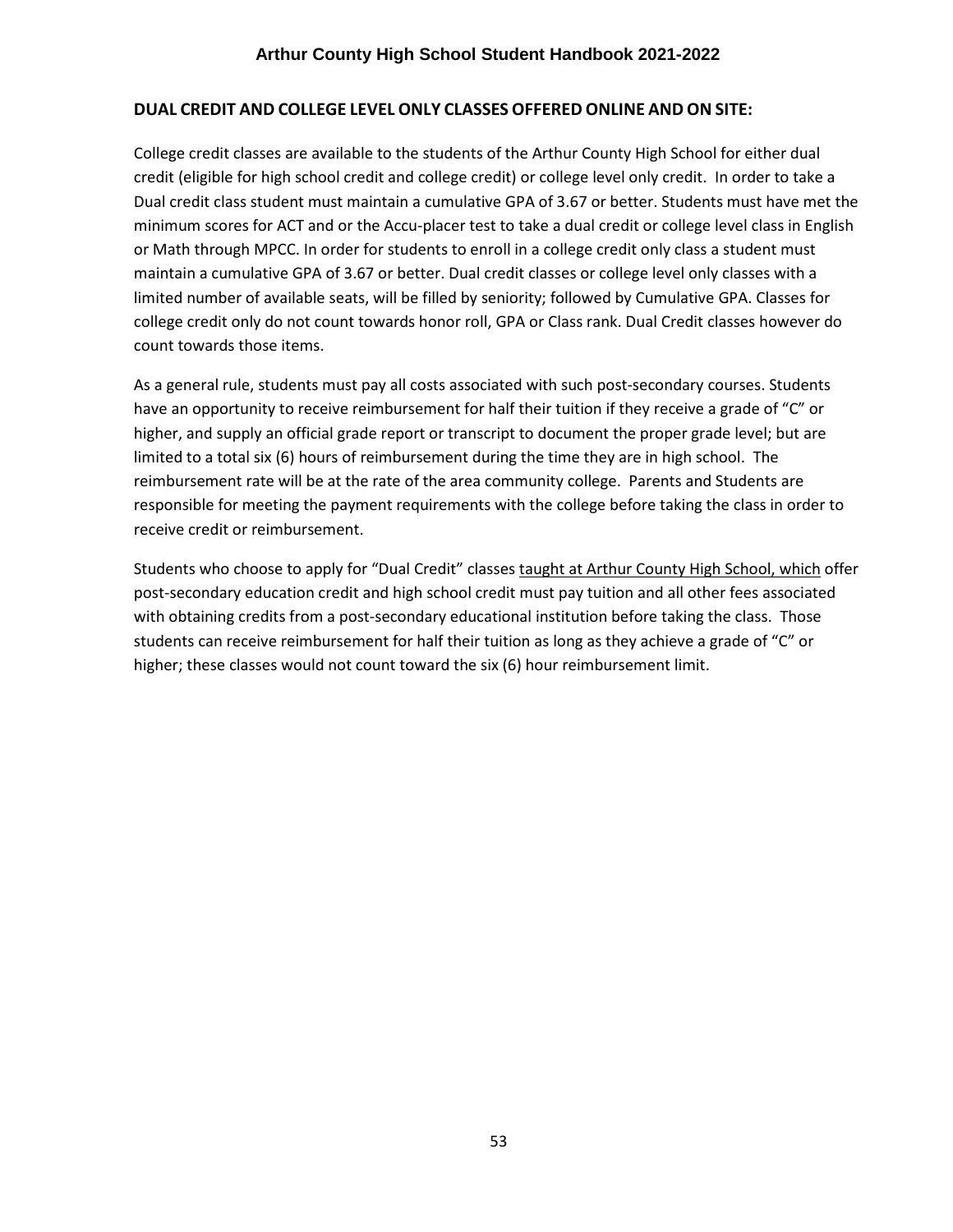# <span id="page-53-0"></span>**DISTANCE LEARNING AND ONLINE CLASSES EXPECTATIONS**

Distance Learning (Two-Way Interactive Television) is a means for school districts to provide low incidence courses that normally would not be offered to students because of low enrollment or lack of qualified personnel. Online courses are taken on the internet from the college or choice.

Distance Learning classes are unique in that each classroom receiving instruction is an extension of the classroom from which the teaching originates and it is totally two-way interactive, with the student seeing and hearing the teacher, and the teacher seeing and hearing the students. The teacher will be in charge of all classrooms along with local supervision. Distance Learning will require standards/expectations of students enrolling in these courses in addition to those expected by being a member of the ACHS student body.

#### **STANDARDS**

- 1. Students are to sit in camera view at all times.
- 2. Students are not to misuse equipment.
- 3. Students are expected to follow rules specified by the teacher.

#### INFRACTIONS

- 1. A verbal reprimand will be given for the first violation of the standards.
- 2. A second occurrence may result in removal from the class with a failing grade.

#### ONLINE

- 1. Students are required to be in their assigned room at all times.
- 2. Students are expected to be self-sufficient and follow the course syllabus to complete the requirements of the class. All assignments and course requirements are the responsibility of the student.

**Dual credit courses taken over DL or online will count toward honor roll, GPA and class rank calculations. Students who complete these courses or college credit only courses with a "C" or higher will have one-half of their tuition reimbursed at the Mid-Plains tuition rate. Up to six credit hours per student.** 

**College credit only courses do not count towards honor roll, GPA or class rank. Each student is limited to 6 hours of reimbursement at the same rate as dual credit courses.**

**High school courses taken over the system will be counted toward honor roll, grade point average and class rank calculations. For class rank and grade point average purposes, the school board will determine, on an annual basis, which offered courses will be considered "core" and which will be considered "non-core" courses. The school district will not pay for courses that are available in ACHS's regular curriculum.**

| AGREEMENT (Sign on the student signature sheet)<br>I have read the above information, understand its contents, and agree with its intent.<br>Distance Learning Class (es) Enrolled In                                            |      |
|----------------------------------------------------------------------------------------------------------------------------------------------------------------------------------------------------------------------------------|------|
|                                                                                                                                                                                                                                  |      |
| Student Signature<br>and the student state of the state of the state of the state of the state of the state of the state of the state of the state of the state of the state of the state of the state of the state of the state | Date |
| Parent Signature                                                                                                                                                                                                                 | Date |